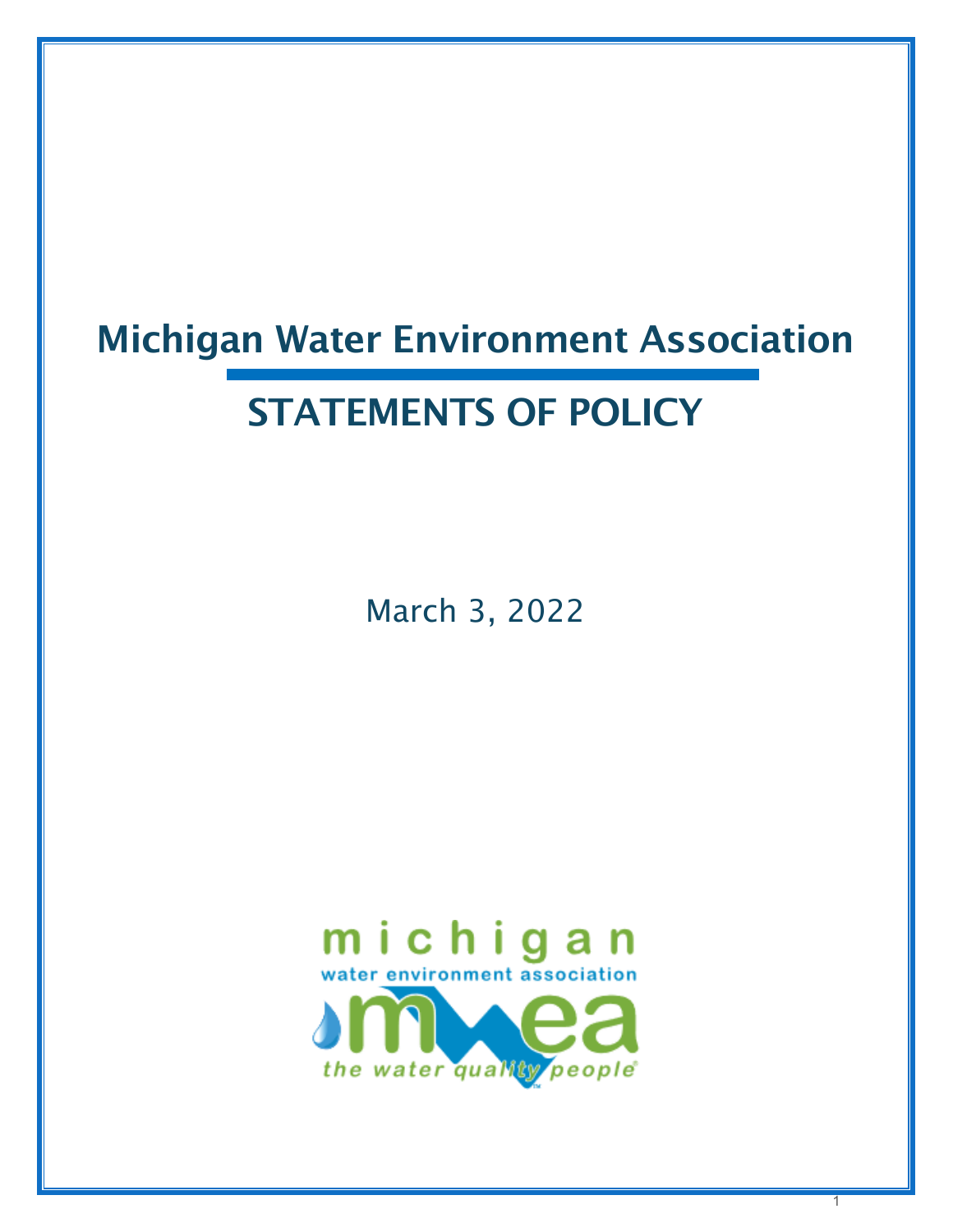# **TABLE OF CONTENTS**

| 2.1<br>2.2<br>2.3<br>2.4<br>2.5<br>2.6<br>2.6.1<br>2.6.2<br>2.6.3<br>2.6.4<br>2.6.5<br>2.6.6<br>2.6.7<br>2.6.8<br>2.7<br>2.8 |  |  |  |  |
|------------------------------------------------------------------------------------------------------------------------------|--|--|--|--|
|                                                                                                                              |  |  |  |  |
| 3.1<br>3.2<br>3.3<br>3.4<br>3.5<br>3.6<br>3.7<br>3.8<br>3.9<br>3.10<br>3.11<br>3.12<br>3.13<br>3.14<br>3.15                  |  |  |  |  |
| 4.1<br>4.2<br>4.3<br>4.4<br>4.5                                                                                              |  |  |  |  |
| 4.6                                                                                                                          |  |  |  |  |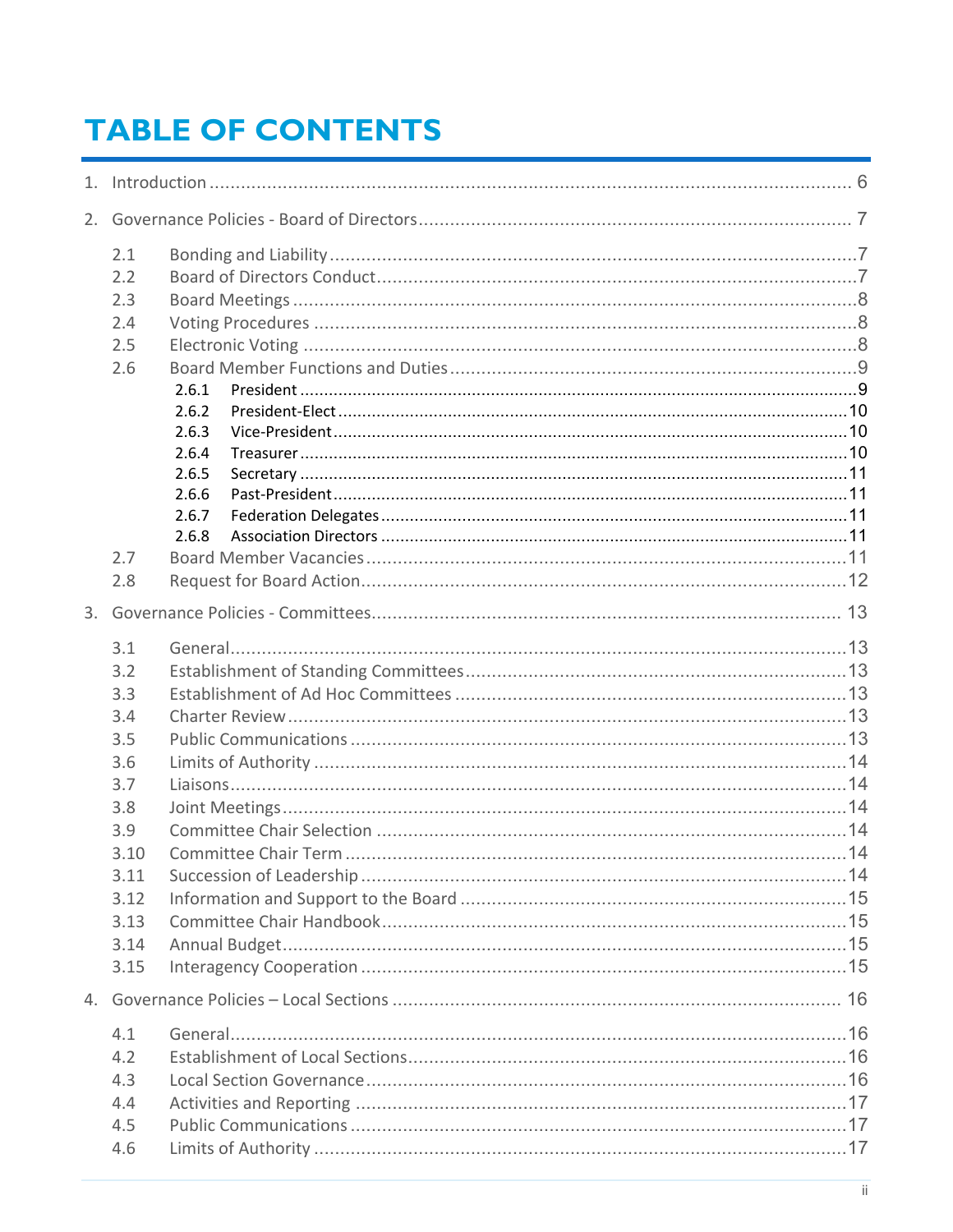|    | 4.7<br>4.8                                    | 4.8.1<br>4.8.2<br>4.8.3 |  |  |
|----|-----------------------------------------------|-------------------------|--|--|
| 5. |                                               |                         |  |  |
|    | 5.1<br>5.2<br>5.3<br>5.4<br>5.5<br>5.6<br>5.7 |                         |  |  |
| 6. |                                               |                         |  |  |
|    | 6.1<br>6.2<br>6.3                             |                         |  |  |
|    | 6.4                                           |                         |  |  |
|    | 6.5                                           |                         |  |  |
|    | 6.6                                           |                         |  |  |
|    | 6.7                                           |                         |  |  |
|    | 6.8                                           |                         |  |  |
|    | 6.9                                           |                         |  |  |
|    | 6.10                                          |                         |  |  |
|    | 6.11                                          |                         |  |  |
|    | 6.12                                          |                         |  |  |
|    | 6.13                                          |                         |  |  |
|    | 6.14                                          |                         |  |  |
|    | 6.15                                          |                         |  |  |
|    | 6.16                                          |                         |  |  |
|    | 6.17                                          |                         |  |  |
|    | 6.18<br>6.19                                  |                         |  |  |
|    |                                               |                         |  |  |
|    |                                               |                         |  |  |
|    | 7.1                                           |                         |  |  |
|    |                                               | 7.1.1<br>7.1.2          |  |  |
|    |                                               | 7.1.3                   |  |  |
|    |                                               | 7.1.4                   |  |  |
|    |                                               | 7.1.5                   |  |  |
|    |                                               | 7.1.6                   |  |  |
|    | 7.2                                           |                         |  |  |
|    | 7.3                                           |                         |  |  |
|    | 7.4                                           |                         |  |  |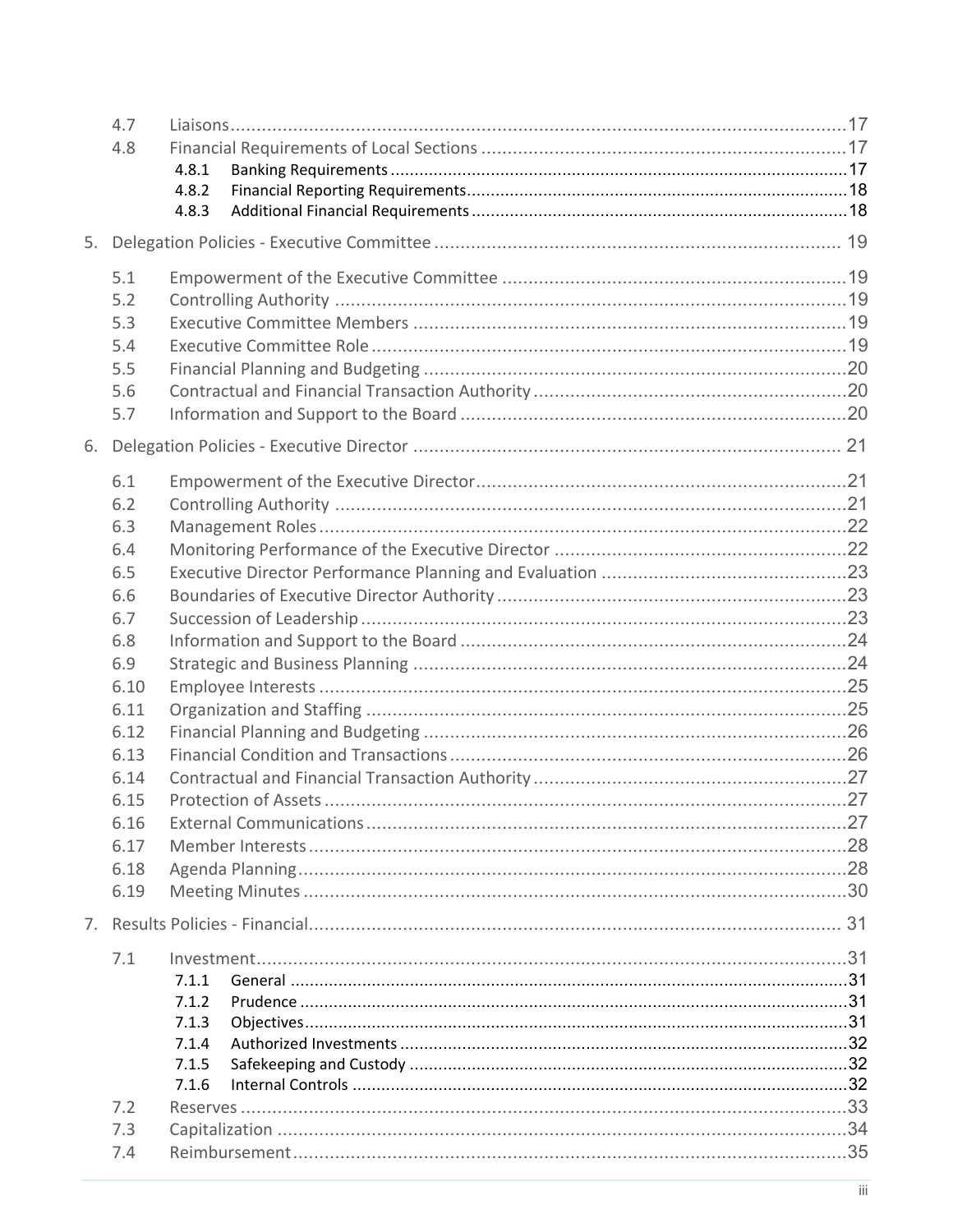|    |     | 7.4.1 |                                                                   |  |
|----|-----|-------|-------------------------------------------------------------------|--|
|    |     | 7.4.2 | Reimbursement for Board Member and Executive Director Expenses 35 |  |
|    |     | 7.4.3 |                                                                   |  |
|    |     | 7.4.4 |                                                                   |  |
|    |     | 7.4.5 |                                                                   |  |
|    |     | 7.4.6 |                                                                   |  |
|    |     | 7.4.7 |                                                                   |  |
|    |     | 7.4.8 |                                                                   |  |
|    |     | 7.4.9 |                                                                   |  |
| 8. |     |       |                                                                   |  |
|    | 8.1 |       |                                                                   |  |
|    | 8.2 |       |                                                                   |  |
|    |     | 8.2.1 |                                                                   |  |
|    |     | 8.2.2 |                                                                   |  |
|    |     | 8.2.3 |                                                                   |  |
|    |     | 8.2.4 |                                                                   |  |
|    |     | 8.2.4 |                                                                   |  |
|    |     | 8.2.5 |                                                                   |  |
|    | 8.3 |       |                                                                   |  |
|    | 8.4 |       |                                                                   |  |
|    | 8.5 |       |                                                                   |  |
|    |     | 8.5.1 |                                                                   |  |
|    |     | 8.5.2 |                                                                   |  |
|    |     | 8.5.3 |                                                                   |  |
|    |     | 8.5.4 |                                                                   |  |
|    |     | 8.5.5 |                                                                   |  |
|    | 8.6 |       |                                                                   |  |
|    | 8.7 |       |                                                                   |  |
|    |     | 8.7.1 |                                                                   |  |
|    |     | 8.7.2 |                                                                   |  |
|    | 8.8 |       |                                                                   |  |
|    |     |       |                                                                   |  |
|    |     | 8.8.2 |                                                                   |  |
|    | 8.9 |       |                                                                   |  |
|    |     | 8.9.1 |                                                                   |  |
|    |     | 8.9.2 |                                                                   |  |
|    |     | 8.9.3 |                                                                   |  |
|    |     | 8.9.4 |                                                                   |  |
| 9. |     |       |                                                                   |  |
|    | 9.1 |       |                                                                   |  |
|    | 9.2 |       |                                                                   |  |
|    | 9.3 |       |                                                                   |  |
|    |     | 9.3.1 |                                                                   |  |
|    |     | 9.3.2 |                                                                   |  |
|    |     | 9.3.3 |                                                                   |  |
|    | 9.4 |       |                                                                   |  |
|    |     |       |                                                                   |  |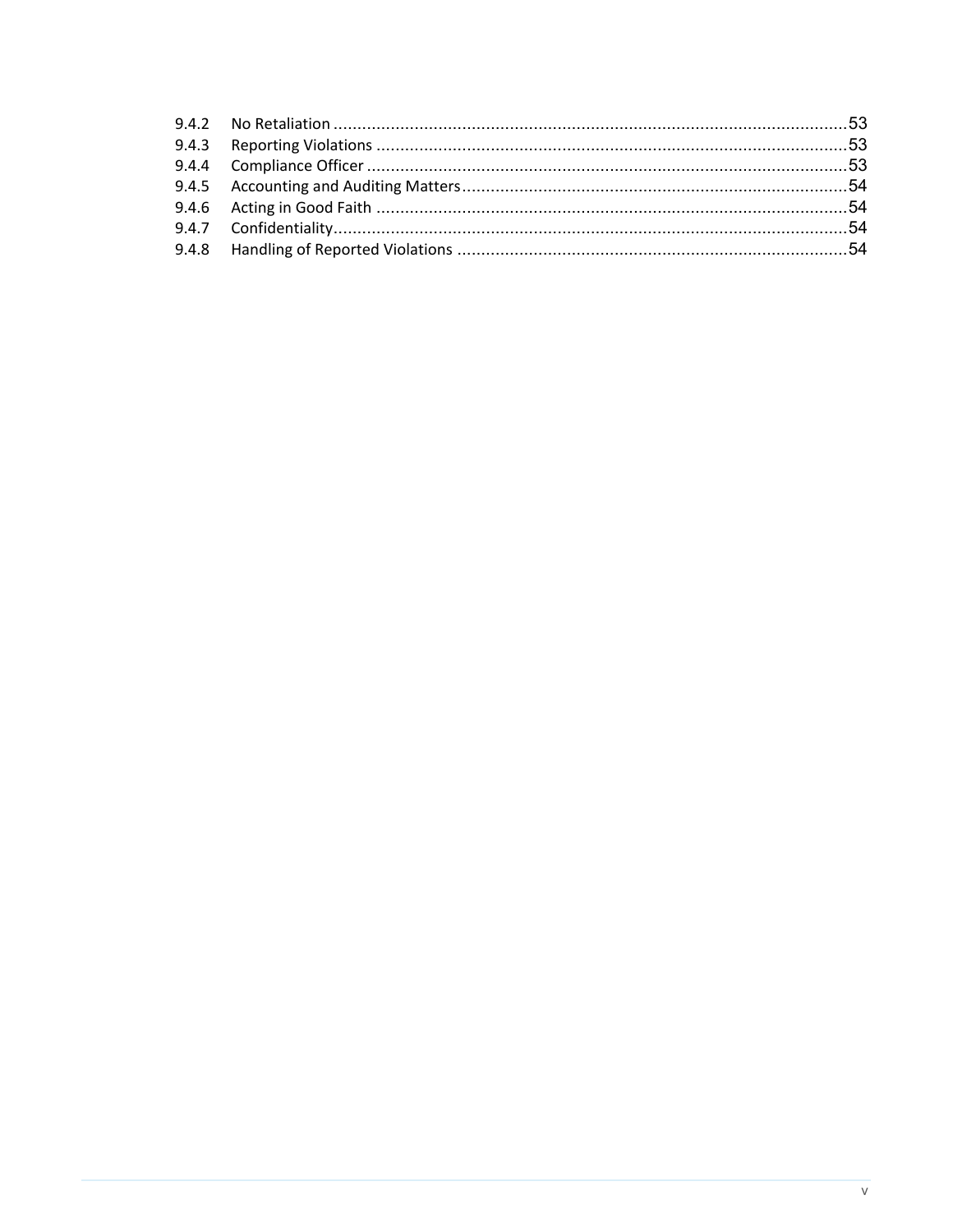# **1.INTRODUCTION**

These Statements of Policy have been adopted by the Board of Directors of the MWEA (the "Board") to supplement the MWEA Bylaws and to serve as administrative policies for the Board, the Executive Committee, the Executive Director, MWEA staff, committees, Local Sections, and MWEA members.

These policies shall remain in effect until amended in whole or in part by majority vote of a quorum of the Board at a regularly scheduled meeting.

It is the Board's intent that the requirements established by these Statements of Policy shall be consistent with the provisions of the MWEA Bylaws. If the Board determines that there is a conflict between the Statements of Policy and the MWEA Bylaws, the Bylaws shall supersede and control the Statements of Policy.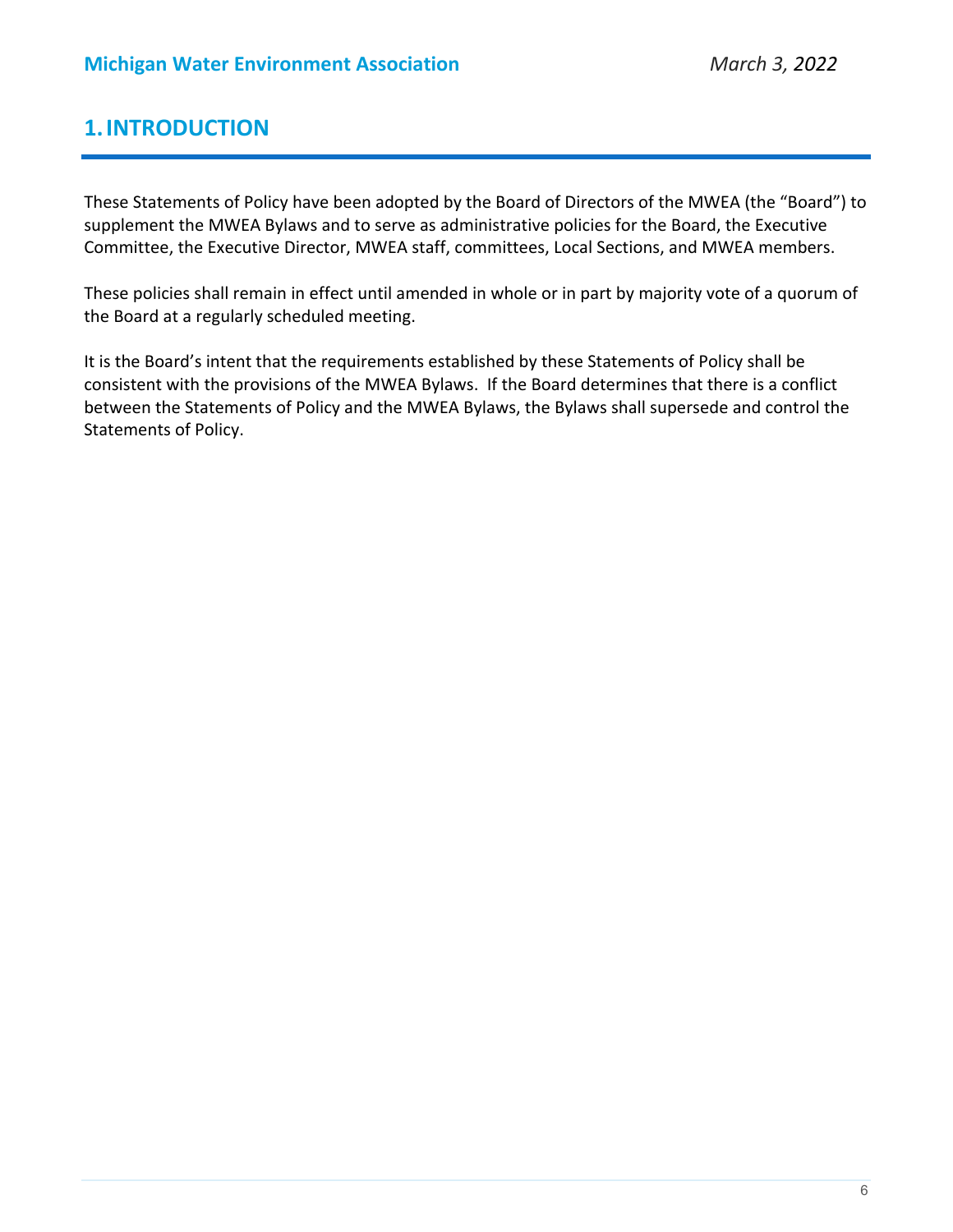# **2.GOVERNANCE POLICIES ‐ BOARD OF DIRECTORS**

#### 2.1 Bonding and Liability

A Directors and Officers insurance policy covering the Board's liability shall be provided at the first Board Meeting of each new term. Each Board member is obligated to review and understand the insurance policy. The insurance policy shall also be made available for review at the MWEA office. Board Members are required to abide by limitations of the policy.

The Treasurer with input from the Board and/or Executive Director will annually evaluate the necessity for bonding of certain board members and staff and is authorized to provide such bonding as necessary to adequately protect Association assets.

# 2.2 Board of Directors Conduct

The Board of Directors commits itself and its individual members to ethical, businesslike, and lawful conduct, including proper use of authority and appropriate professional and personal behavior. More specifically:

- The Board of Directors must, at all times, represent the interests of MWEA, and its members. This accountability supersedes any conflicting loyalty such as advocacy to a personal cause or interest groups, membership on other boards, or employment in other organizations.
- The Board of Directors' interactions with the Executive Director, staff, and advisors must clearly reflect that there is no authority vested in individual Board Members, except when explicitly authorized by action of the Board.
- The Board of Directors' interactions with public, media, or other external entities must clearly reflect that there is no authority vested in individual Board Members, except when explicitly authorized by action of the Board. No individual Board Member (other than the President) may speak for the Board except to repeat explicitly stated Board decisions.
- Board Members are expected to bring to the attention of the Board President any concerns about MWEA's policy direction, the Board's or management's compliance with Board policy, or the conduct of any Board Member, management, or staff employee. If the Board President does not address the concern to the Board's satisfaction, the Board President may bring the matter to the full Board as an agenda item for discussion and deliberation.
- The Board of Directors will refrain from making individual public comments about MWEA unless such comments are supported by relevant, timely, accurate, and objectively reported information.
- Individual Board members will never lead the public, media, or MWEA staff to have the belief that the Executive Director or any MWEA staff member is out of compliance with the Board's policies unless the Board has publicly announced a formal determination of non‐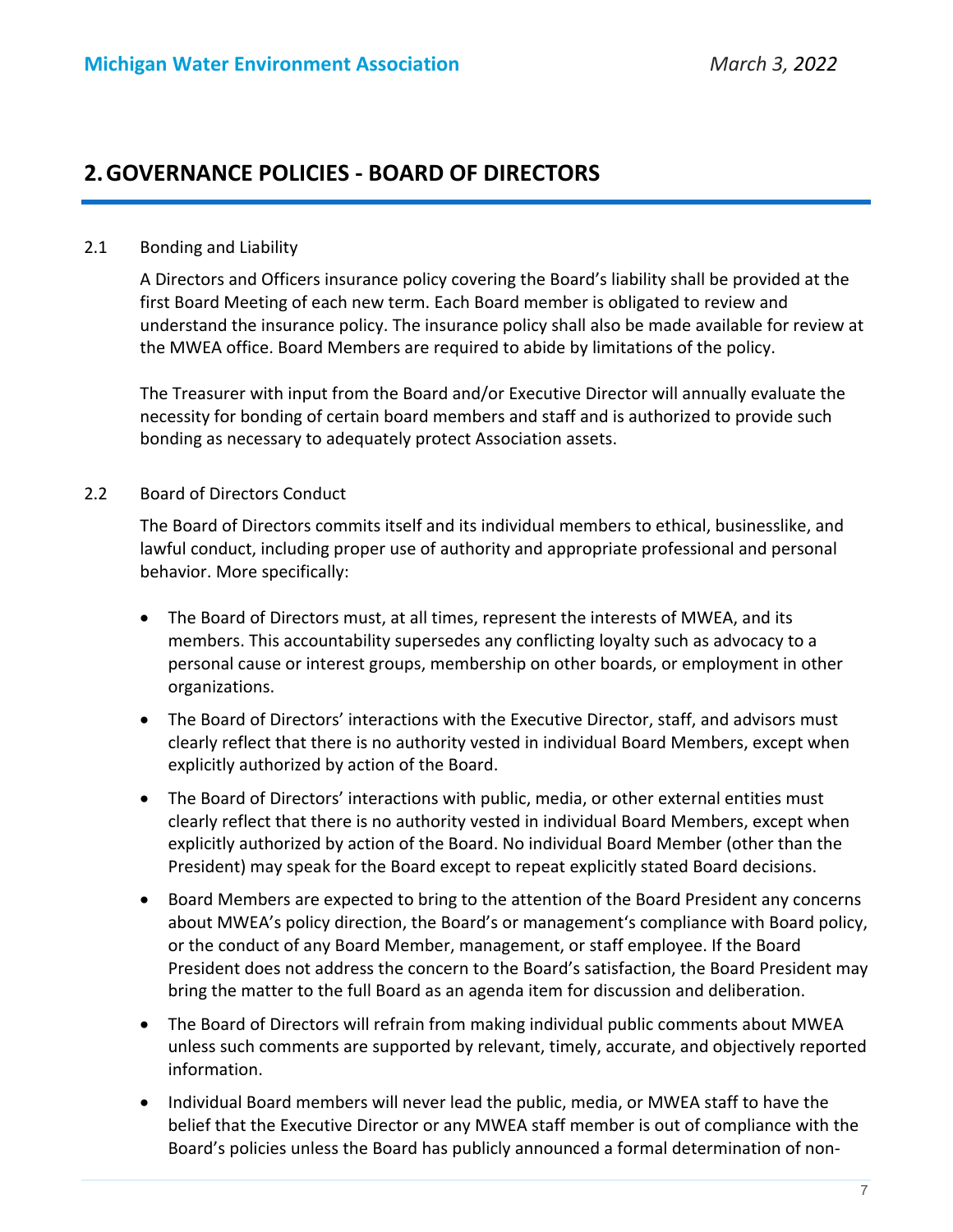compliance.

- The Board of Directors will respect the confidentiality appropriate to issues and information of a sensitive nature.
- The Board of Directors will properly prepare for Board meetings.

#### 2.3 Board Meetings

Meetings of the Board of Directors shall be held as provided by the Bylaws. A schedule of regular Board meetings shall be developed by the Executive Director within 30 days following Annual Conference. The schedule will be distributed to Board members and approved at the first Board meeting following Annual Conference. Following approval, the schedule shall be made available to the general membership through the Association's website.

The President or a majority of the Board may call a special meeting of the Board of Directors as deemed necessary. The time and place for a special meeting shall be posted on the Association's website a minimum of five working days prior to the meeting. A shorter notification time shall be permitted if agreed upon by a majority of the Board or in the case of an emergency meeting.

The President may declare an emergency and call a meeting of the Board of Directors with a minimum of 24 hours of notice, provided an attempt is made by the President to notify all members of the Board and a majority of the Board is available to attend. Any member of the Board may raise an objection to the declaration of an emergency, in which case, the rules for calling a special meeting shall govern.

Working in coordination with the Executive Director, the President shall ensure that all members of the Board shall be notified of the time and place of all Board of Directors meetings.

# 2.4 Voting Procedures

Votes of the Board shall be conducted as provided by the Bylaws. Voting by email or teleconference shall follow the Electronic Voting Policy.

# 2.5 Electronic Voting

This policy shall apply to all electronic votes made by the Board of Directors or the Executive Committee (EC). Except as otherwise provided by this policy, Board and EC votes shall be subject to all applicable requirements of the Bylaws and Statements of Policy governing quorums, votes, and other related matters. Electronic votes shall be by email and should only be used when a decision on an issue is needed before the next scheduled meeting.

At their discretion, the President may call for an electronic vote of the Board of Directors or EC. If a vote by email is requested, the President or the Board/EC member requesting the vote shall prepare a proposed motion along with a description of the topic and relevant background information. The proposed motion and accompanying information shall be emailed by the President to all Board/EC members for review and discussion. Members making comments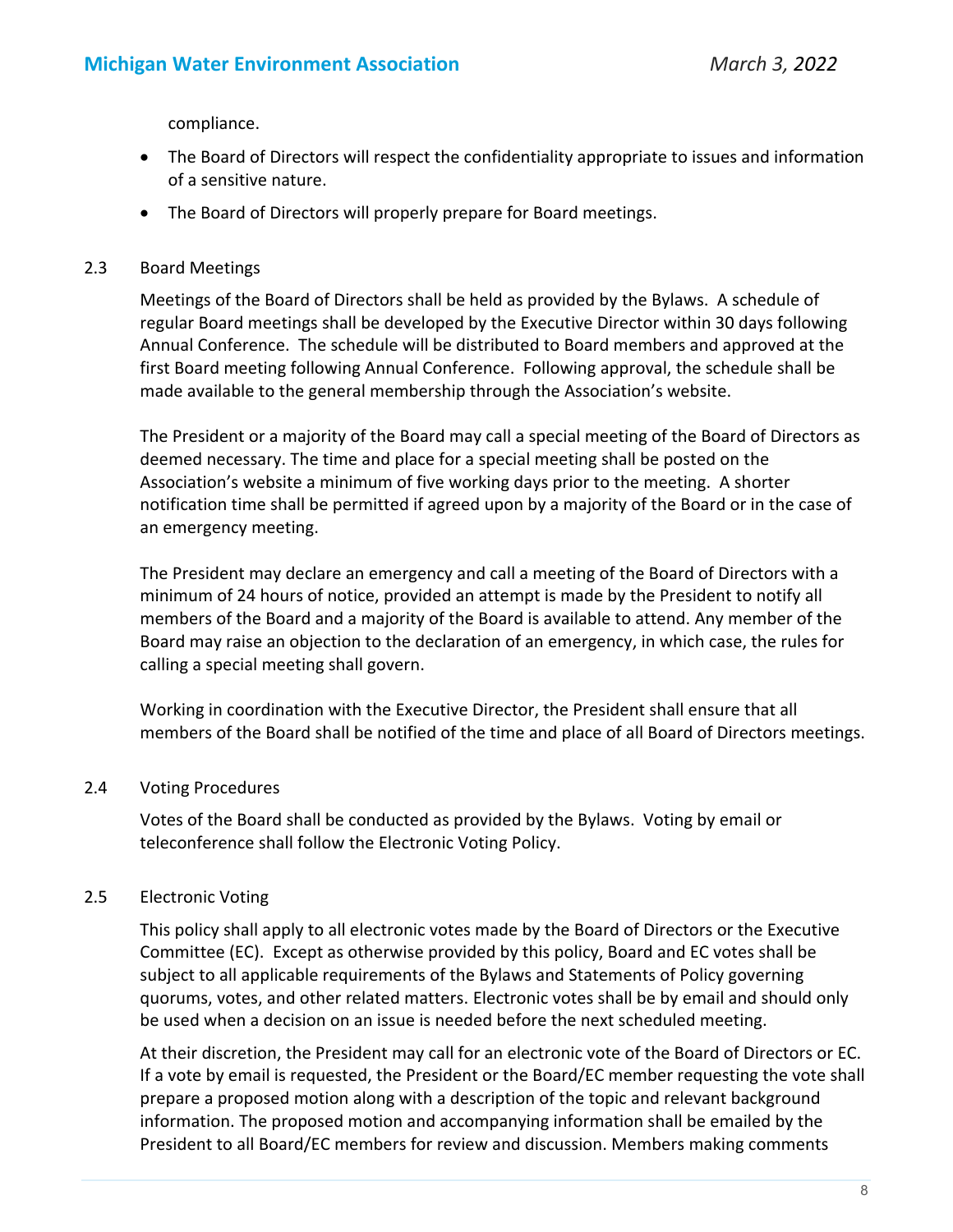must respond to "all" when making the comments.

If the motion receives a "second," there will be a period of 24 hours available for discussion. This discussion will occur via email as well unless there is substantial discussion required, in which case, a conference call may be requested. After the 24 hours has ended, the President will officially seek a vote from all Board Members. The President shall include any amendments as needed.

Board/EC members shall have [two] calendar days to vote (yes or no) and shall email their responses back to the President. For an electronic vote to pass, all Board/EC members voting must unanimously approve the decision. Board/EC members failing to return the email vote prior to the voting deadline will be recorded as absent.

The Secretary or their designee shall record the results of the vote and report the results to the Board/EC. The results of the email vote along with copy of the motion and summary of any discussion leading up to the vote shall be compiled by the Secretary and be included on the consent agenda for approval at the next scheduled Board/EC meeting.

If there is opposition to the subject or topic of a proposed email vote, or if Board/EC members require further discussion, the President may schedule a special or emergency meeting, as time allows, to discuss and vote on the issue. Voting for such meeting shall be subject to all typical requirements of the Bylaws and Statements of Policy governing quorums, votes, and other related matters.

### 2.6 Board Member Functions and Duties

The authorities, fiduciary responsibilities, functions and duties of the members of the Board of Directors are set forth in the MWEA Bylaws. Board member terms shall be as defined in the Bylaws. Additional functions and duties of specific Board members, if any, are noted below, as follows:

# 2.6.1 President

- Establish annual Board goals that align with the MWEA Strategic Plan and facilitate implementation of said goals during term as President.
- Represent MWEA and serve as MWEA's official spokesperson on matters of principle, policy, and purpose.
- Preside at all business and general meetings of MWEA and meetings of the Board and the Executive Committee. Preside over the Annual Business meeting and votes scheduled for member approval.
- Call such meetings of the Board and the Executive Committee as may be necessary.
- Review and approve committee chairs recommended by others.
- With the assistance of the Treasurer and the Executive Director, ensure that an annual budget is submitted to the Board for approval, subject to any requirements that the Board may impose in the Statements of Policy.
- With the assistance of the President‐Elect and Vice‐President, conduct an annual performance review of the Executive Director, and meet with the Executive Director to discuss the review and determine goals for the following year.
- Assign Board Members to serve as liaisons to committees and local sections.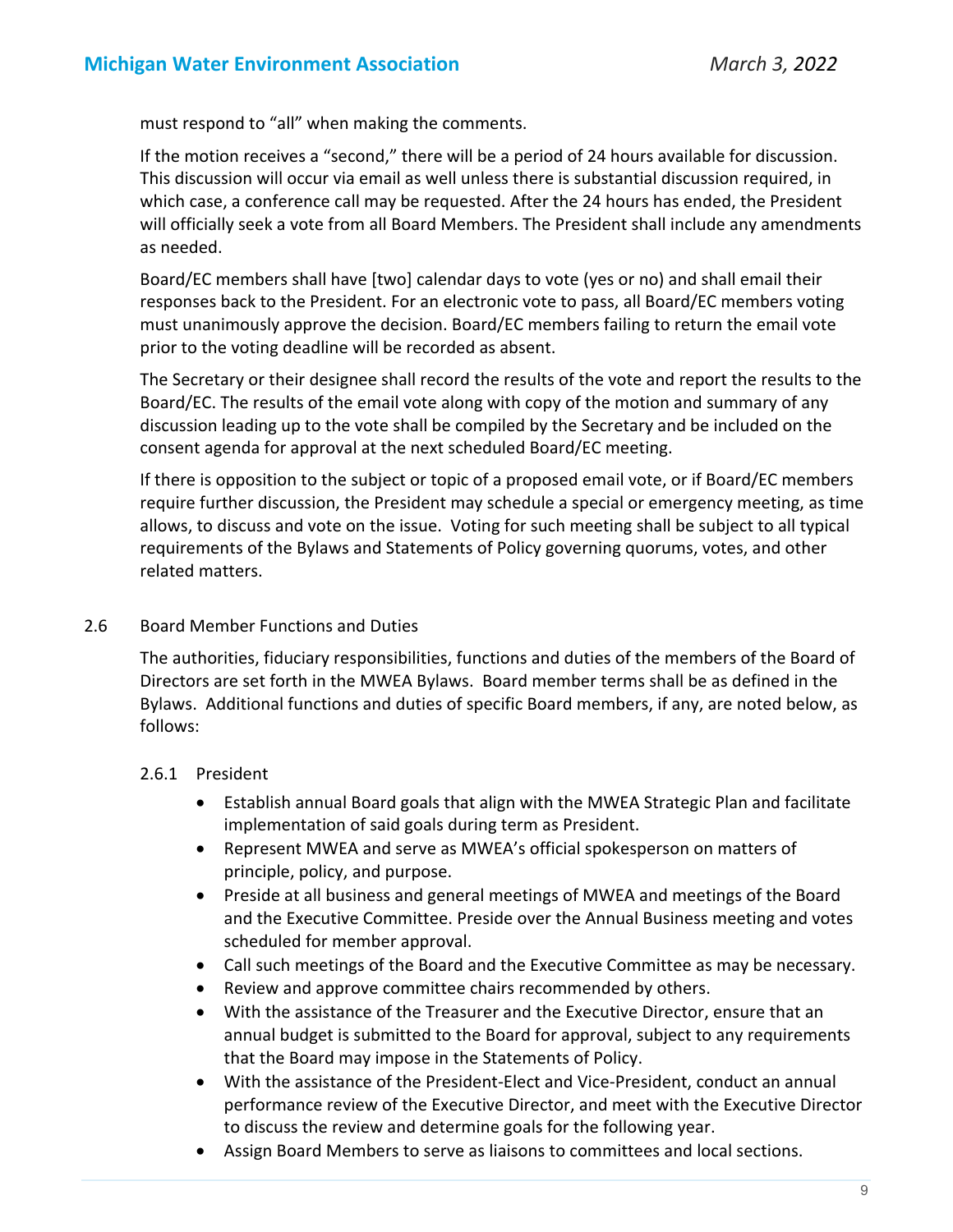- May elect to form Ad Hoc Committees.
- Perform such other duties as provided in the Bylaws, the Statements of Policy, or as may be assigned by the Board.
- 2.6.2 President‐Elect
	- Act for the President in the President's absence.
	- Serve as chair of the Annual Conference Committee and co-lead of the Annual Conference Program Development subcommittee.
	- Assist the President in an annual performance review of the Executive Director.
	- Perform such other duties as provided in the Bylaws, the Statements of Policy, and as may be assigned by the Board.
- 2.6.3 Vice‐President
	- Act for the President in absence of the President and President-Elect.
	- Serve on the Annual Conference Committee.
	- Serve as co-lead of the Annual Conference Program Development subcommittee.
	- Serve as lead of the Annual Conference Time and Place Selection subcommittee.
	- Assist the President and President-Elect in an annual performance review of the Executive Director.
	- Perform such other duties as provided in the Bylaws, the Statements of Policy, or as may be assigned by the Board.
- 2.6.4 Treasurer
	- Designated as the Association's Chief Financial Officer (CFO).
	- As CFO, the Treasurer may:
		- o Financially obligate the Association
		- o Sign contracts for goods, services, facilities, etc.
		- o Authorize any expenditure of Association funds.
		- o Be an additional signer on checks for payment of MWEA bills.
		- o Determine a working capital balance.
		- o Oversee and manage investments of MWEA in accordance with the Investment Policy.
	- Provide fiscal and financial consultation to the Executive Director.
	- Provide Treasurer's reports at Board meetings and the Annual Business Meeting.
	- Oversee financial interactions of the Association including monthly review of all Association financial transactions
	- With the assistance of the President and the Executive Director, ensure that an annual budget is submitted to the Board for approval, subject to any requirements that the Board may impose in the Statements of Policy.
	- Participate in annual audit of financial records.
	- Perform such other duties as provided in the Bylaws, the Statements of Policy, or as may be assigned by the Board.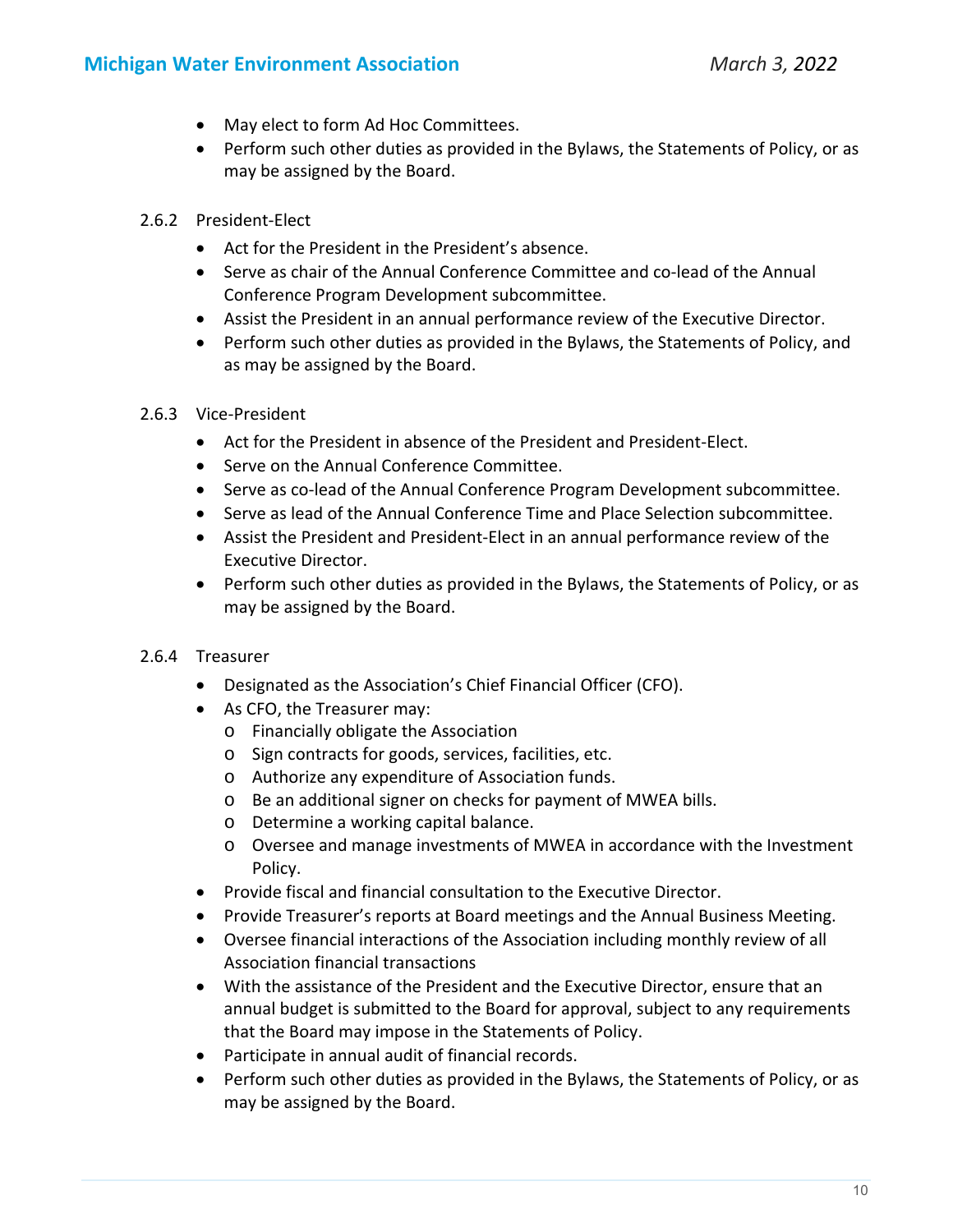# 2.6.5 Secretary

- Serve as chair of the Bylaws Committee.
- Counsel the Board of Directors as to points of order and the requirements provided by the Bylaws.
- Assure the accurate development of minutes for all Board meetings (including the Annual Business Meeting) and distribution of minutes to the Board.
- Assure the accurate development of meeting summaries at Executive Committee meetings and distribution to the Board.
- At the Annual Business Meeting, conduct a vote of Association members on any proposed changes to the Bylaws, and conduct other Annual Business Meeting activities as related to the office of Secretary or as may be directed by the President.
- Perform such other duties provided in the Bylaws, the Statements of Policy, or as may be assigned by the Board.
- 2.6.6 Past‐President
	- Shall serve as chair of the Nominations Committee.
	- Perform such other duties provided in the Bylaws, the Statements of Policy, or as may be assigned by the Board.
- 2.6.7 Federation Delegates
	- The more senior serving Federation Delegate shall serve as host to the WEF representative during Annual Conference.
	- Serve as representatives of MWEA on the WEF House of Delegates and keep the Board of Directors advised of all activities of WEF.
	- Develop, with the concurrence of the Board, a plan to effectively represent MWEA regarding WEF activities.
	- Perform such other duties as provided in the Bylaws, the Statements of Policy, or as may be assigned by the Board.
- 2.6.8 Association Directors
	- The Senior Association Director shall serve as the vice-chair of the Annual Conference Committee.
	- Lead the Annual Conference Awards Subcommittee.
	- Present MWEA Awards at the Annual Conference.
	- Responsible for planning and implementing the Leadership Retreat.
	- Perform such other duties as provided in the Bylaws, the Statements of Policy, or as may be assigned by the Board.

# 2.7 Board Member Vacancies

Upon completion of the President's or the President‐Elect's term, or upon adoption of a motion by the Board declaring that a vacancy exists in either the President or President‐Elect position, there shall be automatic advancement from President‐Elect to President and from Vice‐ President to President‐Elect.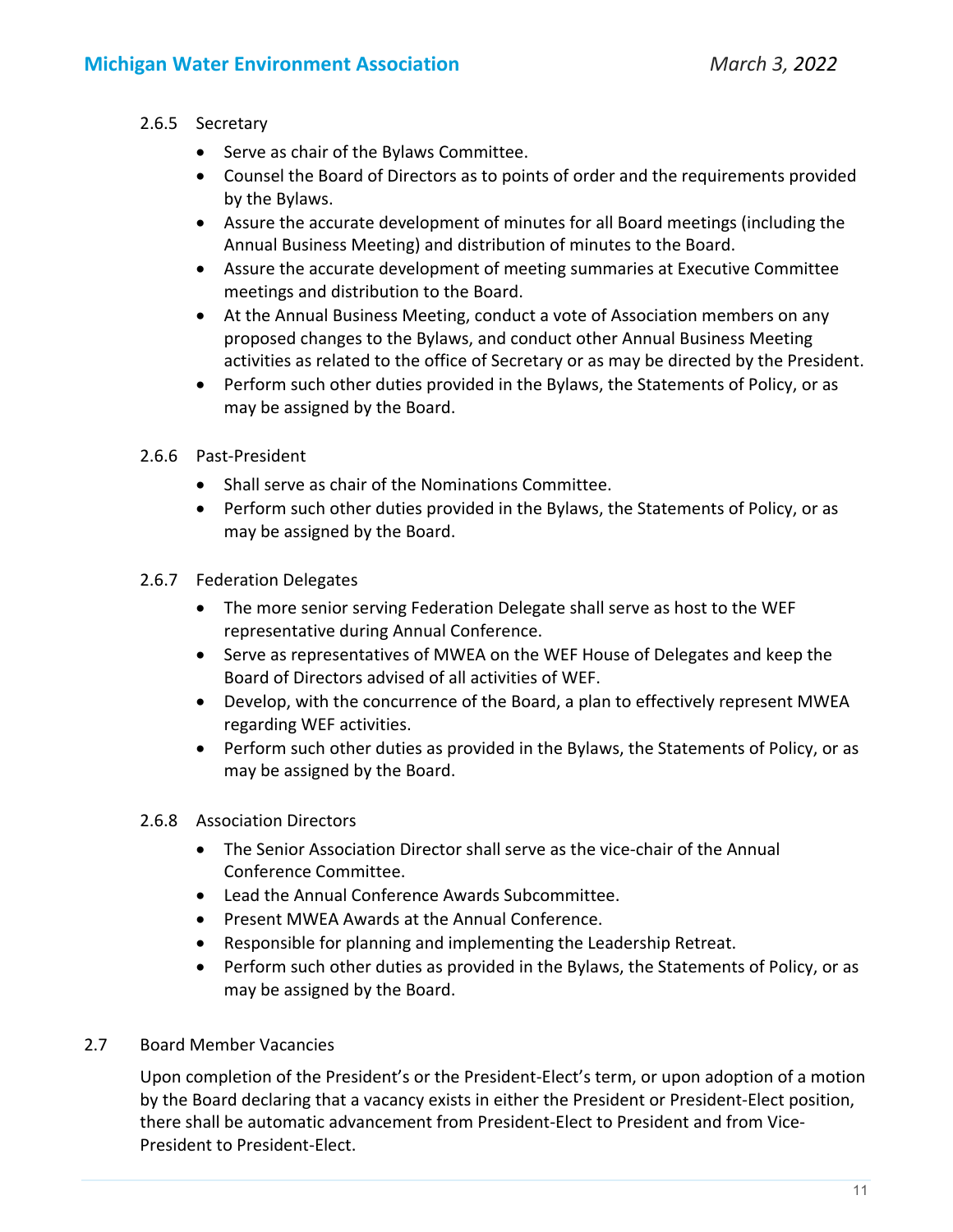In the case of a mid‐term vacancy of a Board position other than the President or President‐ Elect, the Board shall elect by majority vote an eligible candidate to fill the vacancy until the next Annual Business Meeting.

2.8 Request for Board Action

Any member of the Association may request action of the Board through submittal of a completed Recommended Action Report (RAR) form. The current RAR form is maintained on the Association website.

The RAR shall be submitted to the President and Executive Director for inclusion on the agenda of an upcoming Board meeting.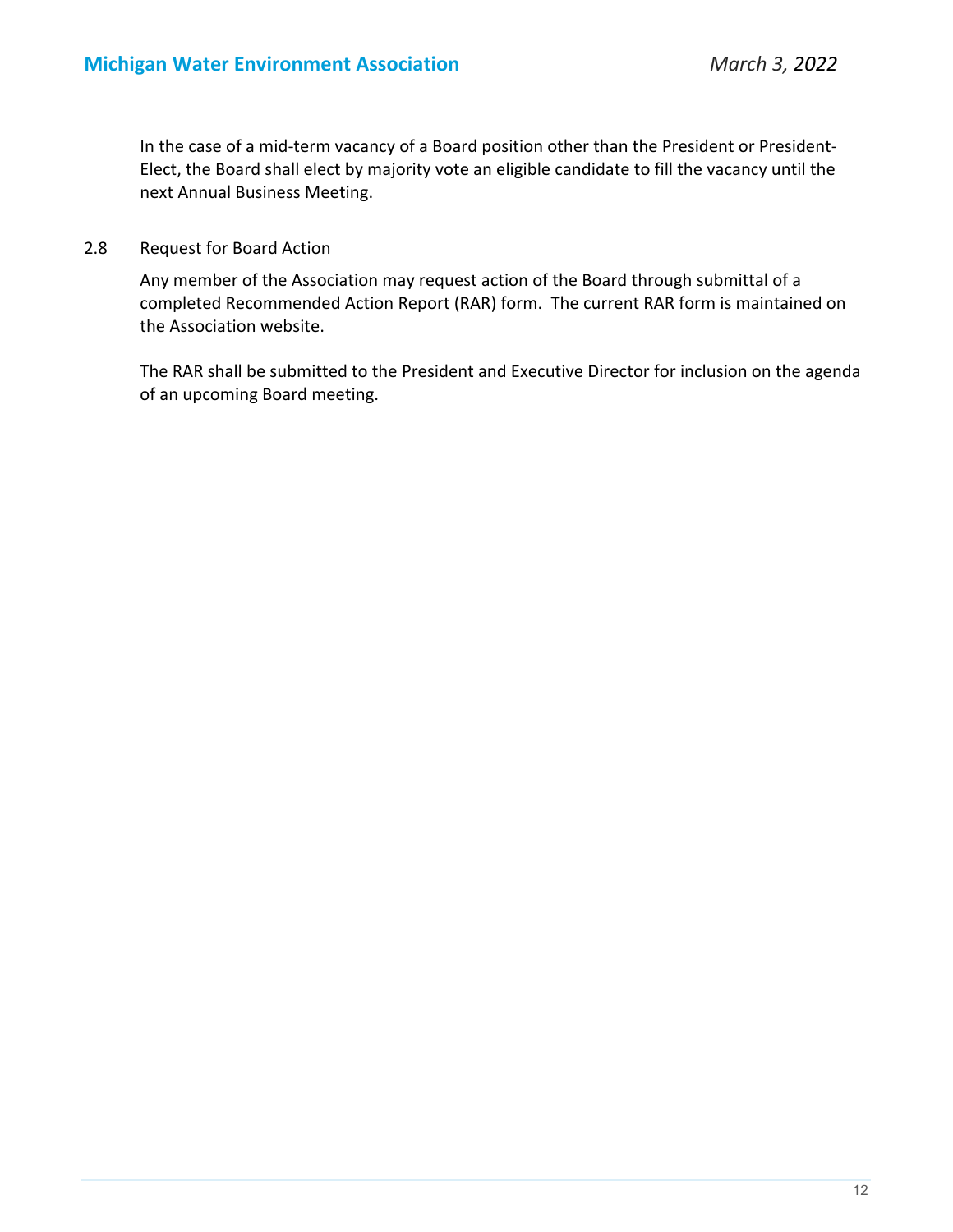# **3.GOVERNANCE POLICIES ‐ COMMITTEES**

#### 3.1 General

With these Governance policies, the Board establishes and communicates its purposes and the means by which it creates and empowers committees to assist MWEA in its work. These policies apply to all committees whether or not the group includes Board members.

#### 3.2 Establishment of Standing Committees

Standing Committees are established by the Board to help the Association in achieving its strategic plan. These committees ordinarily assist the Association in three specific ways: (1) preparing and delivering educational content and training to membership; (2) providing outreach to associated agencies, associations, and membership; and (3) researching issues critical to membership and providing recommended Board actions in support of membership on those issues.

When the Board establishes a Standing Committee, it will approve a written charter that sets forth the purpose, expected outcomes and any other information needed for the committee to function successfully.

#### 3.3 Establishment of Ad Hoc Committees

Ad hoc committees may be established by the President for the purposes of: (1) Performing research or investigating specific issues relevant to the Association; (2) Providing guidance on new policies or operational practices; (3) Assisting the Board with administering and managing special functions or events; or (4) Serving the Board on any other similar function that is limited in scope and duration. An ad hoc committee shall have no budget other than that which may be granted directly by the Board. Ad hoc committees shall report to the President and shall sunset after a period of one year unless re-authorized by the President.

When the President establishes an Ad Hoc Committee, they will approve a written charter that sets forth the purpose, duration, expected outcomes and any other information needed for the committee to function successfully.

#### 3.4 Charter Review

The Board will regularly review the charter and performance of each committee to determine if changes are required or if the committee is still required.

#### 3.5 Public Communications

Committees may not speak for the Association except when formally given such authority for specific and time‐limited purposes.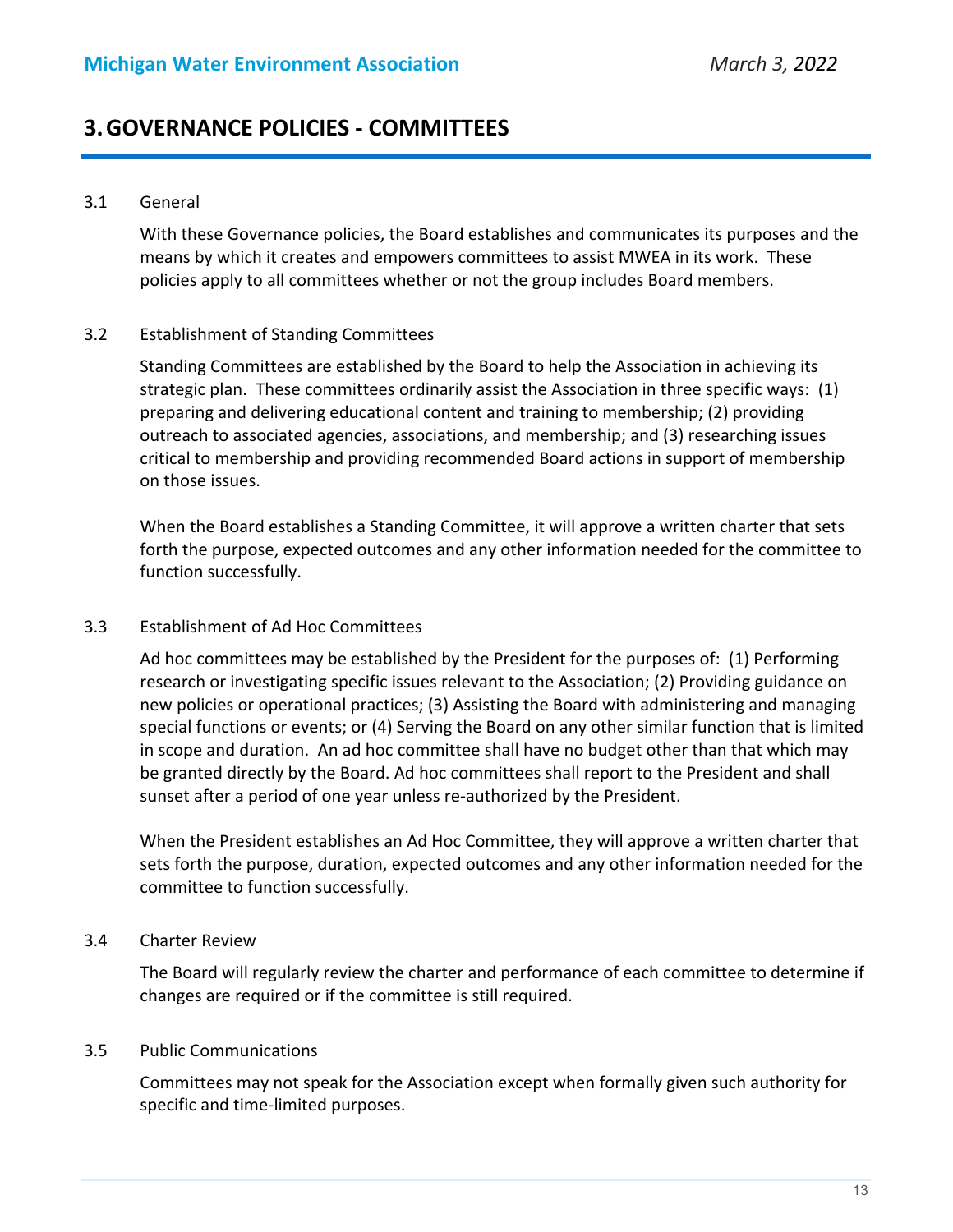# **Michigan Water Environment Association** *March 3, 2022*

#### 3.6 Limits of Authority

Committees cannot exercise authority over the Executive Director and staff. Authority over the Executive Director resides solely with the Board of Directors.

#### 3.7 Liaisons

Each committee shall be assigned a liaison between the committee and the Board of Directors. Liaison assignments will be made annually by the President at the first regular Board of Directors meeting following Annual Conference.

#### 3.8 Joint Meetings

There shall be at least two joint meetings per year of all the committee chairs with the Board of Directors to communicate the duties and responsibilities to the committee chairs. The first meeting, chaired by the President shall be held during the Annual Conference to introduce chairpersons to operating procedures and to conduct committee business. The second meeting (Leadership Retreat), chaired by the Association Directors shall be held to provide leadership training, coordinate committee activities, discuss the Strategic Plan, and discuss other business as needed.

#### 3.9 Committee Chair Selection

Committee Chair Selection shall be subject to the following:

- 1. Committee Chairs shall be eligible voting members of MWEA.
- 2. All committee chair recommendations shall be reviewed and approved by the Executive Committee.
- 3. If a committee does not have a chair, or the chair is vacated with no recommendation forthcoming, the Executive Committee shall appoint a chair, subject to a term and any other conditions as specified by the Executive Committee.

# 3.10 Committee Chair Term

A member may not chair the same committee more than three consecutive years unless a longer term is approved by the Executive Committee.

#### 3.11 Succession of Leadership

To prepare for continuity of leadership, the Committee Chair shall:

- 1. Keep their liaison informed about their availability to perform the duties of Committee Chair.
- 2. Develop and maintain any committee specific policies, procedures and/or notes in a manner that is easily transferrable to future Committee Chairs.
- 3. Have the right to appoint a Vice Chair and/or other committee representatives from the committee membership, as may be required to complete the committee's work and/or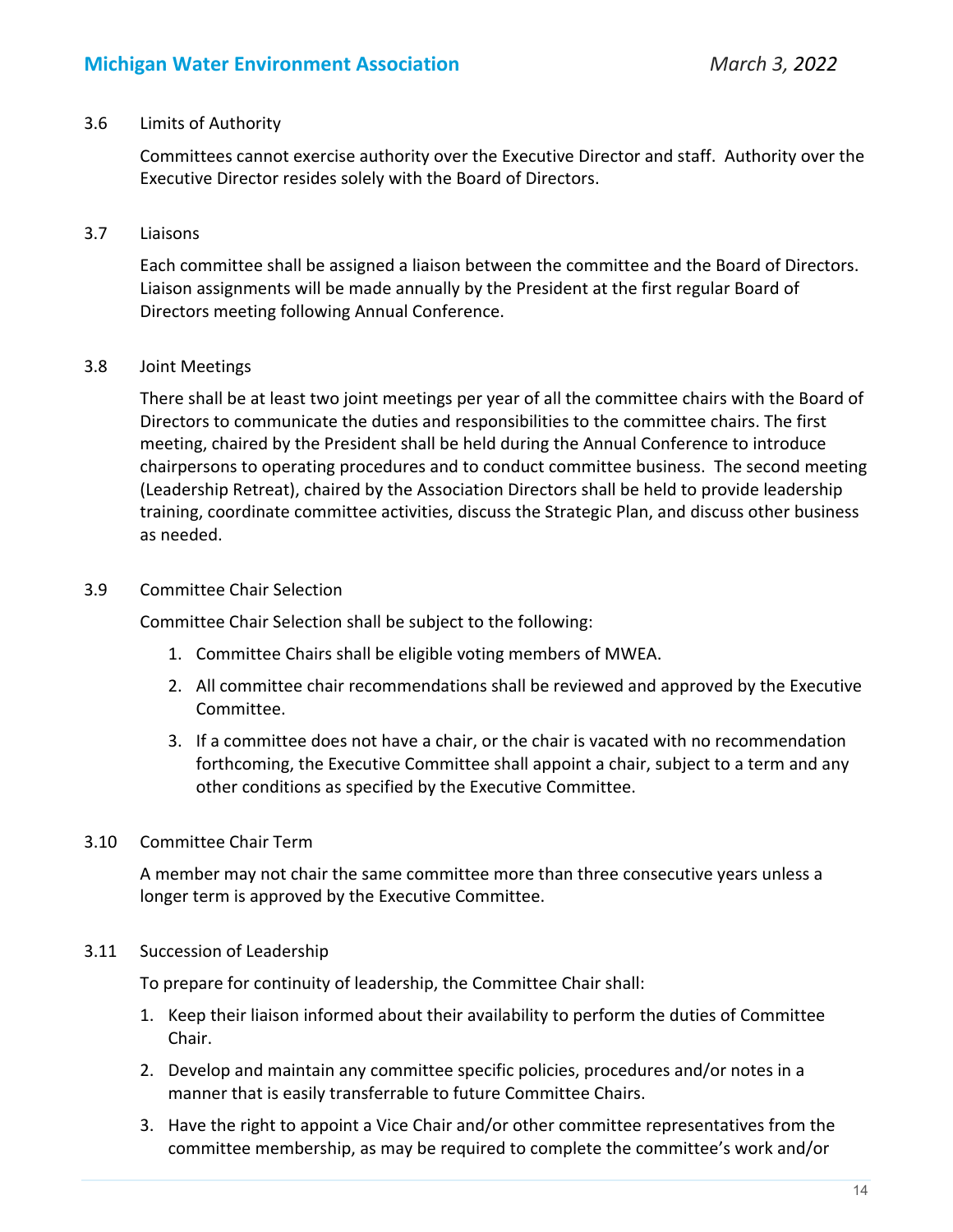assist in succession planning of the Committee Chair position. Notwithstanding this policy, the Executive Committee retains full authority and responsibility for approving new Committee Chairs.

#### 3.12 Information and Support to the Board

The Committee Chairs shall not permit the Board to be uninformed of committee work. Consistent with this general statement, Committee Chairs shall not:

- 1. Neglect to submit timely, accurate, and understandable status updates and strategic reviews required by the Board.
- 2. Fail to bring to the Board, in support of the Board's deliberations and decision‐making, recommendation(s) of the committee(s), the rationale for those recommendations, and the process by which those recommendations were developed.

# 3.13 Committee Chair Handbook

MWEA shall maintain a Committee Chair Handbook that will provide guidance to the many volunteer chairpersons and their fellow committee members. The Executive Director shall ensure that an up-to-date copy of the Handbook is available on the website and hard copies are made available to Committee Chairs upon request.

#### 3.14 Annual Budget

Committees are required to submit budgets annually upon request of the Executive Director for review by the Board of Directors. Budgets may be adjusted at the discretion of the Board of Directors. All committee activities are governed by and subject to the approval of the Board of Directors, which retains the ultimate discretion to fund any activity.

# 3.15 Interagency Cooperation

Committees should consider opportunities to cooperate with other organizations to present activities mutually beneficial to MWEA and the other organizations and within the scope of MWEA tax‐exempt purpose.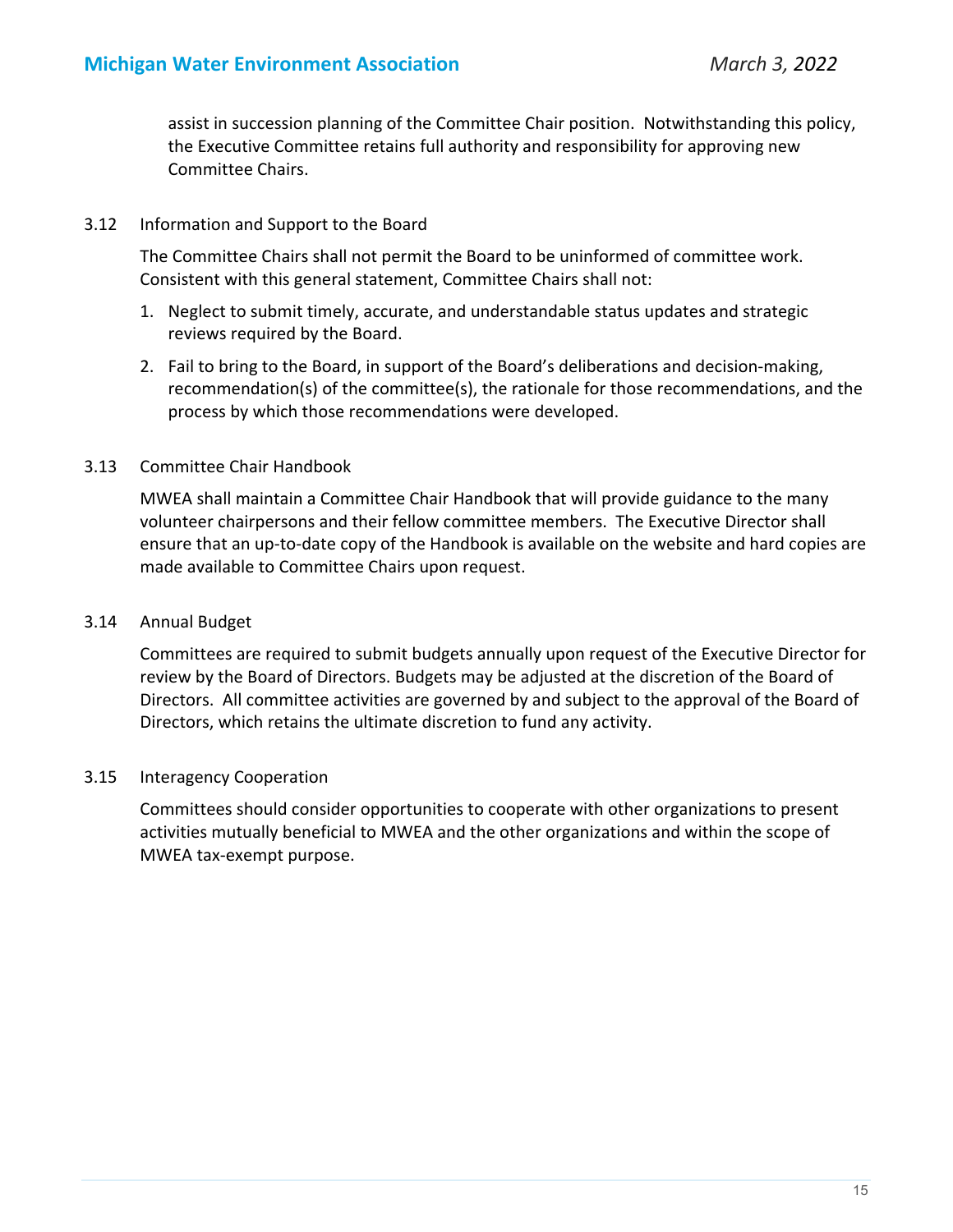# **4.GOVERNANCE POLICIES – LOCAL SECTIONS**

#### 4.1 General

With these Governance policies, the Board establishes and communicates its purposes and the means by which it creates and empowers Local Sections to assist MWEA in its work. These policies apply to all Local Sections.

#### 4.2 Establishment of Local Sections

MWEA conducts some of its activities through geographically defined Local Sections whose common mission is to provide education to members of the water environment community. The sections are encouraged to help grow the Association through development of regional meetings. Official boundaries of MWEA Local Sections are as follows:

- Section 1 Counties of Berrien, Cass and Van Buren.
- Section 2 Counties of Allegan, Barry, Kalamazoo, Calhoun, St. Joseph and Branch.
- Section 4 Counties of Jackson, Washtenaw, Hillsdale, Lenawee and Monroe.
- Section 5 Counties of St. Clair, Macomb, Oakland and Wayne.
- Section 7 Counties of Gratiot, Clinton, Montcalm, Shiawassee, Eaton, Ingham, Ionia and Livingston.
- Section 9 Counties of Oceana, Newaygo, Mecosta, Muskegon, Ottawa, and Kent.
- Section 11 Counties of Ogemaw, Iosco, Clare, Gladwin, Arenac, Isabella, Midland, Bay, Saginaw and Genesee.
- Section 13 Counties of Huron, Tuscola, Sanilac and Lapeer.
- Section 15 Counties of Emmet, Charlevoix, Antrim, Kalkaska, Leelanau, Benzie, Grand Traverse, Manistee, Wexford, Missaukee, Mason, Lake and Osceola.
- Section 17 Counties of Cheboygan, Presque Isle, Otsego, Montmorency, Alpena, Crawford, Oscoda, Alcona and Roscommon.
- Section 21 Counties of the Upper Peninsula of Michigan.

A request for modification of Local Section Boundaries may be made by filing a petition with the Board of Directors and shall be signed by at least five eligible members. The petition shall include the proposed boundaries of the area to be served.

#### 4.3 Local Section Governance

Active Local Sections shall have elected officers, consisting of at least a Chairperson. Local Section Chairs must be eligible voting members of MWEA.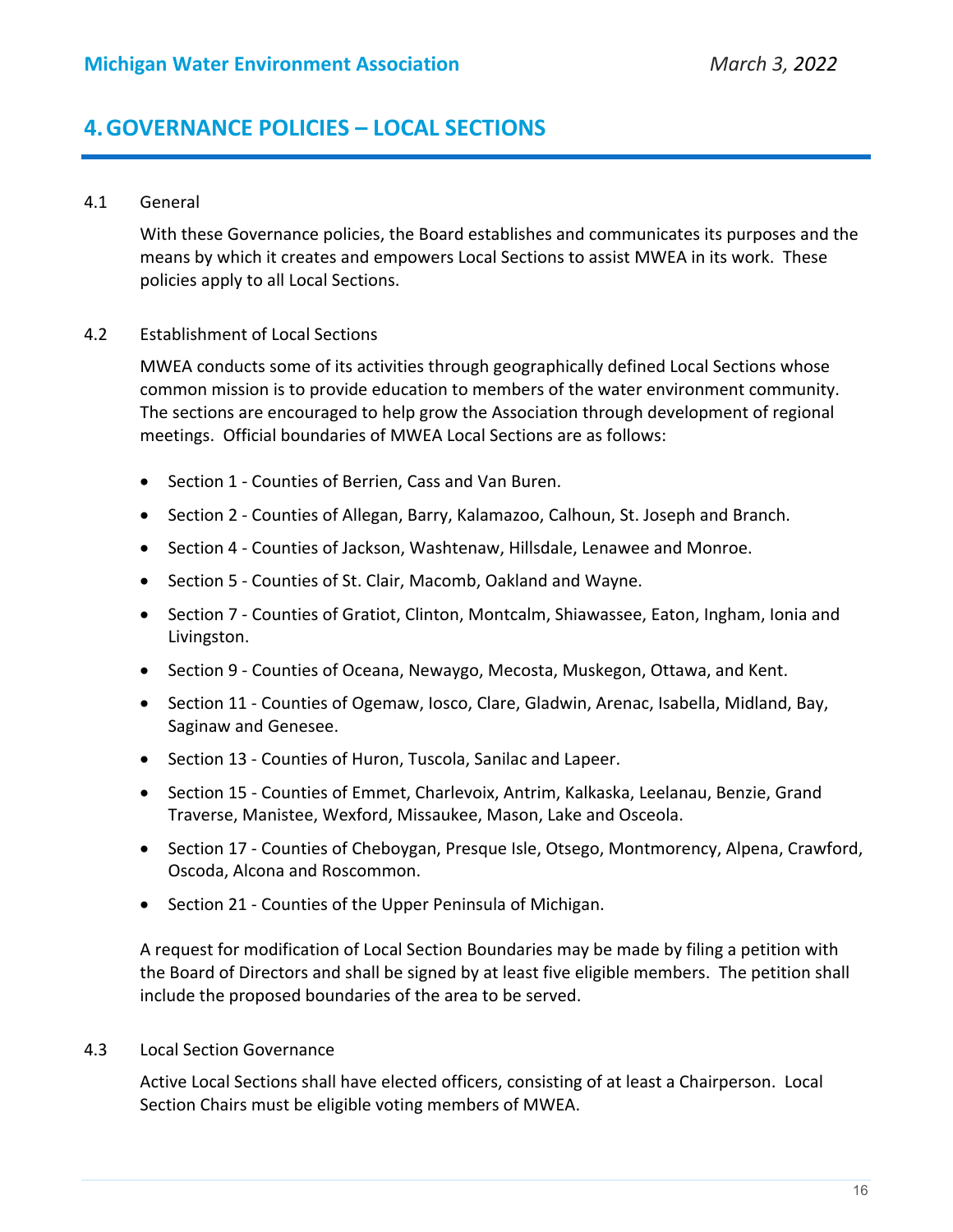#### 4.4 Activities and Reporting

All Local Section Activities must be in accordance with MWEA's tax exempt purpose. To demonstrate compliance with this requirement, Local Sections shall provide an Annual Report to the MWEA Board of Directors that summarizes Local Section activities and their alignment with MWEA's purpose over the prior year.

#### 4.5 Public Communications

Local Sections may not speak for the Association except when formally given such authority for specific and time‐limited purposes.

#### 4.6 Limits of Authority

Local Sections cannot exercise authority over the Executive Director and staff. Authority over the Executive Director resides solely with the Board of Directors.

# 4.7 Liaisons

Each active Local Section shall be assigned a liaison between the section and the Board of Directors. Liaison assignments will be made annually by the President at the first regular Board of Directors meeting following Annual Conference.

#### 4.8 Financial Requirements of Local Sections

MWEA is a nonprofit association exempt under Section 501(c)(3) of the Internal Revenue Code. All MWEA Local Sections operate under one MWEA federal tax ID and are accountable to ensure that all funds received and all disbursements made are consistent with the letter and spirit of the MWEA mission for which it was granted  $501(c)(3)$  tax exempt status.

#### 4.8.1 Banking Requirements

In accordance with this policy, Local Section bank accounts shall be required to meet the following:

- Local Section funds shall be held in MWEA bank accounts, or the Association's Executive Director and Treasurer shall have access to the Local Section account.
- MWEA's Treasurer shall be an authorized signer on the Local Section bank account and additional signers must be MWEA members who are representing their respective Local Sections with MWEA Board of Directors approval.
- Banks shall be authorized "no loans" for over drafts to Local Sections on the checking accounts.
- When a Local Section is no longer considered active, any funds remaining in Local Section bank account(s) shall be transferred to an MWEA general savings account.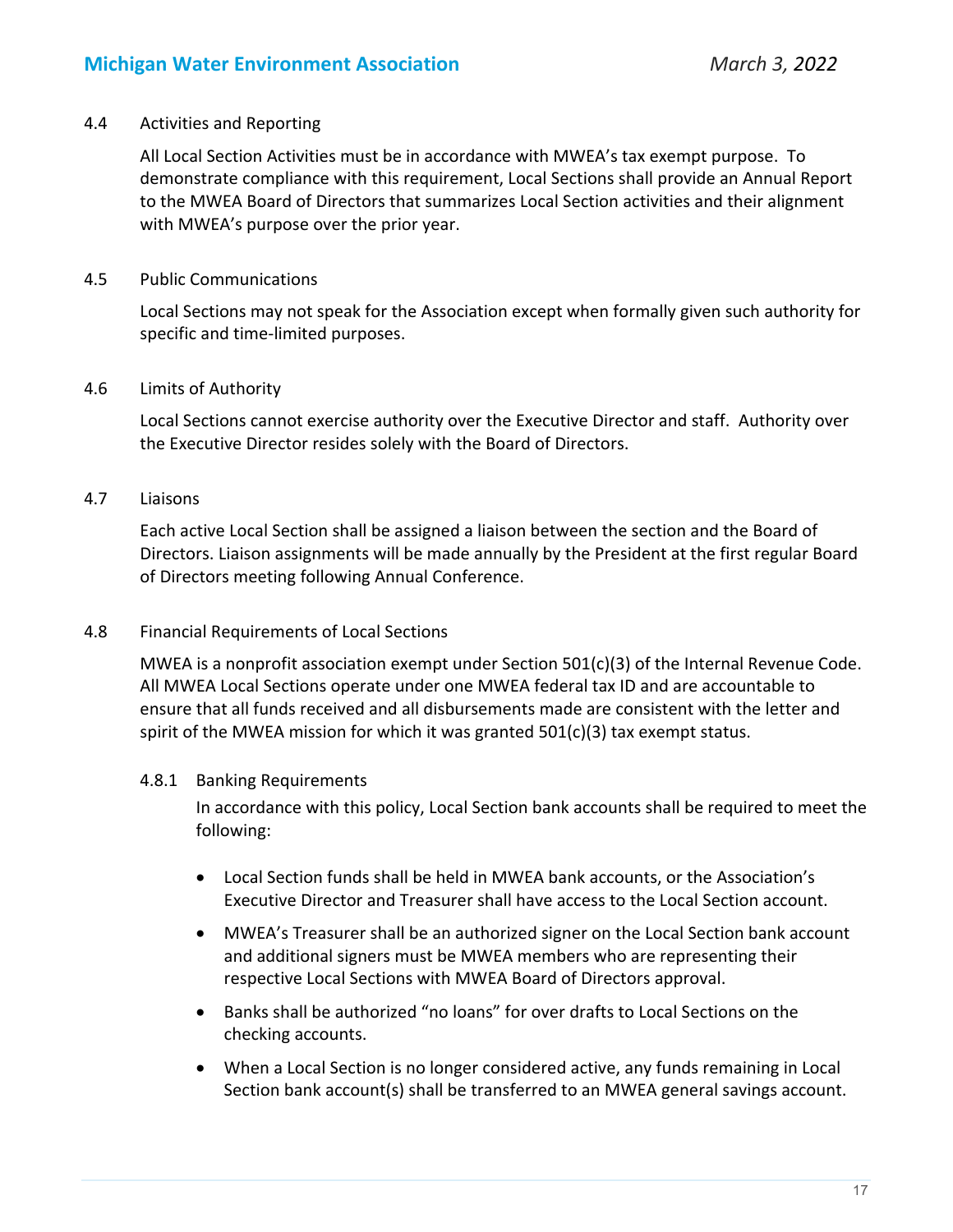4.8.2 Financial Reporting Requirements

In accordance with this policy, Local Sections shall be required to provide the following reports to the MWEA Executive Director and/or Treasurer as necessary for review and reporting:

- Bank statements shall be submitted monthly for review.
- Financial reports for the Local Section shall be submitted at least annually. Monthly reports are preferred and strongly encouraged of Local Sections.
- All other year end reports required for completion of the MWEA Annual Tax Reporting.
- An estimated yearly budget and list of planned activities shall be submitted by October of each year for MWEA Board of Directors approval.
- 4.8.3 Additional Financial Requirements
	- Neither Local Sections Chairpersons nor Committee members are authorized to approve direct billing of Local Section's expenses to the Association. This responsibility lies solely and specifically with the MWEA Treasurer.
	- Local Section shall provide sufficient information to the Board of Directors as part of their Annual Report to demonstrate financial controls are in place to assure compliance with MWEA's 501(c)(3) status.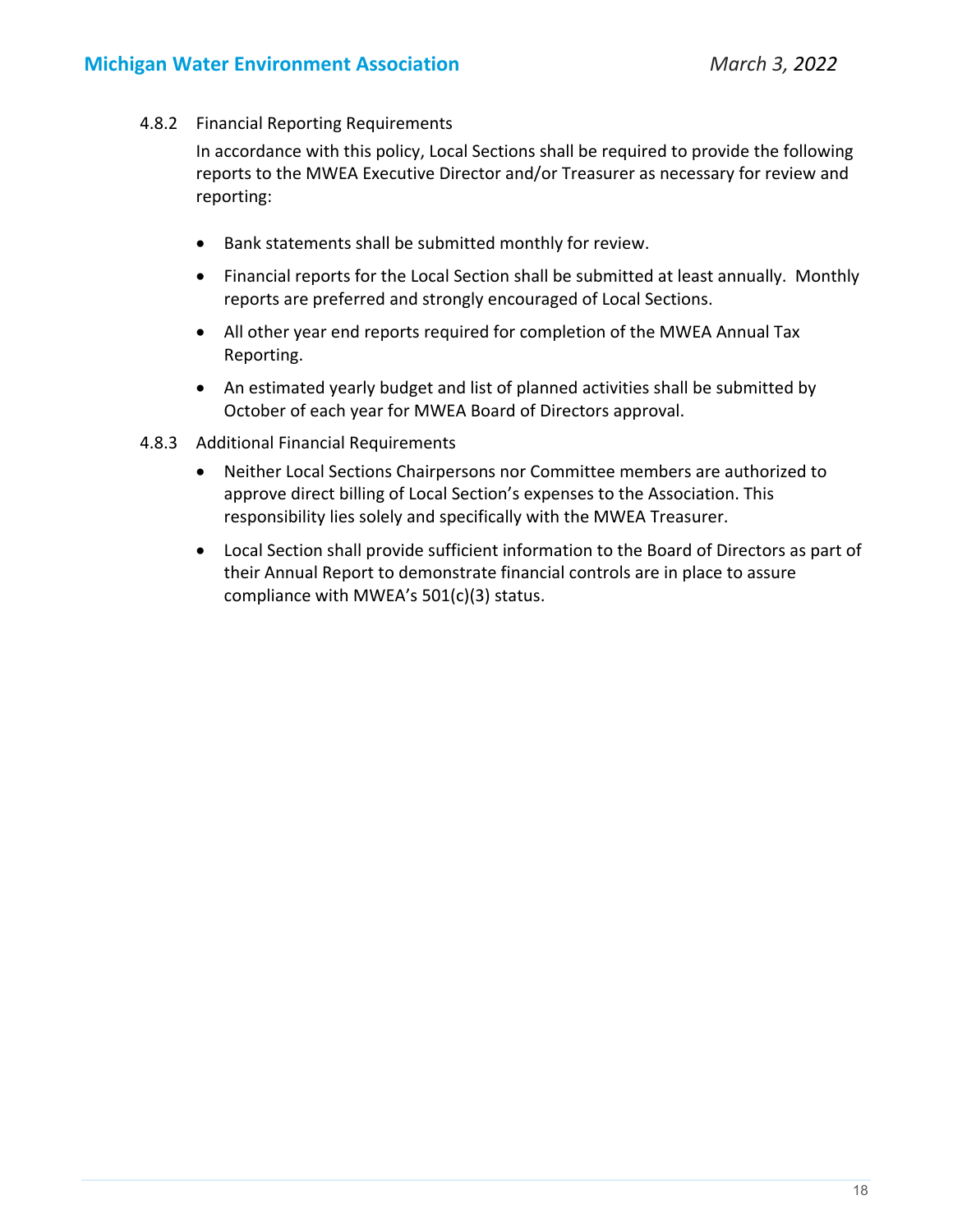# **5.DELEGATION POLICIES ‐ EXECUTIVE COMMITTEE**

#### 5.1 Empowerment of the Executive Committee

Authority is delegated to the Executive Committee in order to perform certain limited activities with respect to the management of the affairs and business of MWEA. Consistent with this general statement:

- 1. The Board will develop Delegation Policies that establish the tasks delegated to the Committee and the limits of their authority in achieving those tasks.
- 2. The Executive Committee may further delegate certain tasks to subcommittees with approval of a quorum of the Committee.
- 3. As long as any particular policy is in place, the Board will respect and support the Executive Committee's reasonable interpretations, decisions and actions.
- 4. The Board may, from time to time, change its Executive Committee Delegation Policies to update the tasks assigned to that Committee and/or limits of authority.
- 5. The Board also may assign the Committee additional tasks or reassign existing tasks of the Committee on a non‐recurring basis without formal modification of the policies.
- 5.2 Controlling Authority

The Board's authority to update the authorized tasks of the Executive Committee resides only in a resolution or other official action supported by the affirmative vote of the majority of MWEA Board Members.

5.3 Executive Committee Members

The members of the Executive Committee shall be as outlined in the Association's Bylaws.

#### 5.4 Executive Committee Role

The Executive Committee's principal role, is to:

- 1. Provide support to the Executive Director and staff in periods between meetings of the full Board of Directors.
- 2. Assist in the development of MWEA's position on major issues and recommend such positions to the Board of Directors for consideration and approval.
- 3. Develop modifications to existing Statements of Policy and recommend such modifications to the Board of Directors for consideration and approval.
- 4. Develop new Statements of Policy and recommend such policies to the Board of Directors for consideration and approval.
- 5. Interview and recommend employment of the Executive Director to the Board of Directors for consideration and approval.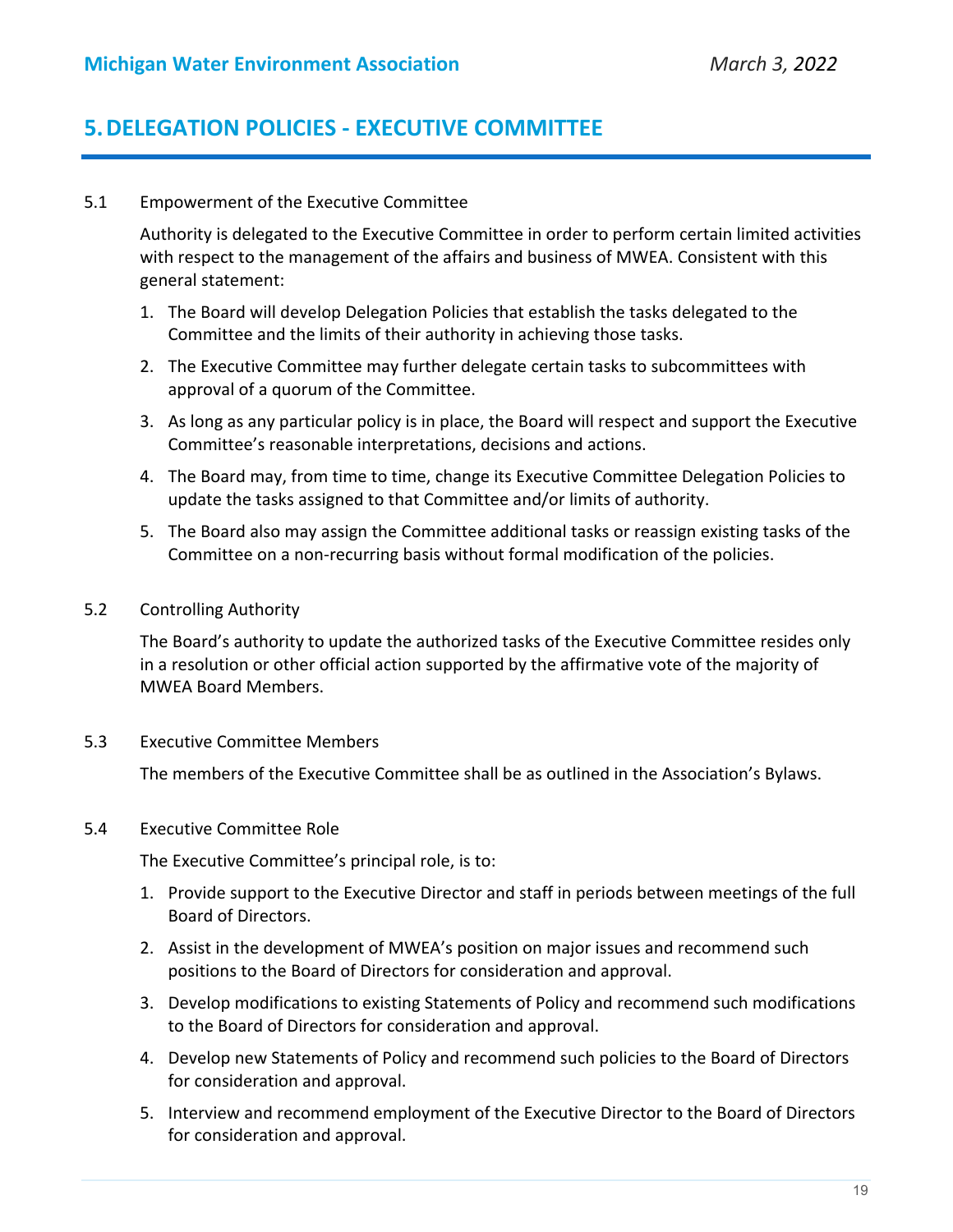- 6. Evaluate the performance of the Executive Director and make recommendations to the Board of Directors concerning their employment contract, including level of compensation and termination.
- 7. Perform financial reviews in accordance with the Delegation Policy for Financial Planning and Budgeting.
- 8. Consider and act upon such other activities as directed or referred by the Board of Directors.
- 5.5 Financial Planning and Budgeting

The Executive Committee shall coordinate with the Executive Director to ensure MWEA operates within a Board approved annual budget and in alignment with MWEA's established financial controls. Consistent with this general statement, the Executive Committee shall:

- 1. Annually review MWEA's annual operating and capital budget prior to submission to the Board of Directors for approval.
- 2. Review any proposed budget amendments prior to submission to the Board of Directors for approval.
- 3. Review annual audit of the Association's financials prior to submission of the final report to the Board of Directors.
- 4. Other tasks as directed or referred by the Board of Directors.

In the event that the Board of Directors establishes committee(s) dedicated to these financial reviews, the Financial Planning and Budgeting duties outlined herein shall instead become authorized tasks of those committee(s).

5.6 Contractual and Financial Transaction Authority

The Executive Committee may authorize non‐budgeted financial transactions up to \$10,000 provided that they meet all of the following conditions:

- 1. Transaction is approved by a quorum of the Committee
- 2. Transaction does not require a budget amendment
- 3. The approved transaction is reported out to the full Board of Directors at their next regular meeting.
- 5.7 Information and Support to the Board

The Executive Committee shall ensure the Board remains informed of the Committee's work. Consistent with this general statement, the Executive Committee shall submit a report of each Executive Committee meeting to the Board of Directors at their next scheduled meeting for review and action, if necessary.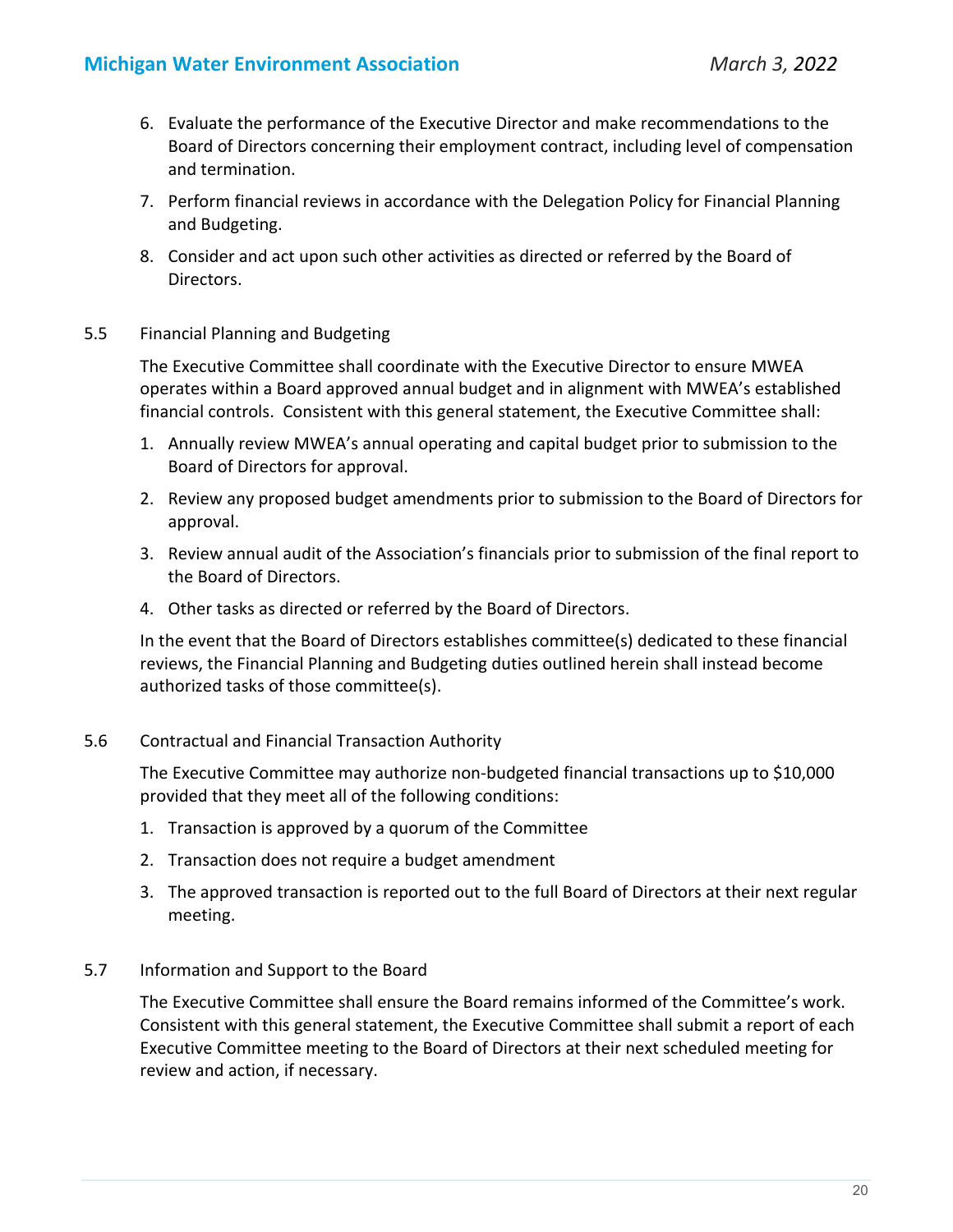# **6.DELEGATION POLICIES ‐ EXECUTIVE DIRECTOR**

#### 6.1 Empowerment of the Executive Director

The Board will provide the direction for the functioning of MWEA through the Executive Director or through a temporary successor during any vacancy of that position. The Board will communicate the Board's goals and expectations to the Executive Director by means of policies, goals, and other communications that prescribe the results to be achieved as well as the actions and consequences to be avoided. To the extent that the Board's policies, goals and communications do not give specific direction, the Board will allow the Executive Director to use reasonable interpretations of its policies, goals and communications. Consistent with this general statement:

- 1. The Board will develop Delegation Policies that establish the respective roles and responsibilities of the Board and the Executive Director, and that limit the methods the Executive Director (and, by further delegation, Association staff) may employ to achieve the results required by the Board.
- 2. As long as the Executive Director uses a reasonable interpretation of the Board's Delegation Policies, the Executive Director is authorized to establish other management policies, processes, procedures, and practices necessary to implement the Board's policies.
- 3. The Board may, from time to time, change its Delegation Policies, to allow the Executive Director more or less latitude with respect to policy interpretation, decisions and actions.
- 4. As long as any particular policy is in place, the Board will respect and support the Executive Director's reasonable interpretations, decisions and actions.

#### 6.2 Controlling Authority

The Board's authority to direct the Executive Director resides only in a resolution or other official action supported by the affirmative vote of the majority of MWEA Board Members. Only decisions of the Board acting as a legally authorized decision‐making body are binding on the Executive Director. Consistent with this general statement:

- 1. An individual Board Member or Committee cannot make decisions or recommendations, nor issue directives that are binding on the Executive Director except where the Board has specifically authorized an individual Board Member or Committee to exercise such authority.
- 2. When individual Board Members or Committees request information or assistance from Association staff without formal Board authorization, the Executive Director can:
	- a. Respond as requested. The Executive Director, at their discretion, may notify all other Board Members of the request and the response provided. (Note: Other Board Members may request a copy of any information provided in response and the Executive Director is expected to provide it promptly).
	- b. Refer the request to the Board for consideration and direction before taking any action.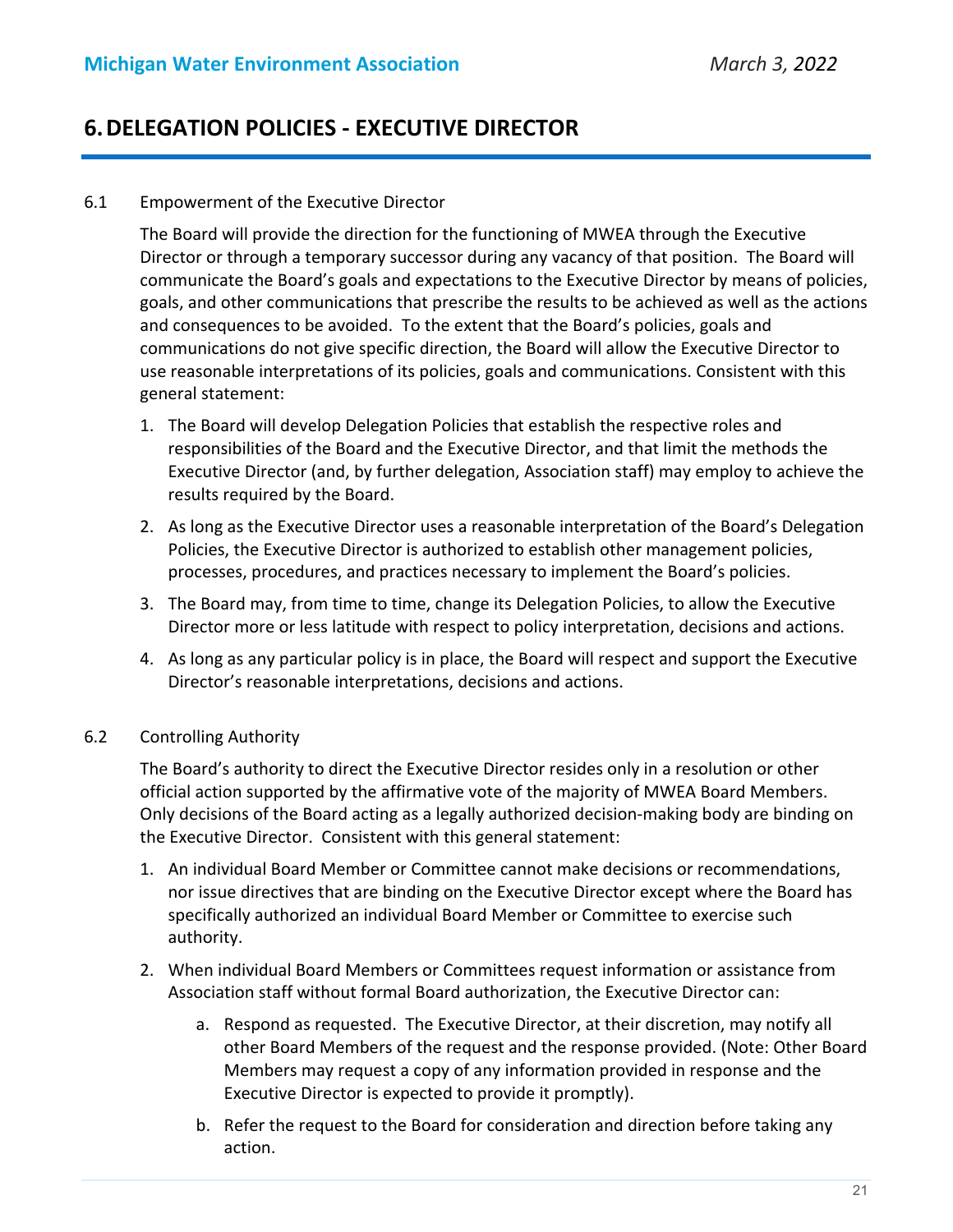#### 6.3 Management Roles

The Board will work with the Executive Director as a leadership team. The Board's principal role is to:

- 1. Develop and adopt policies for MWEA that set forth the results MWEA is to achieve and place limits on the authority of the Executive Director and Association Committees to determine how those results are achieved.
- 2. Review and approve strategic plans that set forth broadly stated objectives and performance measures.
- 3. Review and approve the Association's capital and operating budgets proposed by the Executive Director.
- 4. Review and approve plans, programs, and expenditures proposed by the Executive Director and/or Association Committees.
- 5. Routinely monitor organizational performance and accept accountability for that performance.
- 6. Hire a competent Executive Director and support the Executive Director by routinely engaging in a collaborative performance planning and evaluation.

The Executive Director's principal role, with the support of Association staff, is to:

- 1. Support the Board in its development of policies.
- 2. Carry out the Association's policies.
- 3. Keep the Board fully informed about the outcomes of its policies, including the documented achievement of results and the use of resources.
- 4. Prepare and present, for Board approval and consistent with Board policies, strategic and business plans, project plans and programs, and capital and operating budgets.
- 5. Manage and operate MWEA, accepting accountability for the performance of the Association in relation to the Board's policies, as well as its approved strategic and business plans, project plans and programs, and capital and operating budgets.

#### 6.4 Monitoring Performance of the Executive Director

The Board will ensure that it routinely and rigorously monitors the Executive Director's job performance. The performance of the Executive Director will be measured by comparing MWEA's accomplishments with the Board's Policies and by comparing MWEA's operational conduct with the limits established by the Board's Delegation Policies. Consistent with this general statement:

- 1. Monitoring is the periodic review of relevant, timely and accurate information that allows the Board to judge the extent to which Board policies are being met. Information that does not do this is not considered monitoring information.
- 2. The Board will acquire the monitoring information it needs by one or more of three methods: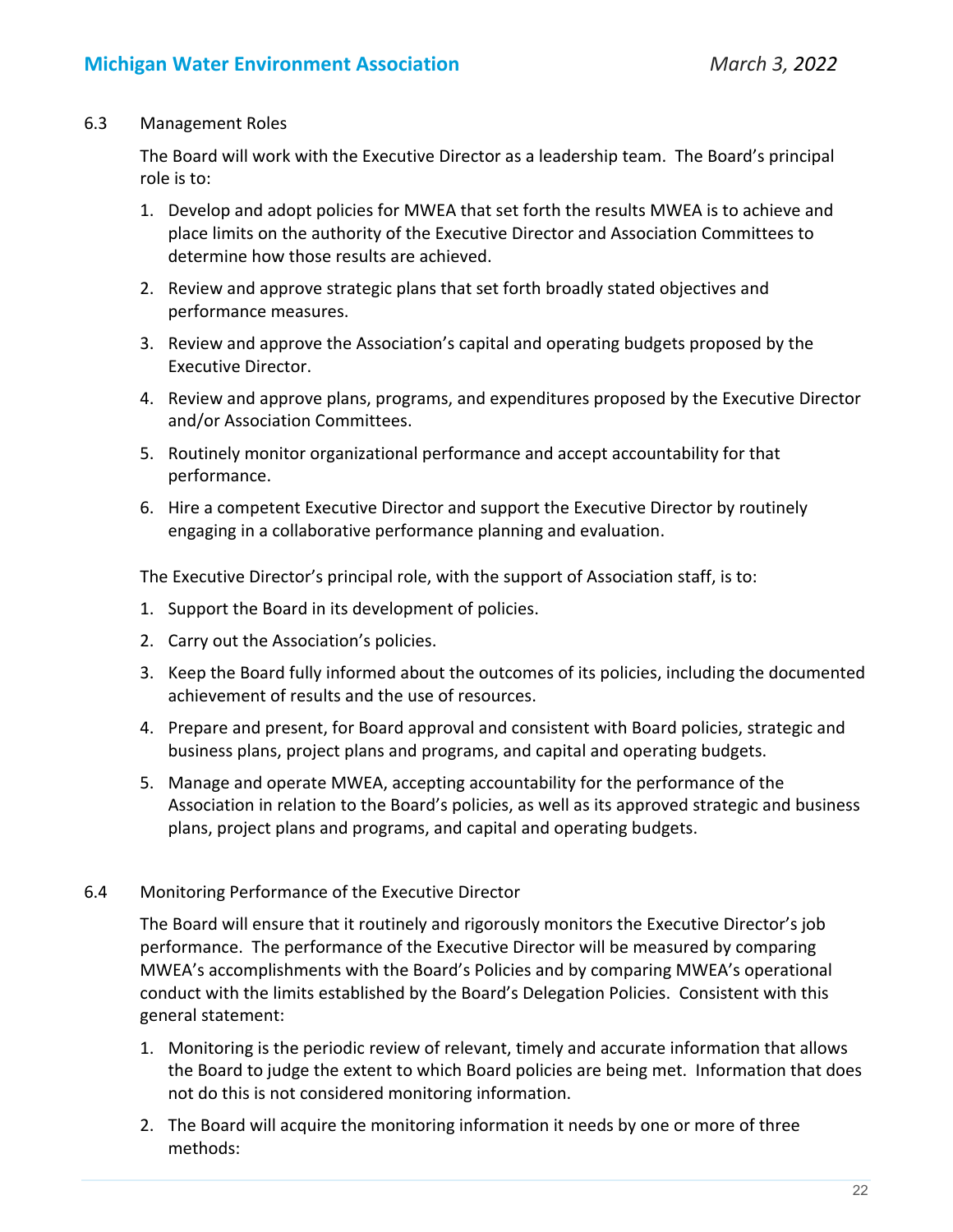- a. By internal report, in which the Executive Director provides compliance information directly to the Board.
- b. By external report, in which an objective external party, selected by the Board, gathers information for the Board. At the Board's discretion, the external party may also evaluate compliance with Board policies and report this information to the Board.
- c. By direct inspection, in which a designated Board member or members gather information and evaluate compliance with the appropriate policy criteria.
- 3. Regardless of the method(s) employed, the standard for compliance with any policy shall be whether or not the Executive Director made a reasonable interpretation of the Board policy being monitored.
- 4. The Board will normally monitor compliance with policies on an annual basis by a method chosen by the Board, however the Board can monitor a policy at any time by any method.
- 6.5 Executive Director Performance Planning and Evaluation

The Board will evaluate the Executive Director's performance annually for the purpose of determining their performance and for establishing any pay adjustments. The evaluation of the Executive Director will include:

- 1. Evaluation of Association performance and conduct in comparison to the Board's policies, the MWEA Strategic Plan and any other critical success factors established for the Association
- 2. The Executive Director's performance in interactions with the Board, local sections, committees, members, and representatives of other allied associations and organizations.
- 3. Other unanticipated significant accomplishments or shortcomings as determined by the Board.
- 6.6 Boundaries of Executive Director Authority

The Executive Director shall not cause or intentionally allow any practice, decision, action or circumstance within the Association that is unlawful, imprudent, in violation of MWEA Board Policies, or in violation of commonly accepted business and professional ethics.

6.7 Succession of Leadership

To prepare for continuity of leadership, the Executive Director shall:

- 1. Keep the Board informed about their availability to perform the duties of Executive Director.
- 2. Maintain a management policy that spells out the organizational authority in the absence or unavailability of the Executive Director.
- 3. Establish management policies and procedures that:
	- a. Prepare all employees to grow in their leadership capabilities and responsibilities.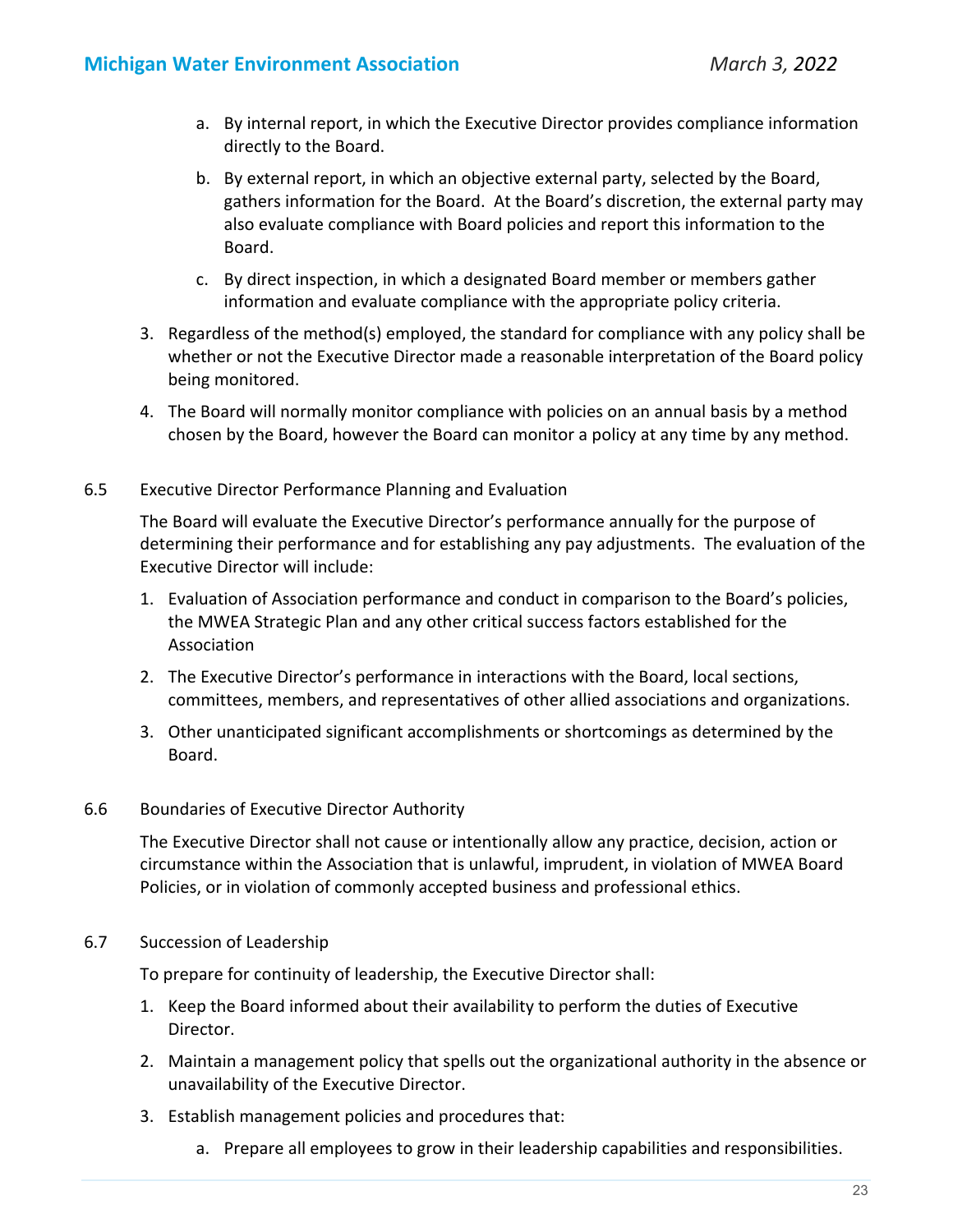b. Ensure the loss of services from any one employee does not impede the performance of critical Association functions.

Notwithstanding this policy, the Board retains full authority and responsibility for hiring, supporting, evaluating and, if necessary, discharging of the Executive Director.

6.8 Information and Support to the Board

The Executive Director shall ensure the Board remains informed and supported in its work. Consistent with this general statement, the Executive Director shall:

- 1. Submit timely, accurate, and understandable monitoring data required by the Board in a form that directly relates to provisions of Board policies that the Board is monitoring.
- 2. Keep the Board informed about the Association's mission, vision, core values, strategic plan, significant successes or shortcomings with respect to Board policy, goals and other directives.
- 3. Inform the Board of important and unusual events and situations that are directly relevant to the Board's policies, especially any changes in the assumptions that the Board has used previously to establish policy and make other significant decisions.
- 4. Apprise the Board of any significant employee action or use of resources that was not contemplated in MWEA's approved budgets.
- 5. Share with the Board any expected significant reactions from Board members, committees, Association members, or other allied associations and organizations.
- 6. Advise the Board if they believe that the Board is not in compliance with its own policies, especially where Board actions or behavior (individual or collective) is detrimental to the work relationship between the Board and Executive Director.
- 7. Bring before the Board as many internal and external issues, points of view and alternatives as the Board needs to make fully informed decisions.
- 8. Bring to the Board, in support of the Board's deliberations and decision‐making, the recommendation(s) of the Executive Director, the rationale for those recommendations, and the process by which those recommendations were developed.
- 9. Provide appropriate methods and resources for official communications and other functions of the Board, its officers, committees and independent advisors.
- 10. Communicate and work with the Board as a whole.
- 11. Report in a timely manner an actual or anticipated instance of noncompliance with any Board policy.
- 12. Supply for the agenda of any Board meeting, all matters delegated to the Executive Director that are required by law, contract and/or policy to be approved by action of the Board.
- 6.9 Strategic and Business Planning

The Executive Director shall ensure MWEA operates with a relevant long-range Strategic Plan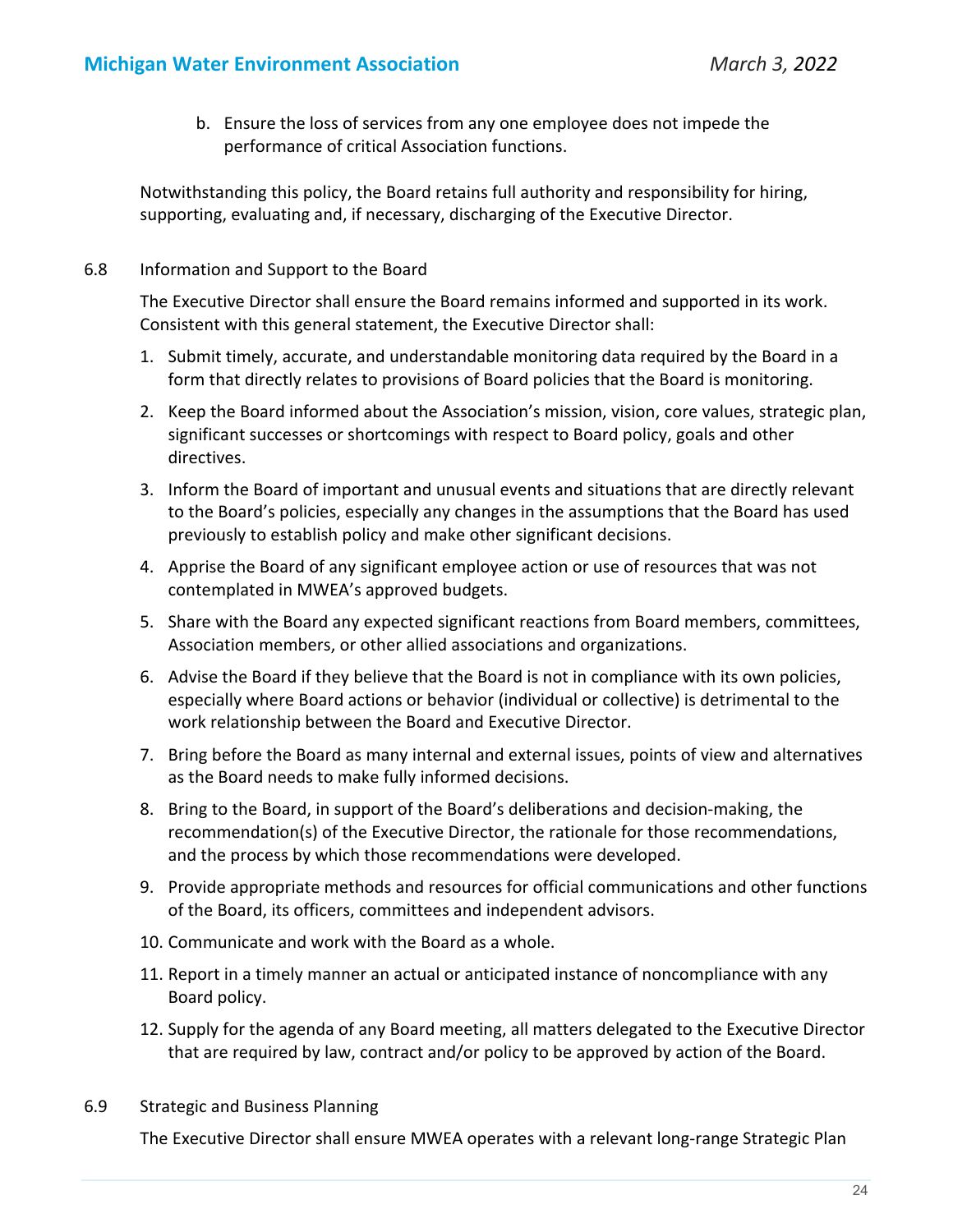approved by the Board and intended to achieve the organizational outcomes contained in the Board's policies. Consistent with this general statement, the Executive Director shall:

- 1. Provide the overall direction, leadership, education, and resources needed to engage the Board, Association staff and outside advisors in an effective strategic planning process.
- 2. Keep the Strategic Plan relevant and effective.
- 3. Use the Strategic Plan as a guide and point of reference for preparing business plans, budgets, and other business management tools.
- 4. Communicate the strategic and business plans to the MWEA Board members, employees, and other stakeholders at appropriate intervals to keep them well informed about MWEA's strategic direction and desired business performance.
- 5. Use the strategic and business plans as points of reference for the reporting of Association outcomes and results.
- 6.10 Employee Interests

In all MWEA interactions with and among the employees of MWEA, the Executive Director shall not intentionally allow situations, processes, actions, behaviors, or attitudes that are unsafe, illegal, undignified, inattentive or unresponsive to employee needs and requests, or otherwise in conflict with the Association values advocated by the Board. Consistent with this general statement, the Executive Director shall:

- 1. Keep the Board updated about the general level of employee satisfaction at MWEA and about any employment issues that require attention.
- 2. Maintain written personnel policies that clearly communicate conditions of employment and rules of conduct for employees, provide for effective handling of employee grievances, and protect against wrongful conditions, such as nepotism and grossly preferential treatment for personal reasons.
- 3. Ensure all employees acknowledge their receipt and understanding of the written personnel policies.
- 4. Notify employees of material changes to the written personnel policies and when appropriate, request their comments before adopting such changes.
- 5. Operate with an approved program for employee compensation and fringe benefits that emphasizes individual accountability, provides rewards for development of knowledge and skills and for exemplary performance, encourages organizational flexibility, and is consistent with appropriate geographic and professional markets for the skills employed.
- 6. Carry out annual or more frequent employee performance planning, evaluation and appropriate documentation.
- 6.11 Organization and Staffing

The Executive Director shall continuously evaluate the human resource needs of MWEA to determine the appropriate organization structure, staffing levels and use of contracted services. The Executive Director is responsible for managing employment matters including hiring,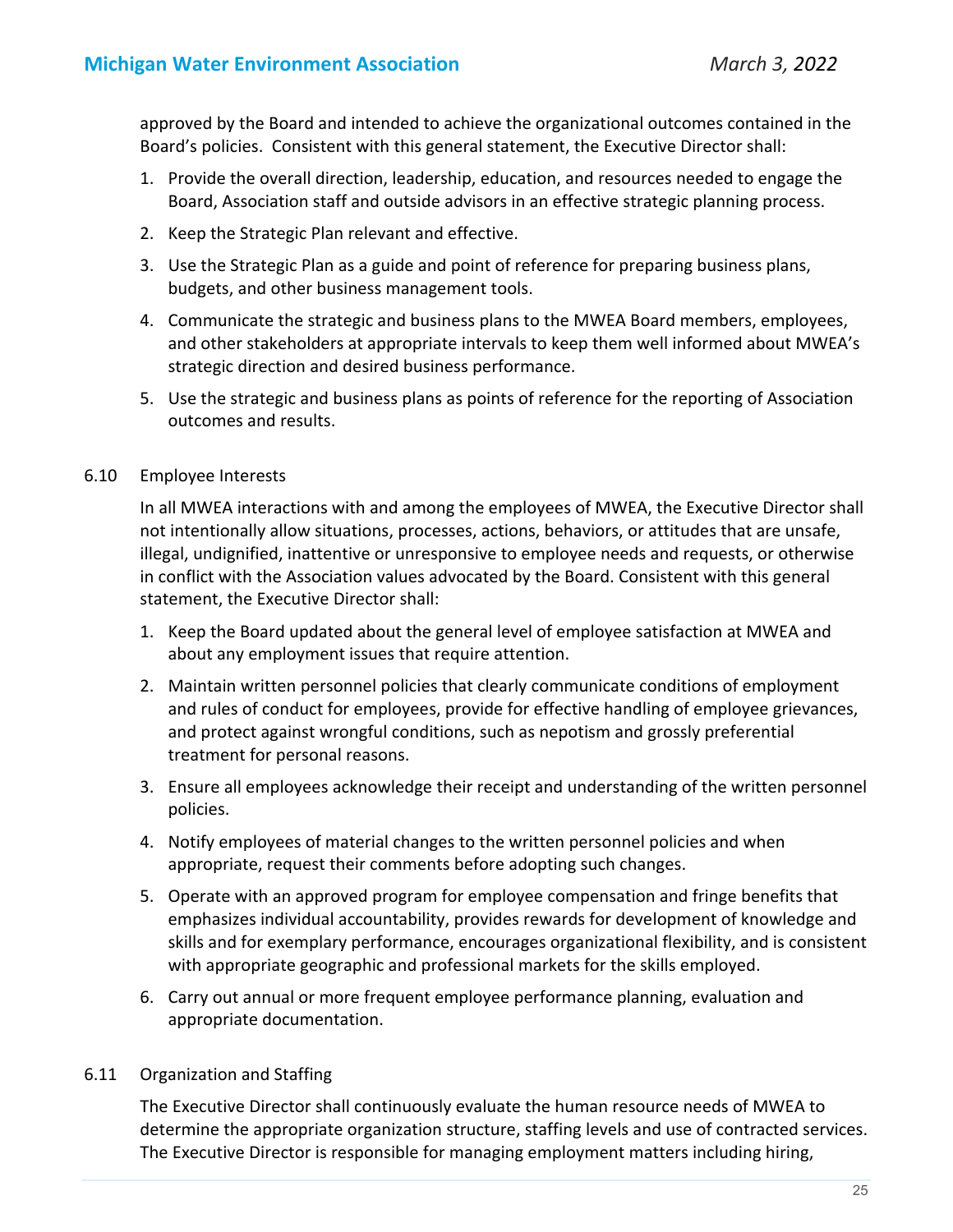discipline and termination of employees. The Board exercises control over organization, staffing and contracted services through the annual budget. Consistent with this general statement, the Executive Director shall:

- 1. Operate with an organization chart that identifies all authorized staff positions, their reporting relationships, and the names of persons holding those positions.
- 2. Advise the Board and Association employees of MWEA's organization structure, staffing levels, and any significant changes.
- 3. Seek Board approval for an operating budget amendment before making any changes in organization structure, staffing or contracted services that would incur expenditures in excess of the level authorized by the annual budget.
- 4. Ensure changes in organization structure, staffing or contracted services comply with Board Policies, the approved compensation and benefits plan/program, and the written personnel policies.
- 6.12 Financial Planning and Budgeting

The Executive Director shall ensure MWEA operates within a Board approved annual budget. Consistent with this general statement, the Executive Director shall ensure that financial planning and budgeting meets the following:

- 1. Is based on credible assumptions about variables that are likely to affect MWEA's future financial performance.
- 2. Includes credible projections of revenues, expenses, cash flow, and mandatory and discretionary reserve funds.
- 3. Recognizes the need for appropriate adjustments that may arise during implementation as a result of changed conditions and unexpected events.
- 4. Clearly communicates the connection between planned expenditures of resources and the expected business results as identified in the Strategic Plan.
- 5. Considers the information needs of the Board.
- 6. Complies with the Board's Delegation policy on Financial Condition and Transactions.
- 6.13 Financial Condition and Transactions

The Executive Director shall not cause or allow MWEA's financial condition to become precarious, or to be materially misrepresented. Consistent with this general statement, the Executive Director shall:

- 1. Ensure the cumulative expenditure of funds during a fiscal year are within the funds allocated by the Board through the annual budget and/or any approved amendments thereof.
- 2. Maintain reserves within policy levels unless otherwise approved by the Board.
- 3. Make payroll and fulfill all other financial obligations in a timely manner.
- 4. Collect or otherwise resolve receivables including but not limited to member dues and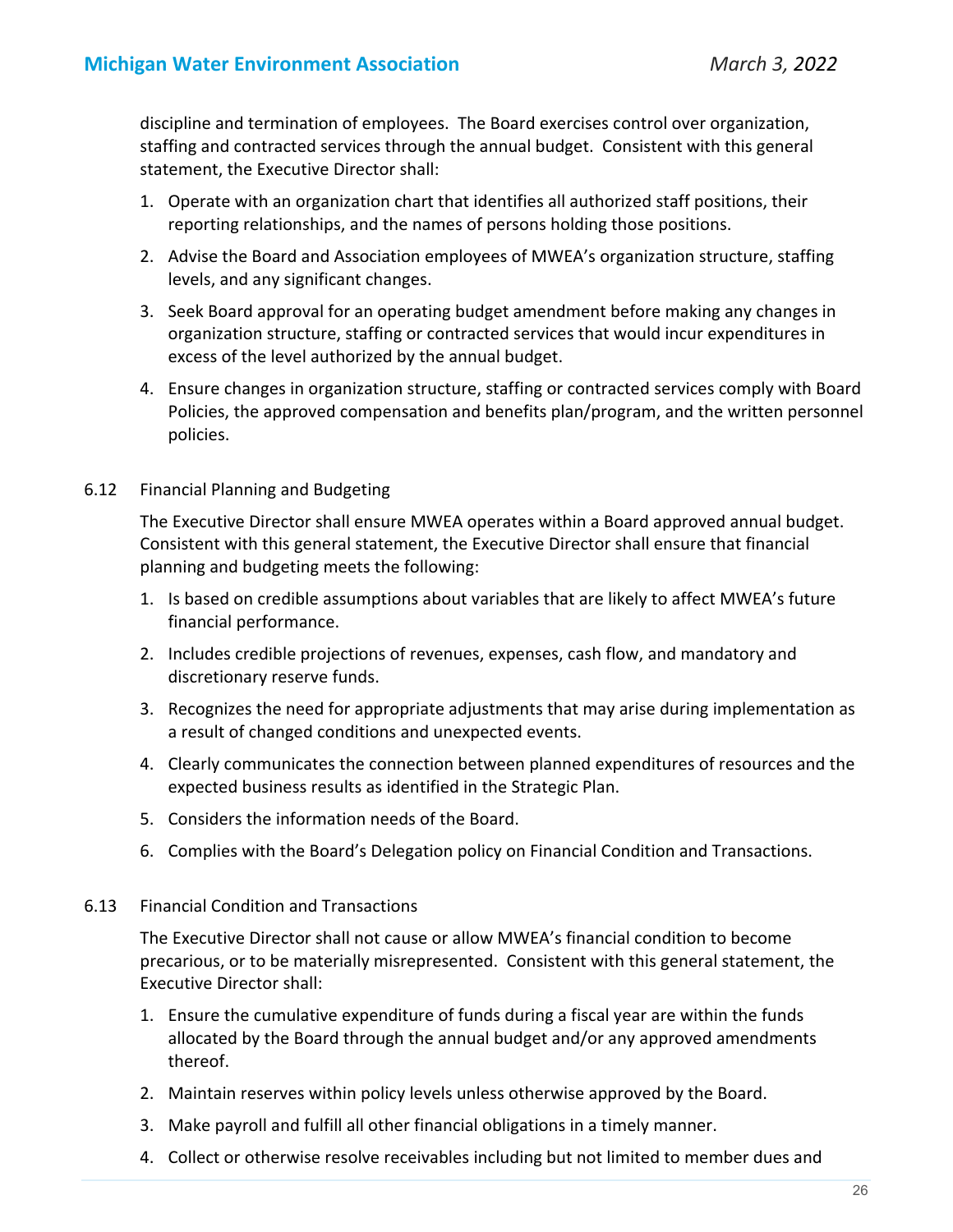event fees.

5. Operate with internal policies and procedures to ensure accounting and reporting of financial condition and transactions in accordance with legal or regulatory requirements and generally accepted industry practices.

# 6.14 Contractual and Financial Transaction Authority

The Board recognizes that duties of the Executive Director requires access to funds to perform administrative functions effectively and efficiently. Consistent with this general statement, the Executive Director shall be authorized to execute contracts and financial transactions on behalf of MWEA that meet all of the following conditions:

- 1. In the amount of \$10,000 or less.
- 2. For planned expense(s) in an approved operating or capital budget or for non‐budgeted expense(s) specifically approved by separate Board action.
- 3. Where the recipient is not the Executive Director or any vendor that could be perceived to be a conflict of interest for the Executive Director.

All contracts and financial transactions not meeting the above criteria shall also require the authorization of the Treasurer or President (in Treasurer's absence). These same Board officers shall be authorized to execute contracts and financial transactions on behalf of MWEA in absence of the Executive Director.

As part of the Association's internal controls, the Executive Director shall review the financial transactions register with the Treasurer monthly.

# 6.15 Protection of Assets

The Executive Director shall ensure MWEA's assets (tangible or intangible) to be protected, appropriately used, adequately maintained, and free of undue risk. Consistent with this general statement, the Executive Director shall:

- 1. Adequately protect MWEA's assets from significant damage or loss including but not limited to physical assets, Association image, intellectual property, and information.
- 2. Operate with internal operating policies and procedures that effectively control banking signatories and transactions, procurement of goods and services and other financial functions.

# 6.16 External Communications

The Board expects the Executive Director to be the principal point of contact for all communications between MWEA and external interests including the news media and other allied associations and organizations. Such designation does not preclude the Board President from speaking on behalf of the Board concerning matters of Board policy or Board action. The Board expects all external communications to be timely, accurate, clearly stated, and consistent with official Association positions. Consistent with the general statement, the Executive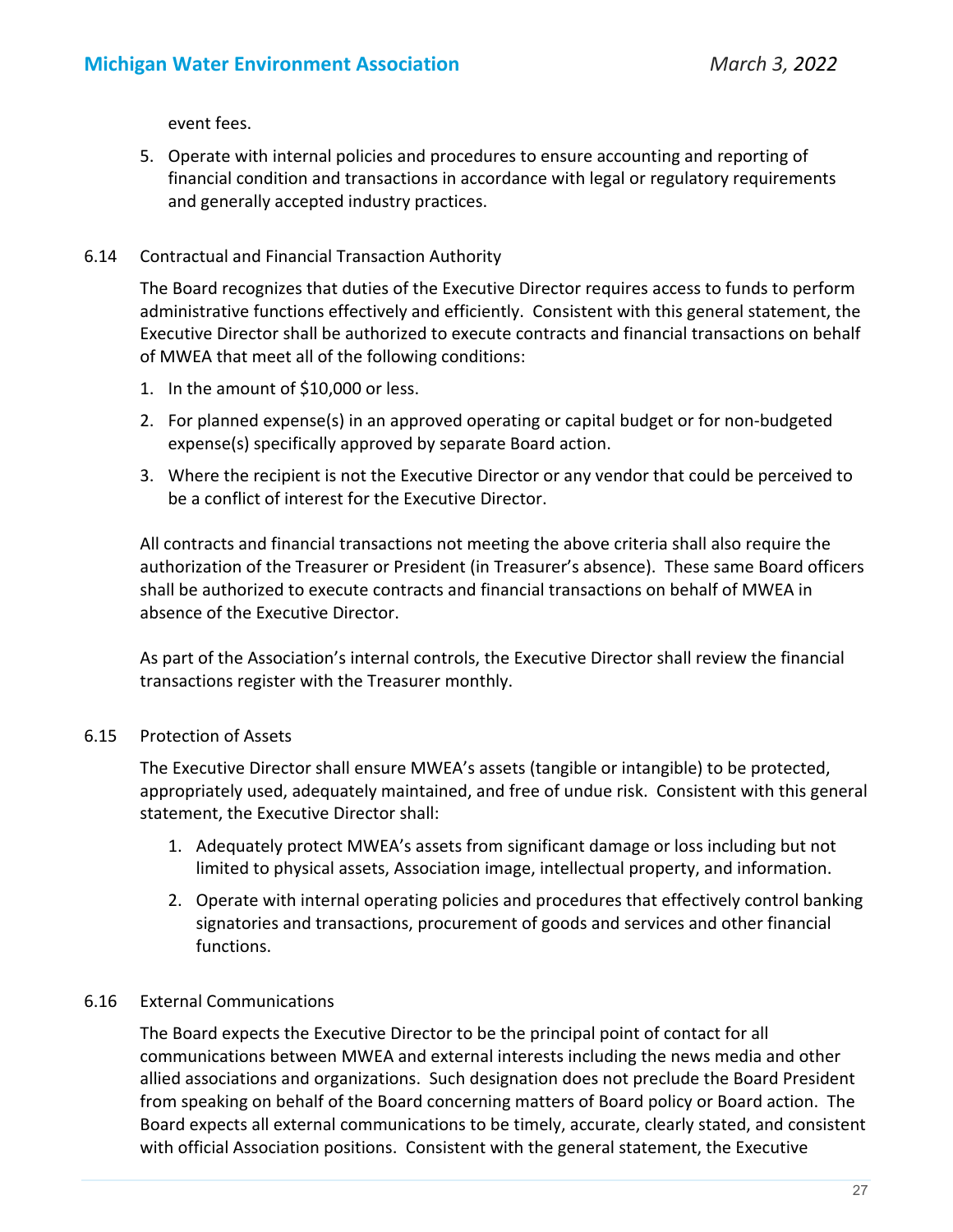Director shall:

- 1. Protect information that has been designated confidential, except in those situations where the release of such information has been explicitly authorized by the Board or by legal or regulatory action.
- 2. Release information that is consistent with Board policies.
- 3. Adopt appropriate management policies and procedures to ensure that MWEA staff are fully aware of their individual responsibilities and limitation with respect to information management and external communications.

#### 6.17 Member Interests

In all MWEA interactions with members, the Executive Director shall not intentionally allow situations, processes, actions, behaviors or attitudes that are unsafe, undignified, inattentive or unresponsive to member needs and requests, or otherwise in conflict with the Association values advocated by the Board. Consistent with this general statement, the Executive Director shall:

- 1. Ensure the staff and Board are informed about member satisfaction with MWEA's services and conduct, as well as current and emerging member needs that are relevant to MWEA's core purpose and mission.
- 2. Take reasonable actions that are intended to appropriately engage members in committees, seminars, conferences, training, and other events that are directly relevant to member interests and MWEA performance.
- 3. Provide (within the budget approved by the Board) adequate resources and support staff to conduct Association training, seminars, and conferences in support of MWEA's Strategic Plan.
- 4. Provide (within the budget approved by the Board) adequate resources and support staff to facilitate committee meetings, website updates, social media, email and other forms of communication between and among MWEA and its members.
- 5. Use methods of collecting, reviewing, transmitting, or storing member information that protects it against improper access and use, damage, or loss.

# 6.18 Agenda Planning

To ensure that the Board is proactive in its governance, the Board will follow an annual agenda. In addition to specific recurring governance functions, the Board's annual agenda will include: (a) An annual review of the Board's Statements of Policy; (b) An annual strategic planning session; (c) Ongoing monitoring and evaluation of MWEA's performance in accomplishing desired results for its members; and (d) Continuous improvement in the quality of the Board's governance through self‐evaluation, education and enhanced information and deliberation.

1. The Board's agenda cycle will begin on the final day of MWEA's annual conference and conclude on the second to last day of the following year's annual conference in order to align with the Board year term.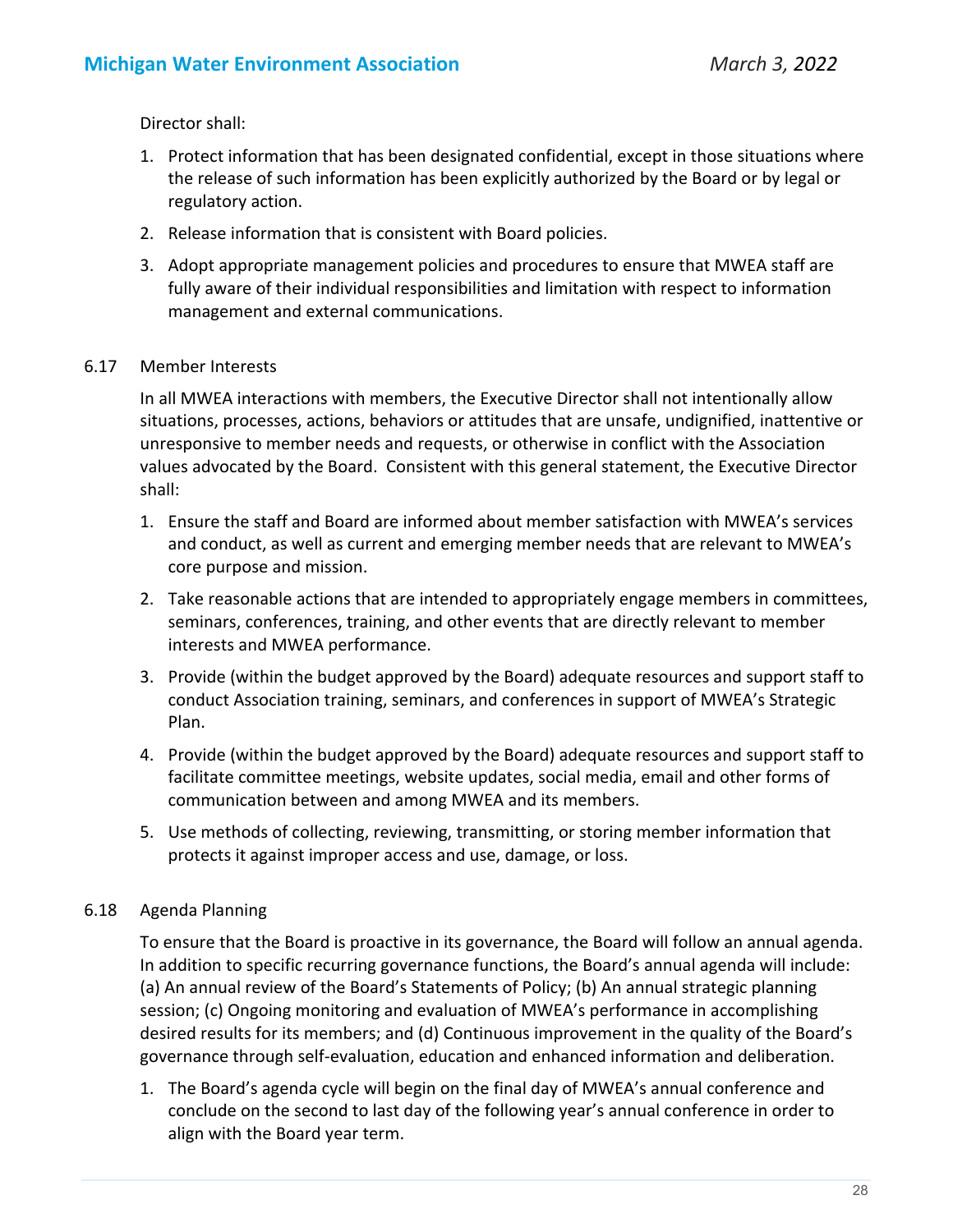2. Recurring agenda items for the annual agenda include:

#### **First Quarter Agenda Items (July‐September)**

- a. The Board will adopt the annual meeting schedule for the Board year.
- b. The Board President will establish committee liaison assignments for Board members.
- c. The Board will formerly welcome new members and cover transition items necessary for new and existing Board members with the changing Board year.
- d. The Board will review and approve the annual dues for all member classes for the next calendar year.
- e. The Board will review results of the independent financial audit for the preceding calendar year.

#### **Second Quarter Agenda Items (October‐December)**

a. The Board will review and approve the budget for the upcoming calendar year.

#### **Third Quarter Agenda Items (January‐March)**

- a. The Board will review and approve nominations for upcoming Board position vacancies.
- b. The Board will review and approve the slate of annual award winners.
- c. The Board will review and approve the slate of annual scholarship winners.

#### **Fourth Quarter Agenda Items (April‐June)**

- a. The Board will review and approve any Time & Place recommendations for future Annual Conference venues.
- b. The Board will review and approve any Bylaws Committee Recommendations in advance of potential review and approval of membership at the Annual Business Meeting at Annual Conference.

#### **Recurring Agenda Items for All Quarters**

- a. The Board will review unaudited financial performance for the prior period.
- 3. Agendas for regular meetings shall be established by the following process:
	- a. The Executive Director submits a proposed agenda to the Board President and President Elect at least five business days in advance of each regularly called Board meeting. The Executive Director's agenda will include any agenda item proposed by Board members, Committees, Local Sections and/or staff at least ten business days in advance of the meeting.
	- b. The Board President and President Elect review the proposed agenda, modify it, and return a final agenda to the Executive Director at least three business days in advance of the meeting.
	- c. The Executive Director reviews and sends the final meeting agenda with supporting documentation to the Board of Directors at least two business days in advance of the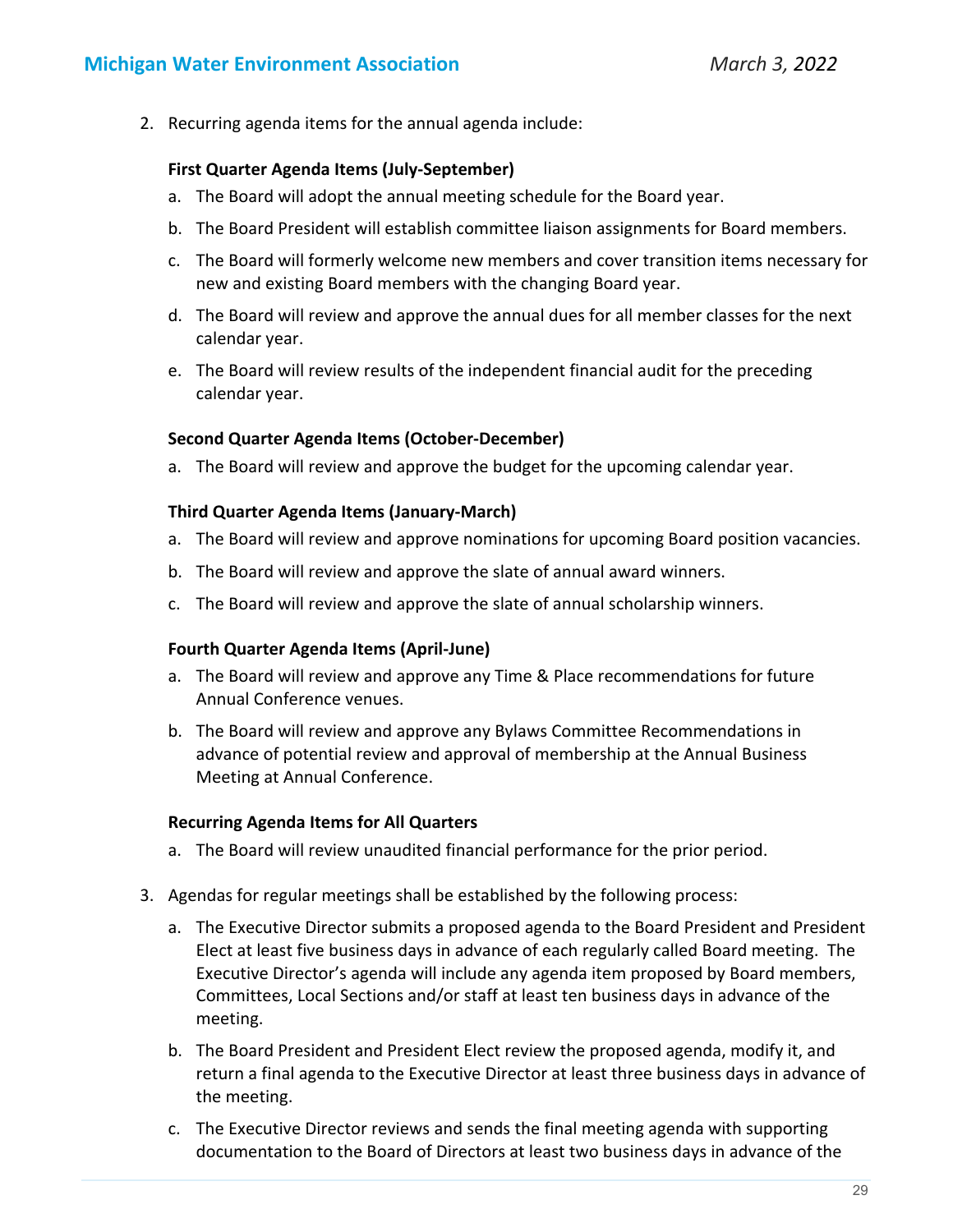meeting. The Executive Director also ensures proper posting of the meeting per requirements of the MWEA Statements of Policy.

- d. Any Board Member or the Executive Director may request the addition of agenda items at the beginning of the meeting when the Board President requests Board approval of the agenda. The Board President will accept agenda changes that are approved by a majority of the Board of Directors present.
- 6.19 Meeting Minutes

To ensure consistency in form and function, minutes for Board of Director meetings and summaries from Executive Committee meetings shall be the responsibility of the Executive Director. Minutes/summaries for meetings shall be established by the following process:

- 1. The Executive Director or their designee submits the draft minutes/summary to the Board Secretary no later than ten business days following the meeting.
- 2. The Board Secretary shall review the draft minutes, suggest any necessary edits, and return to the Executive Director or their designee within ten business days.
- 3. The Executive Director or their designee reviews and updates the minutes/summary for inclusion in the packet for the next meeting.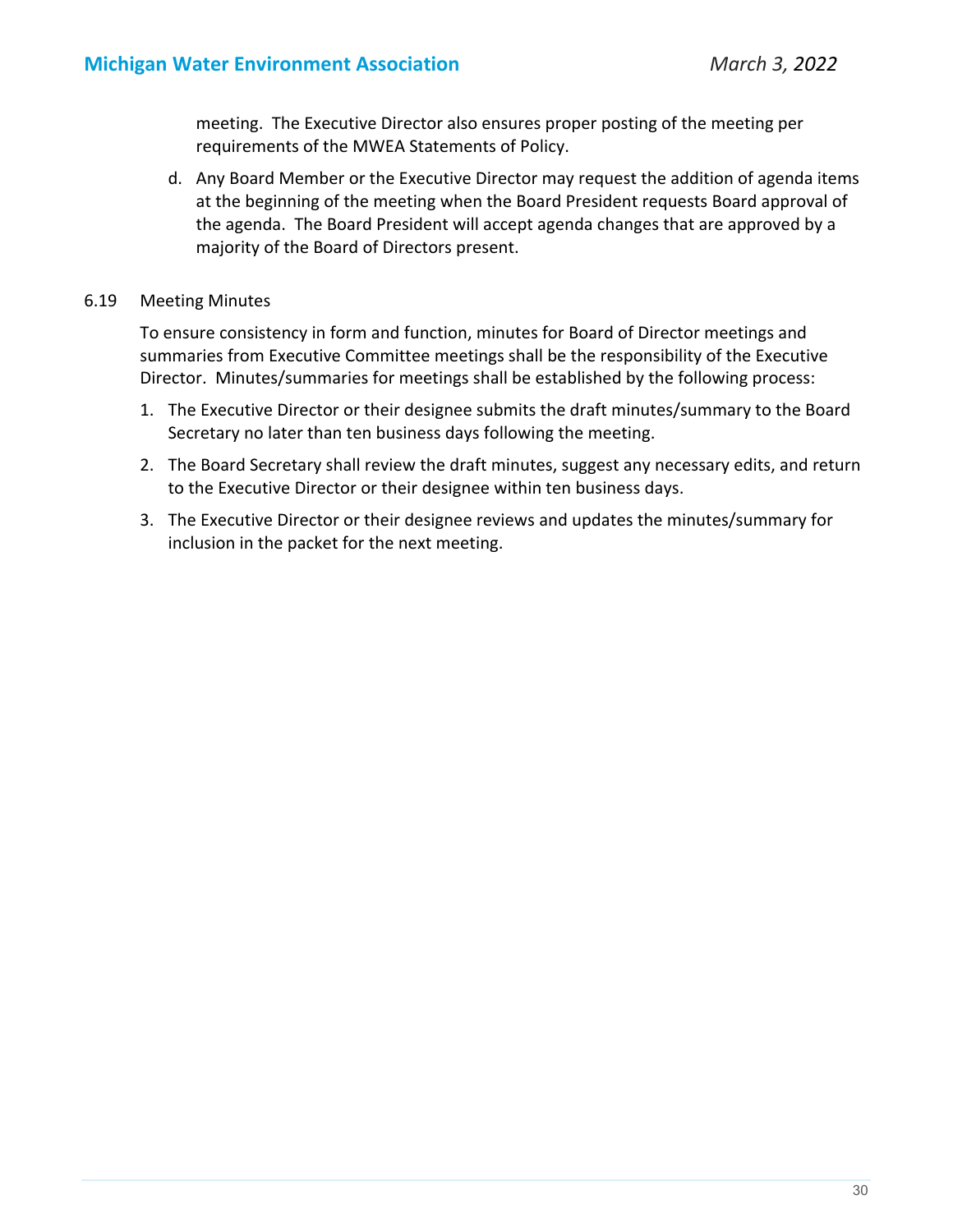# **7.RESULTS POLICIES ‐ FINANCIAL**

#### 7.1 Investment

The Treasurer shall be in charge of the funds of the Association and custody of its investments. Investments made on behalf of the organization shall be governed by the Investment Policy set forth below. The Treasurer shall review the investment status and strategies with the Board of Directors at least once a year.

#### 7.1.1 General

This investment policy applies to all financial assets of the Michigan Water Environment Association. These assets are accounted for in the Treasurers Reports as well as the Annual Financial Report.

#### 7.1.2 Prudence

Investments shall be made with prudence and care, under circumstances then prevailing, which persons of prudence, discretion, and intelligence, exercise in the management of their own affairs, not for speculation, but for investment, considering the probable safety of their capital as well as the probable income to be derived.

### 7.1.3 Objectives

The primary objectives of MWEA investment activities shall be:

- **Safety**: Safety of principal is the foremost objective of the investment program. Investments shall be undertaken in a manner that seeks to ensure the preservation of capital in the overall portfolio.
- **Credit Risk**: The risk of loss due to failure of the security issuer or backer (credit risk) shall be minimized by the following means:
	- i. Limiting investments to the types authorized in this Investment Policy.
	- ii. Pre‐qualifying the financial institutions, brokers/dealers, and intermediaries and/or advisors through whom investments are arranged, procured or issued.
	- iii. Diversifying the investment portfolio so that potential losses on individual securities will be minimized.
- **Interest Rate Risk**: The risk associated with the market value of securities due to changes in general interest rates shall be minimized by the following means:
	- i. Structuring the investment portfolio such that securities mature to meet the operating cash requirement, thereby avoiding the need to sell securities in the open market.
	- ii. Investing operating funds primarily in shorter-term securities.
- **Diversification**: The investments will be diversified by security type and institution in order that potential losses on individual securities do not exceed the income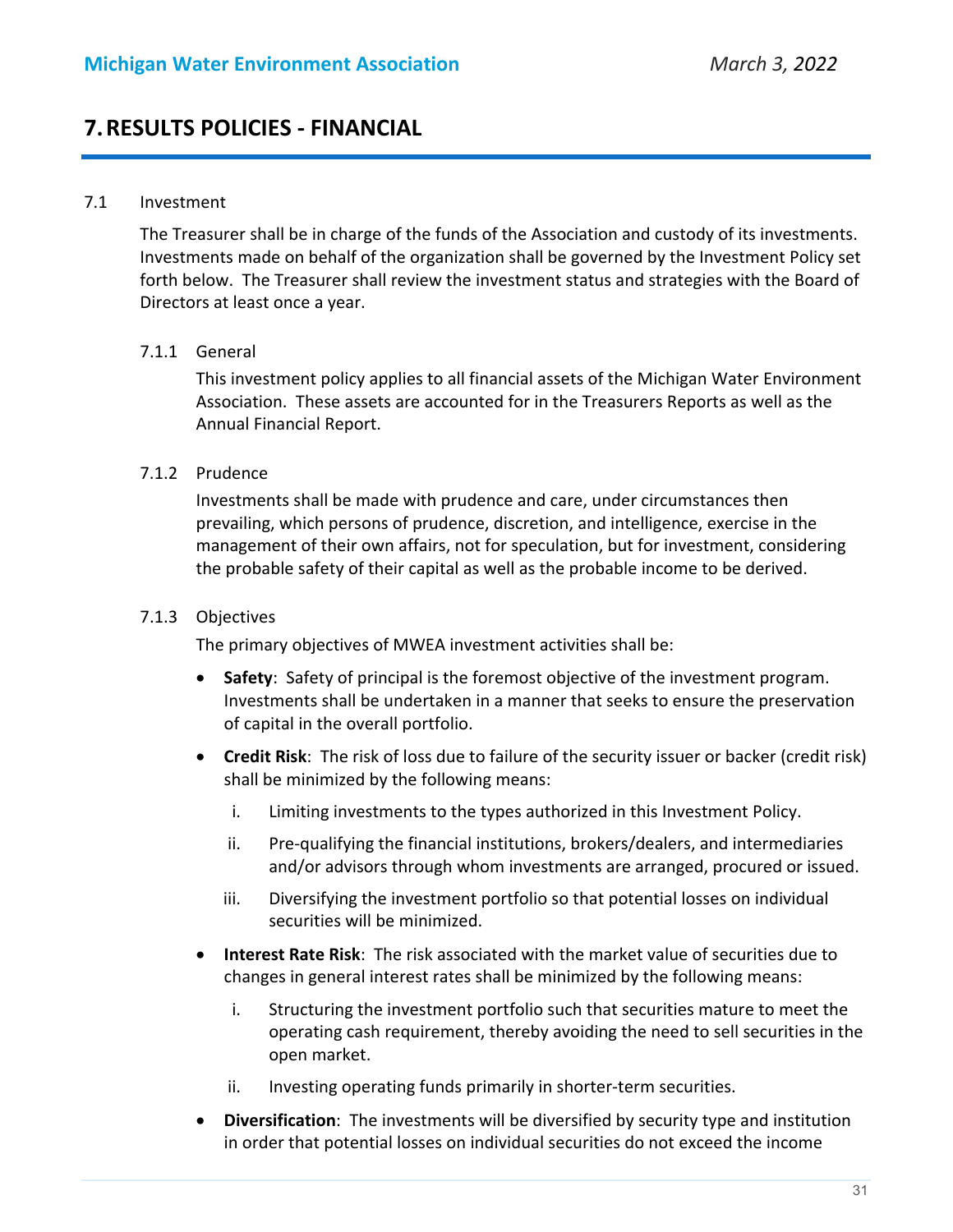generated from the remainder of the portfolio.

- **Liquidity**: The investment portfolio shall remain sufficiently liquid to meet all operating requirements that may be reasonably anticipated. However, in most instances securities shall be purchased with the intent of holding until maturity.
- **Return on Investment**: The investment portfolio shall be designed with the objective of obtaining a rate of return throughout the budgetary and economic cycles, taking into account the investment risk constraints and the cash flow characteristics of the portfolio.
- **Ethics and Conflicts of Interest**: Individuals involved in the investment of MWEA funds shall refrain from personal business activity that could either conflict with proper execution of the investment program or which could impair their ability to make impartial investment decisions. Any material financial interests in financial institutions in which funds of the MWEA funds have been invested shall be disclosed to the Board. Further, any large personal financial investment positions that could be related to the performance of the investment portfolio shall be disclosed. Personal investment transactions shall be subordinate to those of the MWEA.

#### 7.1.4 Authorized Investments

The following are investments authorized by the Association:

- Treasury bills, bonds, and securities of the United States or an agency or instrumentality of the United States with remaining maturities of two years or less, unless purchased for a Debt Retirement or other long‐term investment account.
- Certificates of Deposit, Savings Accounts, and Savings Deposit Receipts of a bank, which is a member of the Federal Deposit Insurance Corporation. No maturity shall extend beyond five years.
- Commercial Paper rated Superior: A‐1 by Stand & Poor's and P‐1 by Moody's Investors Service. Not more than 25% of total MWEA funds under investment may be invested in commercial paper. Maturity cannot exceed 270 days from the date of purchase.
- Bankers' Acceptances of United States Banks. Not more than 10% of total MWEA funds under investment may be invested in banker's acceptances.

#### 7.1.5 Safekeeping and Custody

All security transactions entered into by the MWEA shall be on a cash basis. Securities may be held by a third party custodian designated by the MWEA and evidenced by safekeeping receipts as determined by the Treasurer. Certificates of Deposit may be held in local financial institutions from which purchased for safekeeping as evidenced by safekeeping receipts kept on file by the Treasurer.

#### 7.1.6 Internal Controls

An independent and external examination of the MWEA's investment program shall be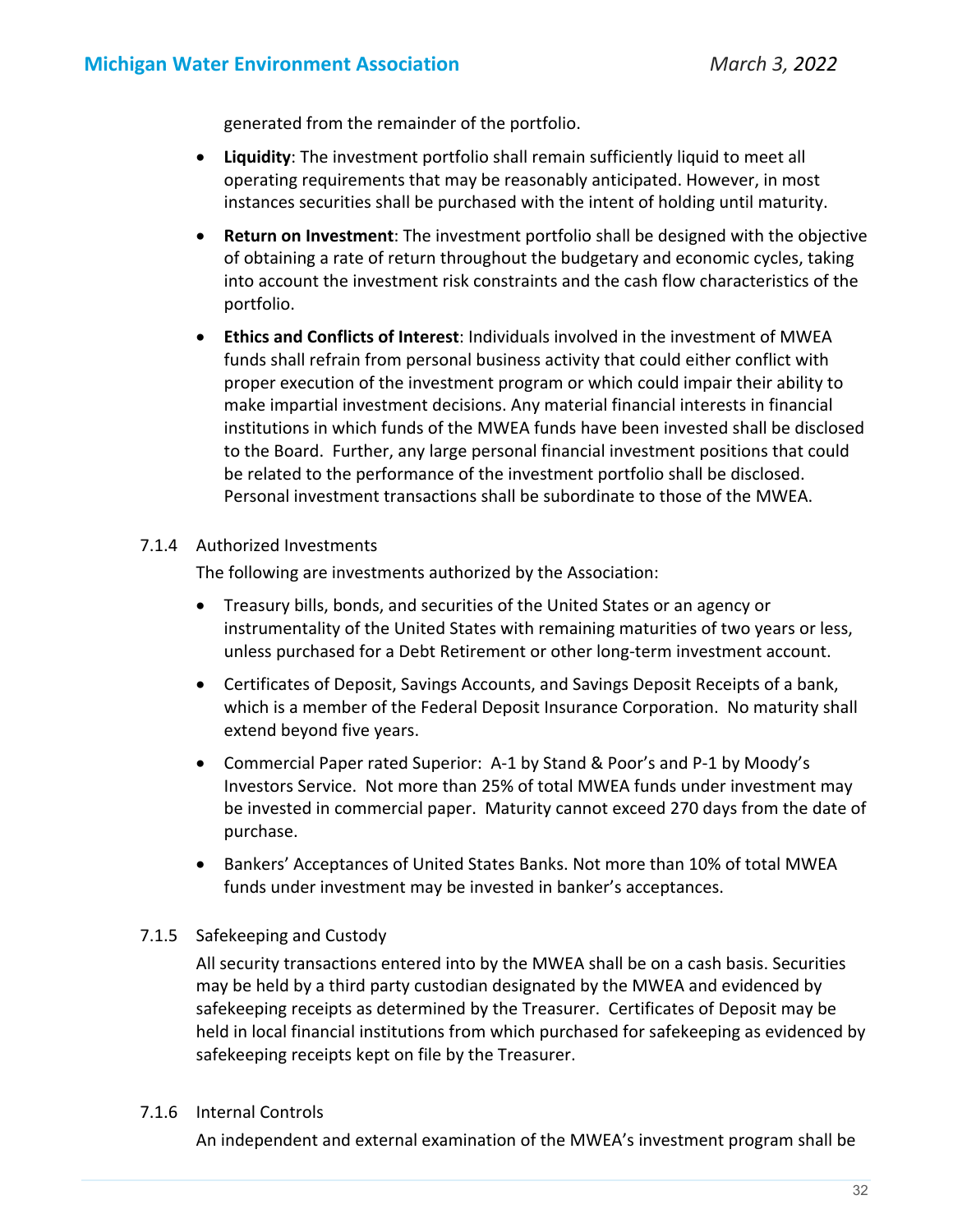conducted annually. Generally, the review will be conducted by the firm/individual retained to conduct the financial audit of the MWEA operations. The review shall assess compliance with the provisions of the investment policy and any supplemental investment procedures established by the Board, as authorized herein.

#### 7.2 Reserves

It is the policy of the Association to have sufficient cash reserves to absorb short‐term variability of operating expenses and ensure that adequate funds are available for contingencies. Target cash levels are established by this policy to address the following categories of operational risk and planning:

#### 1. Operating Fund

This fund is intended to assure that the Association has sufficient financial strength to withstand an unforeseen decline in revenue or an increase in expenses. Cash for the Operating Fund shall be maintained at no less than an amount equal to 25% of the annual operating expenses, excluding the direct expenses from Annual Conference, Joint Expo, WWAdCon, and Committee Seminars. This represents approximately a three‐month reserve for general operating expenditures.

#### 2. Insurance Fund

This fund is intended to assure that the Association has sufficient cash to fund the deductible on an insurance claim. Cash for the Insurance Fund shall be maintained at no less than the maximum deductible for a single occurrence under MWEA's insurance policies.

#### 3. Project Fund

This fund is intended to support planned long‐term and/or periodically recurring projects of the Association and its Committees. In addition, this fund is intended to allow the Association to take advantage of opportunities that may arise between budget cycles. The cash for the Project Fund shall be maintained at no less than an amount equal to 15% of the annual operating expenses, excluding the direct expenses from Annual Conference, Joint Expo, WWAdCon, and Committee Seminars.

Cash reserve funds are to be reviewed annually during the budget creation process in order to assure that they are maintained at or above the target levels. Based on the status of the funds, the following actions shall be taken:

- Reserves below the target levels: Reduce expenses and/or adjust rates to bring reserves to the target levels within three years. A longer timeframe may be approved by specific action of the Board of Directors.
- Reserves at target levels: No action necessary.
- Reserves above target levels: If the reserves are projected to remain more than 10% above the target levels for more than three years, the Board of Directors may consider the following actions: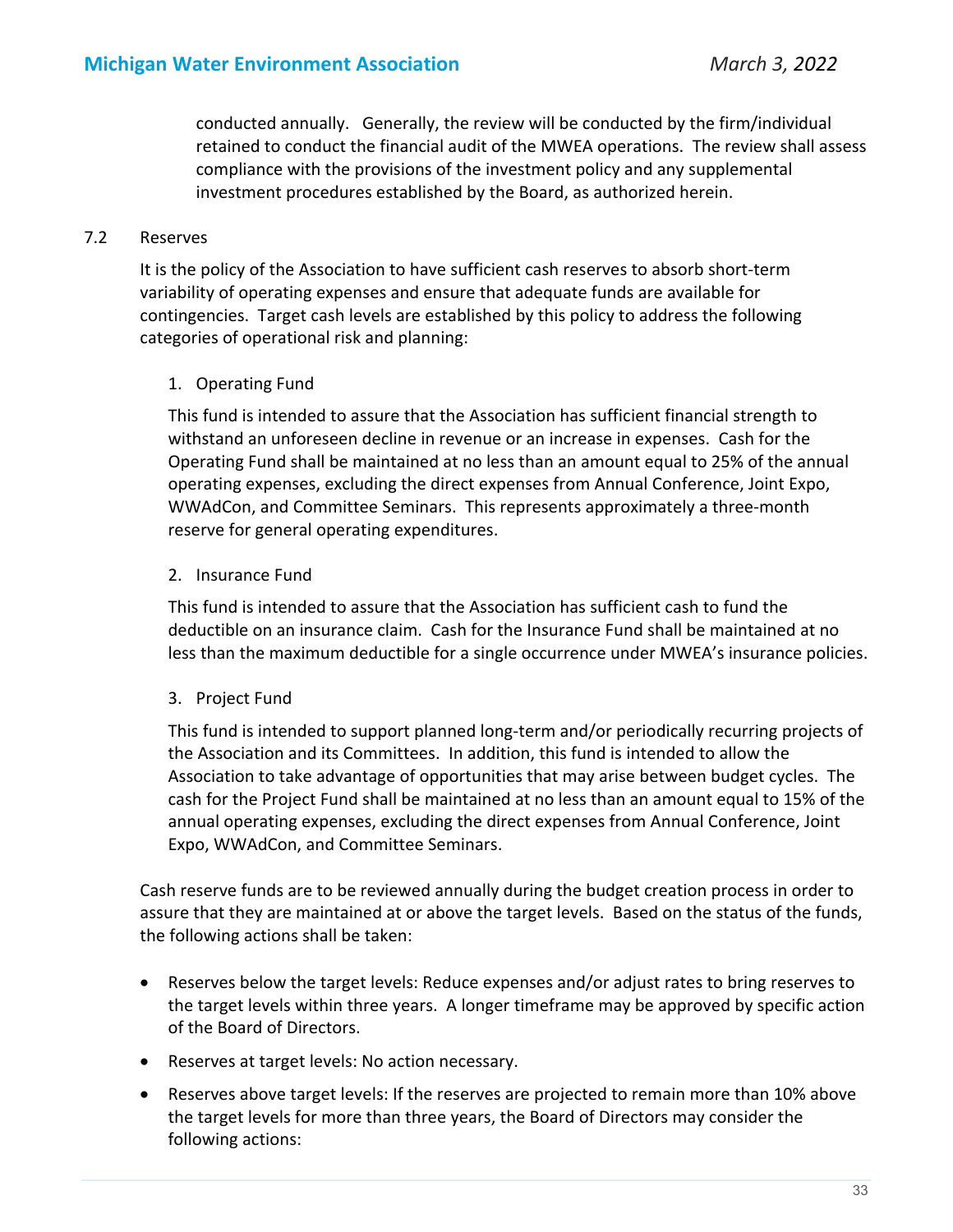- o No action.
- o Determine appropriate allocation of all or a portion of excess reserves into programs, scholarships, grant matches or other items determined to be in the best interest of forwarding the strategic plan of MWEA and in accordance with MWEA's 501(c)(3) tax exempt status
- o Reduce membership rates, thereby decreasing contributions to reserve funds.

Each annual operating budget for the Association shall identify appropriation of funds to or from the reserve funds based on the findings of the review. Any unbudgeted use of the reserve funds shall require approval of the Board of Directors.

In addition to planned contributions, any net unexpended funds (after the need for an adequate checking account balance has been taken into account) at fiscal year‐end shall be applied to the Operating Fund and/or Project Fund. The Executive Director in coordination with the Treasurer shall recommend fiscal year end allocations to the Board of Directors for approval.

# 7.3 Capitalization

It shall be the policy of the Association to provide for the consistent recording of long‐lived assets. A general presumption is made that items of a small dollar amount or of a repair nature are to be expensed unless they are justified as capital under this policy. No items below \$5,000 shall be capitalized. Of those items with an acquisition cost in excess of \$5,000, only items with expected useful lives of one year or more shall be capitalized.

The cost of a capital asset should include all initial expenditures and ancillary charges necessary to place the asset into service. Ancillary charges include costs that are directly attributable to asset acquisition such as installation costs and professional fees.

With respect to asset improvements, costs over \$5,000 should only be capitalized if the estimated life of the asset is extended by more than one year and/or if the improvements significantly change the character of the asset. Otherwise, the cost should be treated as a maintenance expense.

All capital expenditures shall be approved in advance by the Board of Directors through the annual budgeting process. If capital items are required that were not provided for in the annual budget, separate approval of those expenditures must be obtained from the Board of Directors.

All assets are to be recorded at their completed acquisition cost. Upon completion, a depreciable life will be established based on the asset's expected economic useful life for its intended purpose. Unless specific circumstances dictate to the contrary, the useful lives shown in the table below shall be used for capital assets. The Treasurer must approve any exception. Depreciation is the systematic and rational allocation of the cost of an asset over its estimated useful service life. Depreciation expense is to be calculated on a monthly basis based on actual assets owned.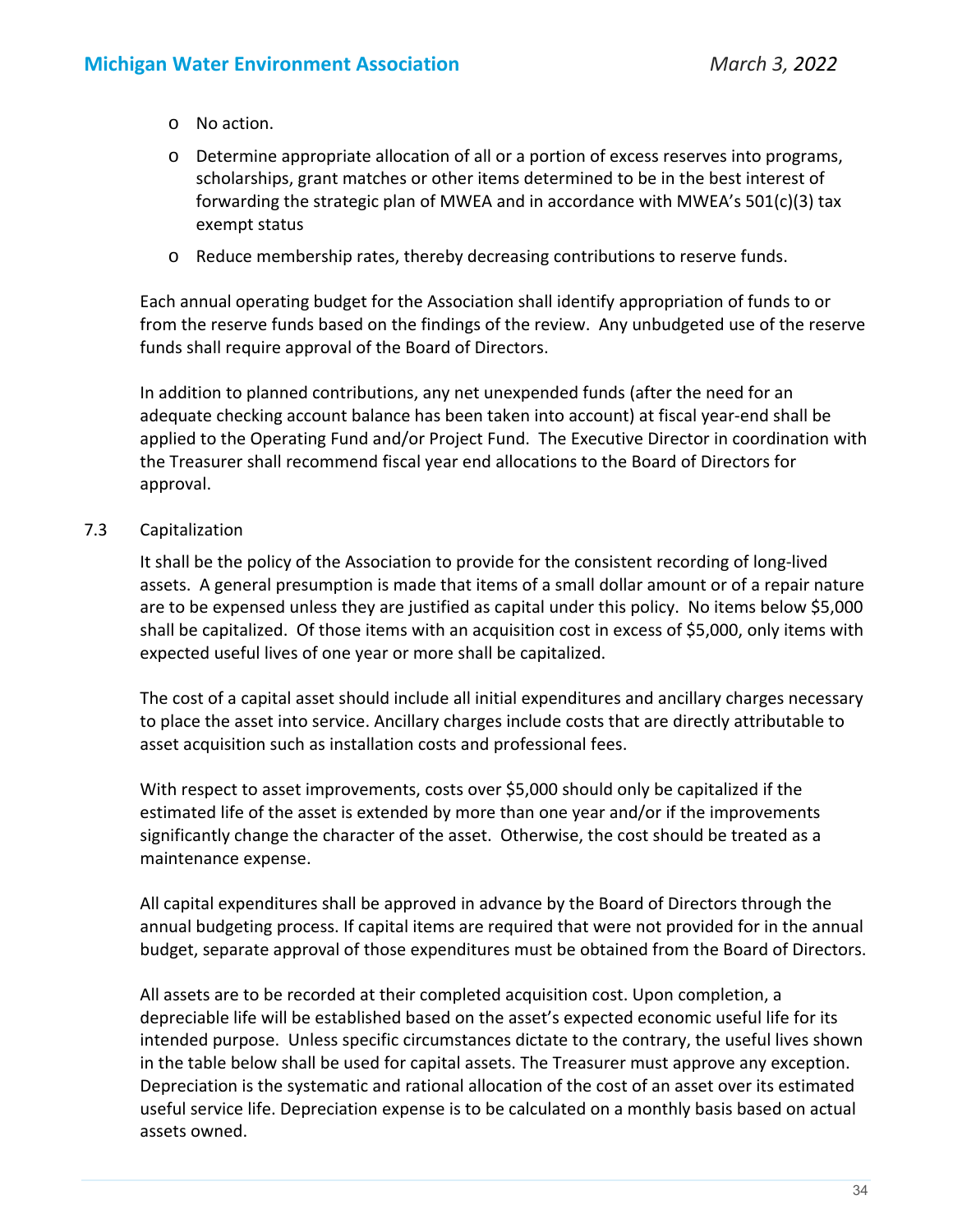| Table 1 – Depreciation Life of Typical Asset Types |  |  |  |  |
|----------------------------------------------------|--|--|--|--|
|----------------------------------------------------|--|--|--|--|

| <b>Fixed Asset Category</b>  | <b>Depreciation Life</b><br>(yrs) |
|------------------------------|-----------------------------------|
| Computer Software            |                                   |
| Computer Hardware            |                                   |
| Office Equipment             |                                   |
| Vehicles                     |                                   |
| <b>Office Furniture</b>      |                                   |
| Appliances                   |                                   |
| <b>Building Improvements</b> | $10 - 20$                         |
| <b>Real Estate</b>           | 39                                |

Whenever a disposition of a capitalized asset occurs, that disposition must be recorded by removing the asset's cost and accumulated depreciation from MWEA's financial records. If any gain or loss occurs on the asset disposition, this is to be recognized in the period of the disposition.

# 7.4 Reimbursement

#### 7.4.1 General

MWEA is tax exempt, and MWEA vendor and service providers must be apprised of this so that tax may be excluded from all billings to the Association.

7.4.2 Reimbursement for Board Member and Executive Director Expenses

Board Member and Executive Director eligibility for reimbursement of expenses associated with attendance at WEF and Association functions will generally be governed by the Schedule of Reimbursement for Travel/Meetings at the end of this policy. However, ultimate eligibility is governed by the discretion of the Board of Directors to fund such activity in the Annual Budget. The Schedule of Reimbursement for Travel/Meetings shall be subject to annual review and Board of Directors' authorization.

Reimbursement for Board members identified as discretionary on the Schedule for Reimbursement shall require prior authorization of the Board.

# 7.4.3 Reimbursement of Travel Expenses for Non‐Board Members

Reimbursement of expenses associated with attendance at WEF and Association functions for non‐board Association members is not generally anticipated. Any such reimbursement shall be limited to event attendance determined to be in the best interest of the Association and shall require prior approval of the Board of Directors.

7.4.4 Reimbursement of Executive Director Expenses

Executive Director reimbursement and mileage requests are to be submitted to the Treasurer for review and approval. Reimbursements are for anything not on the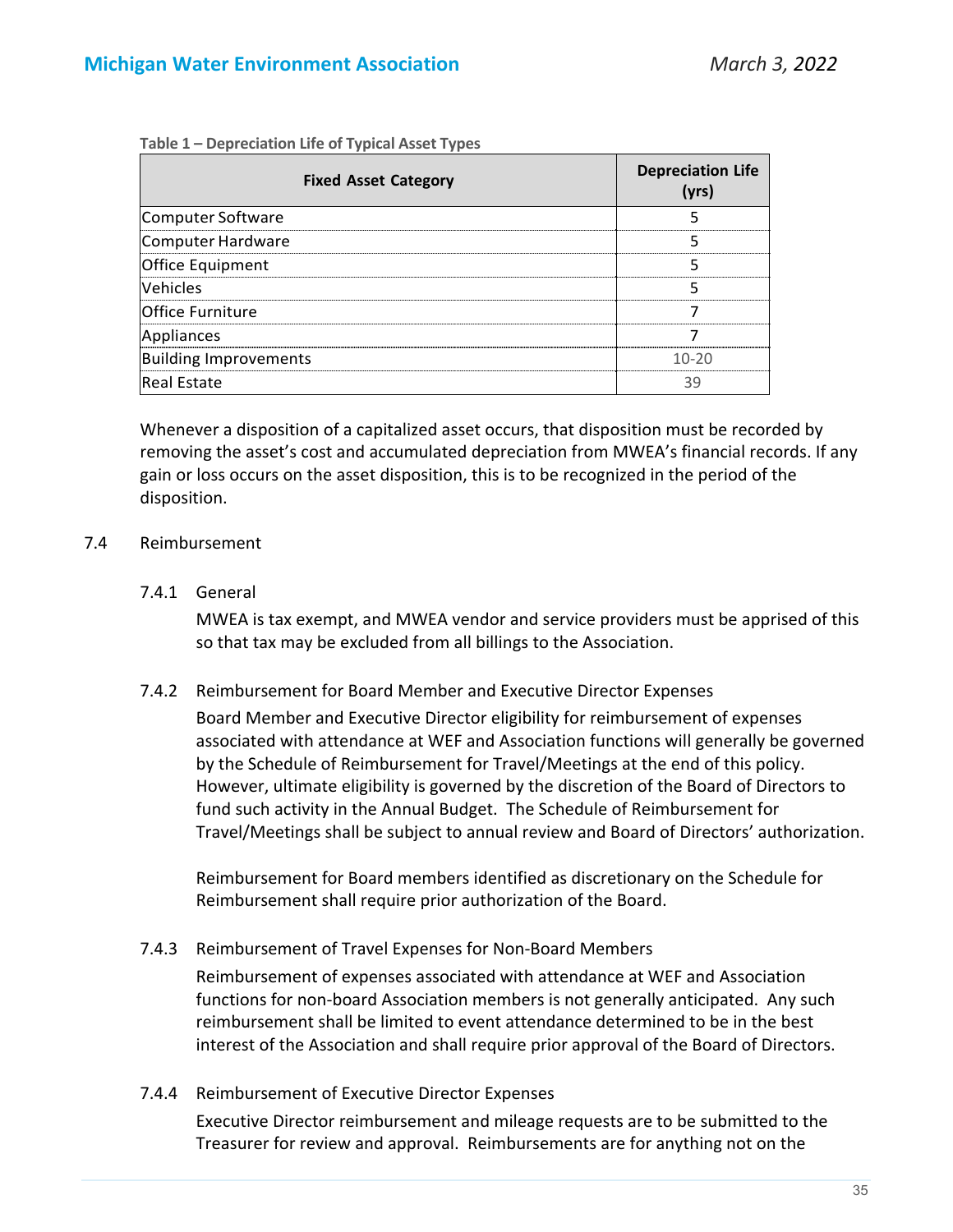Association credit card and must include documentation. Credit card statements are reviewed monthly by the Treasurer.

7.4.5 Reimbursement of Association Staff

MWEA Office Staff reimbursement and mileage requests are to be submitted to the Executive Director for review and approval. Reimbursements must include documentation.

7.4.6 Reimbursement of Committee Expenses

The appropriate Committee Chair shall review any reimbursement request prior to submittal. Reimbursements must be consistent with approved budgets, policies and MWEA's tax exempt status. Credit card charge receipts will not be accepted without supporting documentation and/or itemized receipt.

#### 7.4.7 Reasonable Expenses

Reasonable expenses for reimbursement include the following:

- Travel: Whenever possible all arrangements for travel shall be made at least 30 days in advance in order to book the most cost effective rate possible. Reimbursement shall be limited to economy, second‐class, coach or other such reasonable rate designation. If travel is by personal auto, mileage reimbursement may be made on the basis of miles driven multiplied by the current effective mileage rate as established by Internal Revenue Service for computing personal Income Tax.
- Accommodations: Whenever possible room reservations shall be made in advance, in order to obtain lodging at the most cost effective rate. As much as possible, MWEA representatives shall limit lodging needs by sharing rooms, and shall be, therefore reimbursed for "double occupancy rates". Single occupancy is an option, but subject to additional payment (based on the double occupancy rate). The number of "nights" authorized shall be limited to those directly related and required for conducting business and or attending meeting/s on behalf of MWEA.
- Meals: Reimbursement of the cost of meals shall be contingent upon the submittal of receipt/s documenting the actual cost of the meal(s). MWEA does not consider alcohol an essential or reasonable expense. Only those actual food costs documented by receipt will be eligible. For guidance purposes, it is suggested that reasonable meal expense maximums (reimbursable food expense) are up to the following: Breakfast =  $$10.00$ ; Lunch =  $$10.00$ ; Dinner =  $$25.00$  including gratuities. This is not to be construed as a per diem allowance. Meals provided as part of scheduled events such as banquets, awards, ceremonies, etc. may exceed the above noted maximums.
- Registration(s): Fees for MWEA Representative's participation in workshops, seminars, conferences, and others, may be reimbursed (with adequate support documents) when pre‐approved by the Board of Directors.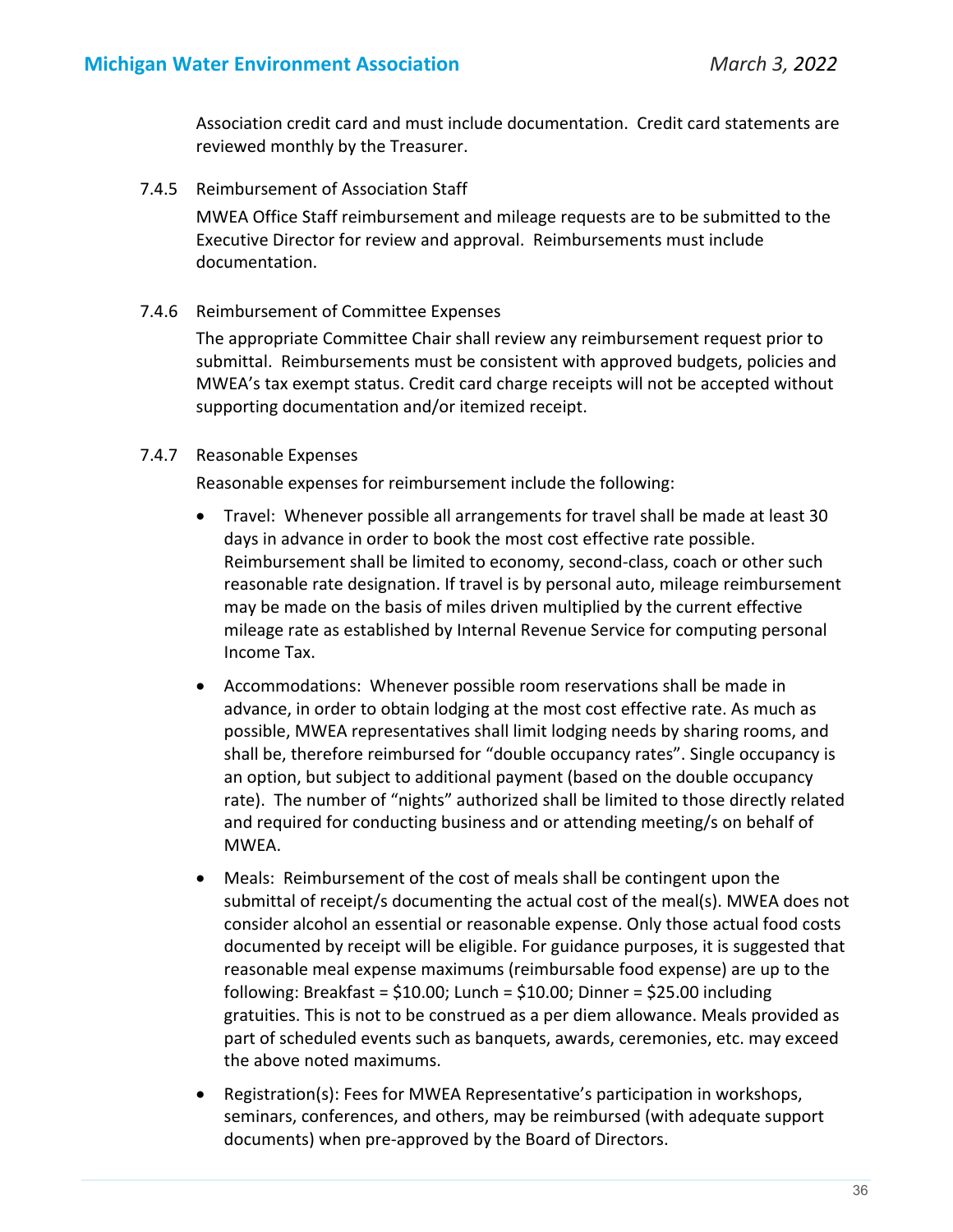• Such other expenses as may be approved, in advance, by the Board of Directors

#### 7.4.8 Reimbursement Requests

All requests for disbursement of MWEA funds shall be made on a form as provided by the MWEA Office Staff. The reimbursement form shall be completed by the requesting party, which shall have attached documentation of the expense. Credit card charges will not be accepted without adequate supporting documentation including the itemized receipt for which the charge was made.

All re‐imbursement requests shall be made to the Treasurer. All reimbursement requests for authorized expenses shall be submitted no later than sixty (60) days after the event from which the request is being submitted. Expenses of the Treasurer shall be submitted to the President for approval.

#### 7.4.9 Schedule of Reimbursement for Travel/Meetings

The following schedule outlines the Board Members normally budgeted to have their expenses covered at events and those that are discretionary, requiring prior Board authorization for reimbursement of their expenses:

| <b>Event</b>          | <b>Eligible</b> | <b>Approved</b>                   | <b>Discretionary</b>         |
|-----------------------|-----------------|-----------------------------------|------------------------------|
|                       | <b>Expenses</b> | <b>Positions</b>                  | <b>Positions</b>             |
| <b>MWEA Annual</b>    | Lodging         | <b>All Board Positions</b>        | N/A                          |
| Conference            | Registration    | Executive Director <sup>1</sup>   |                              |
|                       | Meals           |                                   |                              |
| <b>WEFTEC</b>         | Travel          | Federation Delegates <sup>2</sup> | President                    |
|                       | Lodging         | <b>Executive Director</b>         | <b>President Elect</b>       |
|                       | Registration    |                                   |                              |
|                       | Meals           |                                   |                              |
| <b>WEFMAX</b>         | Travel          | <b>Federation Delegates</b>       | All Other Board              |
|                       | Lodging         | <b>Executive Director</b>         | Positions                    |
|                       | Meals           |                                   |                              |
| <b>WEF Leadership</b> | Travel          | N/A                               | <b>President Elect</b>       |
| Meetings $3$          | Lodging         |                                   | Vice President               |
|                       |                 |                                   | Treasurer                    |
|                       |                 |                                   | Secretary                    |
|                       |                 |                                   | <b>Federation Delegates</b>  |
|                       |                 |                                   | <b>Association Directors</b> |
|                       |                 |                                   | <b>Executive Director</b>    |

<sup>1</sup> Executive Director's Travel Expenses for Annual Conference are also approved for reimbursement.

<sup>2</sup> Actual number of delegates only. In the years where overlap occurs, the delegate who is cycling out of the office will be provided only travel expenses and (1) nights lodging or will give their proxy to WEF in advance and in accordance with WEF policy.

<sup>3</sup> Not everyone to attend every year; based on a rotation schedule.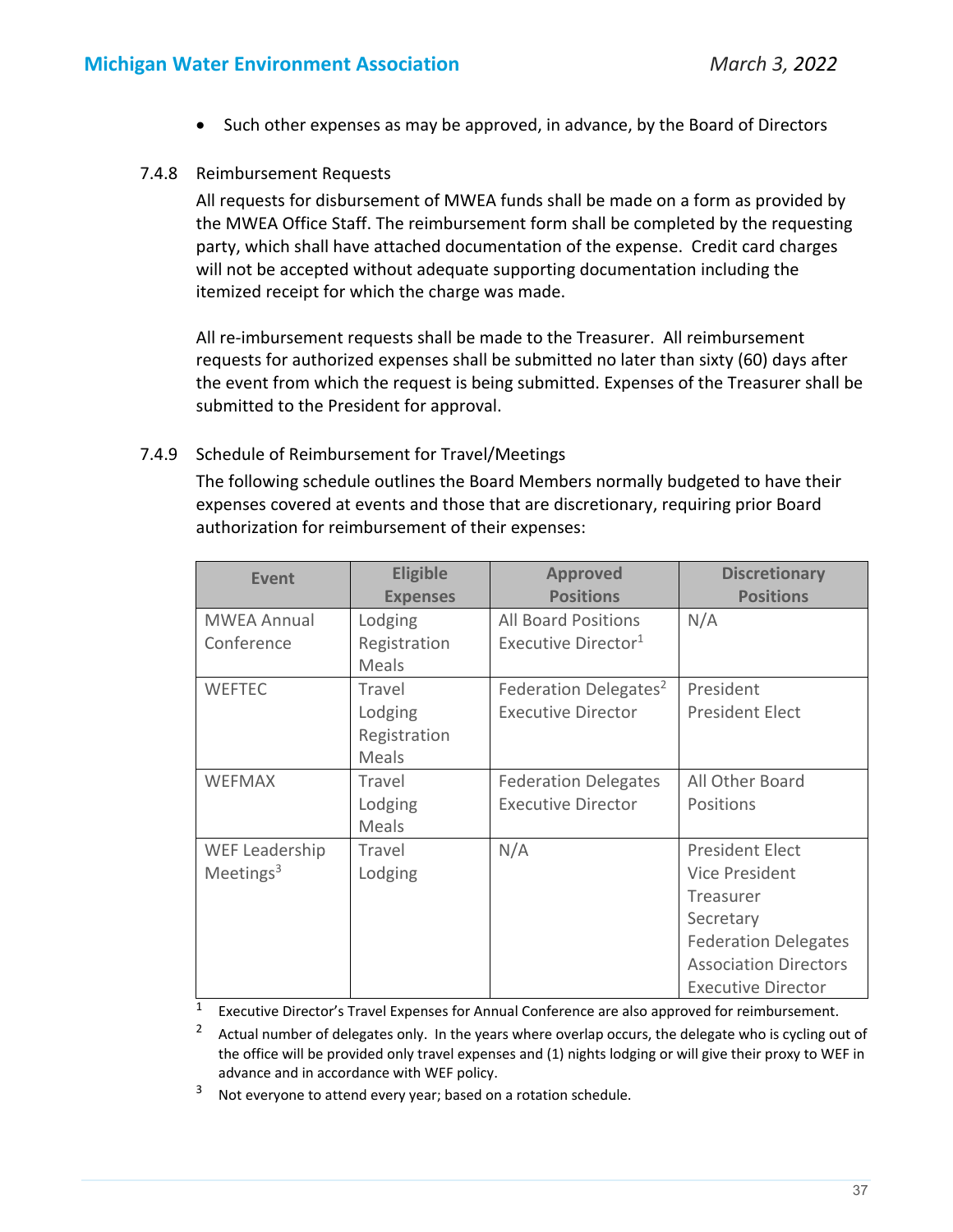# **8.RESULTS POLICIES – ASSOCIATION BUSINESS**

#### 8.1 Member Code of Conduct

As members of the MWEA engaged in water resource activities and related environmental field:

- We shall act to provide the best possible service while preserving the public health, ensuring public safety, and being responsible stewards of our precious water resources.
- We shall perform our duties in accordance with local, state and federal laws and follow generally accepted and professional procedures, making sure that such procedures are based upon reasonable substantiated information.
- We shall discourage exaggerated, unfair, or untrue statements concerning the MWEA and water resources issues and promote an understanding of professional standards for water, water pollution control, and other water resources systems operations and materials.
- We shall abide by all applicable ethics policies while at work, in our communities and in our volunteer service to MWEA.
- We shall perform the duties entrusted to us to the best our ability. We shall hold the public interest superior to personal interests and shall endeavor to ensure, through actions and leadership, that service to clean water environment is maintained under all conditions.
- We understand our essential public health and environmental stewardship obligations to our community, state and nation. We accept these obligations and we shall always strive to do our best as we discharge them.

#### 8.2 Membership Classes and Dues

Membership classes shall include all classes of membership designated by WEF and other classes of membership established by the Association.

- 8.2.1 WEF Membership Classes Available WEF membership classes and privileges are as defined in the WEF Bylaws.
- 8.2.2 Association Membership Classes

The Association has the following membership classes:

- WEF/MWEA Membership
	- o Shall be persons with membership in both WEF and MWEA.
	- o Shall be eligible voting members.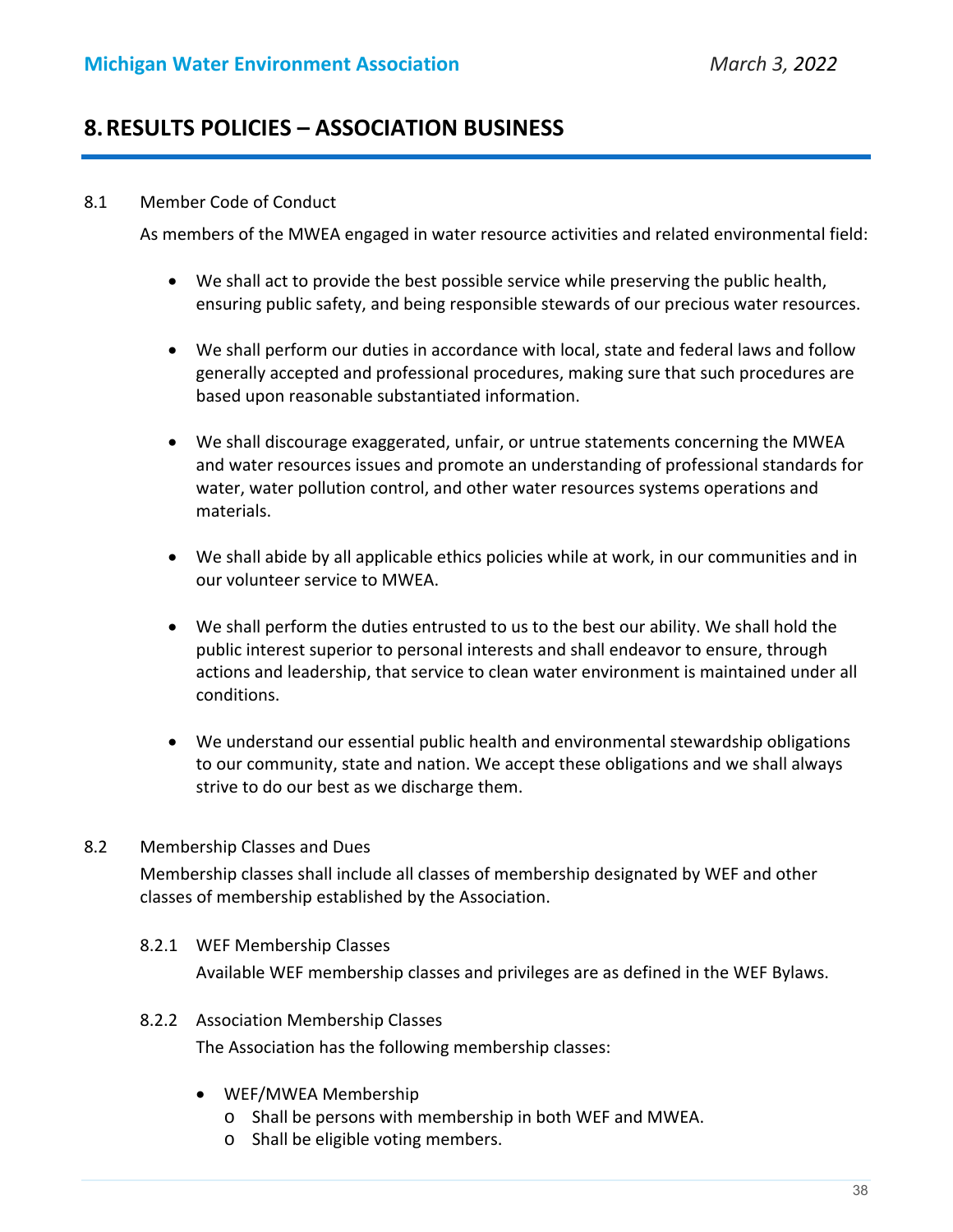# **Michigan Water Environment Association** *March 3, 2022*

- o Shall be eligible to hold Association offices
- o Shall pay dues to WEF.
- Affiliate Membership
	- o Shall be persons with membership in MWEA only.
	- o Shall be eligible voting members
	- o Shall not be eligible to hold Association offices.
	- o Shall pay dues to the Association.
- Honorary Membership
	- o Not more than two honorary members may be elected in any calendar year.
	- o Shall be elected for life, by unanimous vote of the Board.
	- o Shall be eligible voting members.
	- o The Past‐Presidents Committee shall suggest potential nominees.
	- o Honorary Members living may not exceed a ratio of three (3) Honorary Members to every 100 eligible voting members of the Association at the time of election.
	- o Honorary Federation Members elected from this Association shall also be, by their election, Honorary Members of the Association and shall be awarded an appropriate certificate by the Association.
	- o Honorary members shall not pay Association dues.
	- o Honorary Association members shall be an Association member at the time of their selection.
- Retiree Membership
	- o Shall be retired persons whose combined age and years as an Association member total at least 75.
	- o Shall have all member rights and privileges, as established by the Board.
	- o Shall be an eligible voting member.
	- o Shall pay Association dues at a reduced rate established by the Board of Directors.
- Student Membership
	- o Shall be enrolled at least half‐time in a Michigan college or university.
	- o Shall be eligible voting members, but shall not hold Association offices.
	- o May not retain this class of membership beyond the end of the calendar year in which student enrollment ends.
	- o Shall pay Association dues at a reduced rate established by the Board of Directors.

# 8.2.3 Certification of Membership

The Executive Director shall retain the list of WEF members when provided by WEF and shall also maintain a list of all MWEA members. All members must renew membership annually, regardless of classification.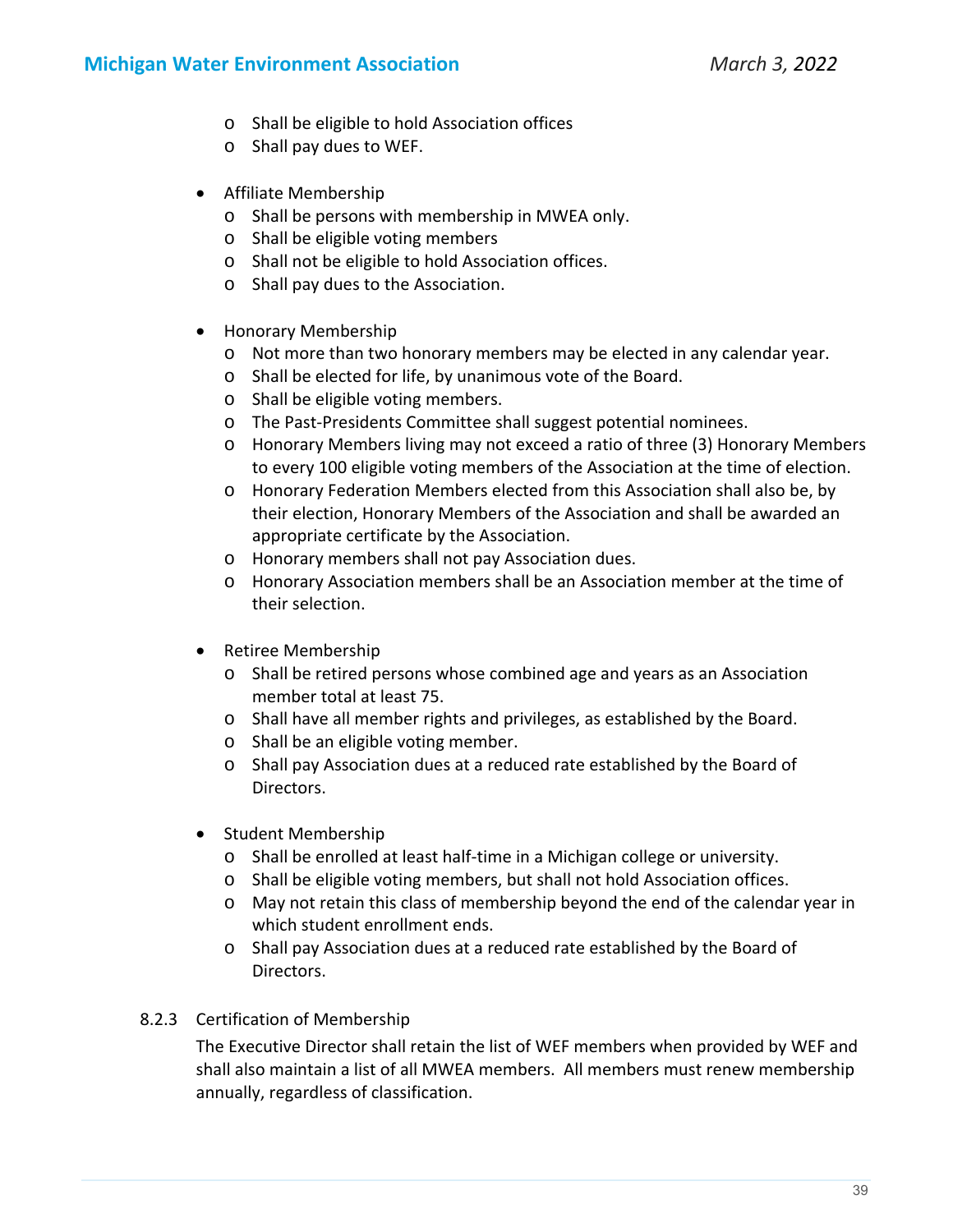#### 8.2.4 Setting of Dues

The Executive Director shall review MWEA membership dues annually and recommend changes to the Board of Directors. Changes in dues shall be approved by the Board.

WEF membership dues shall be determined by the WEF Board of Trustees and shall include the current dues for the Association and for WEF. Annual dues for all other member classes shall be billed by the Association.

# 8.2.4 Payment of Dues

Affiliate members and members in other classes of membership established by the Association as provided herein shall pay dues as established by the Board. Dues shall be payable within 120 days after a member's anniversary date. Dues are payable for a twelve‐month period beginning with the first date of membership which is defined as the anniversary date.

Annual dues for WEF members shall be billed directly to the Association members by WEF.

# 8.2.5 Arrears

Any Member of MWEA who shall be delinquent in dues for a period of 120 days from the time dues become due shall be notified of such delinquency and suspended from further services. If payment is not made within the next succeeding 120 days, the delinquent Member shall be dropped from the rolls and thereupon forfeit all rights and privileges of membership.

# 8.3 Consumption of Alcoholic Beverages

MWEA activities commonly make use of and take place at commercial establishments that are in the business of providing such meeting necessities as facilities, rooms, equipment, and meals. These establishments have the necessary liability insurance coverage, indemnifying the establishment only against potential losses and claims arising from providing said services.

MWEA does not recognize alcoholic beverages as a routinely reasonable or reimbursable expense and will not reimburse members for their purchase except as provided in this Section.

In the case of conferences, seminars or other special events, the Board of Directors may, on a case‐by‐case basis, authorize the purchase and serving of alcoholic beverages by the host venue and the rules that will govern such serving/consumption. No more than two drink tickets shall be provided per individual per night at an event. Approval for purchasing or serving alcoholic beverages must be granted prior to the event (although for regularly held events, such as annual conference, such approval once given shall be effective for each occurrence of the event unless or until the approval is removed or modified).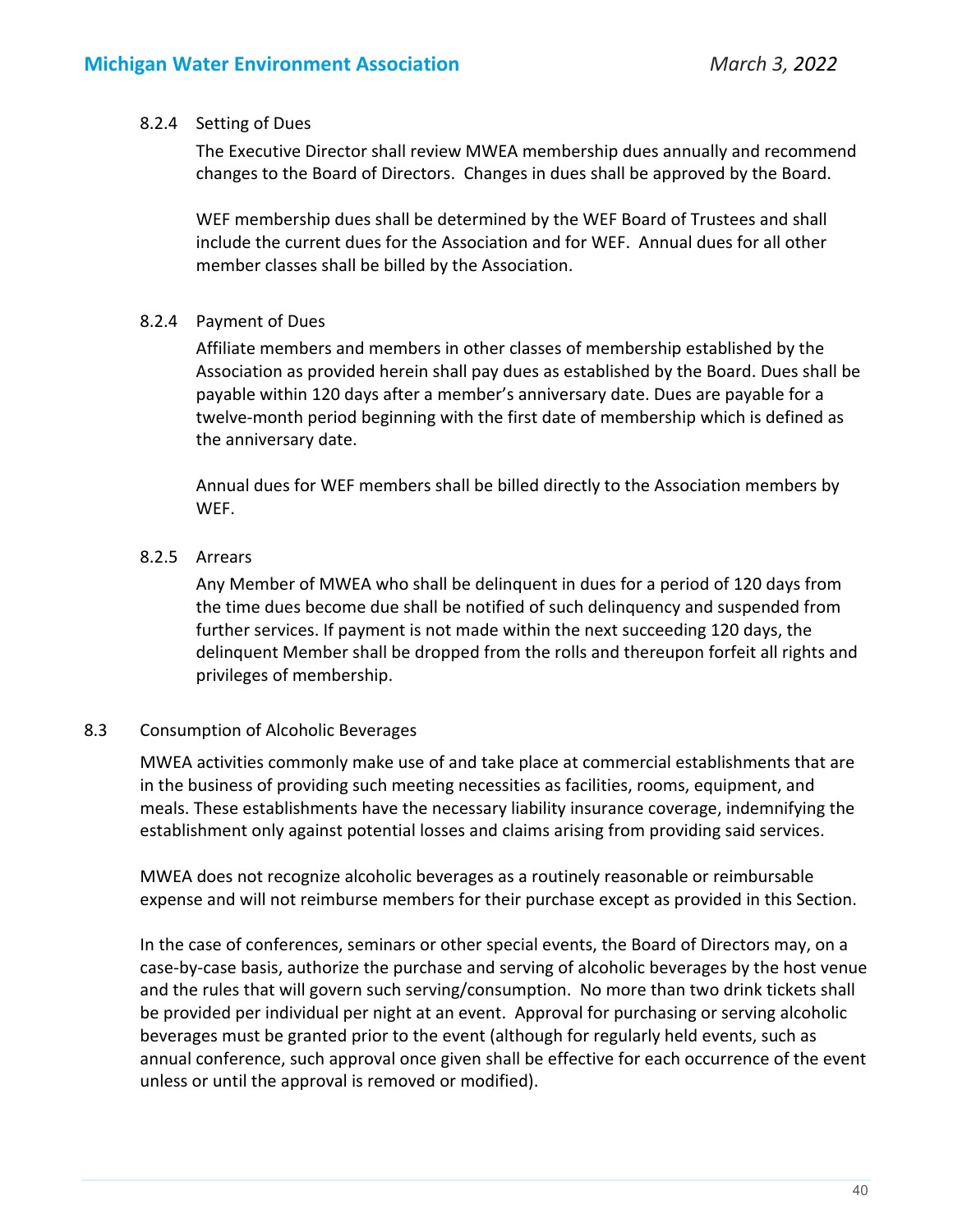Members shall not bring, share or otherwise provide alcoholic beverages for their own, or others, consumption while actively participating in any authorized activity, except as may be allowed and/or provided by the duly contracted facility at which said activity is being held.

#### 8.4 Partnering Activities

Any Association activity/event which is offered jointly with another organization (i.e. MI‐AWWA, MML, APWA, etc.) or agency (i.e. EGLE, USEPA, etc.), shall be planned within agreements made through a "Memorandum of Understanding" (MOU). The MOU shall be submitted to the Board for review and approval a minimum of 30 days prior to the scheduled activity/event. The Executive Director, with assistance from the Chairperson of the sponsoring MWEA Committee is responsible for developing the MOU.

A MOU is a written document detailing the responsibilities of the Association and any co‐ sponsoring organizations in the proposed activity. At a minimum, concerns such as legal and financial liabilities and revenue sharing shall be addressed.

#### 8.5 Annual Conference

The MWEA Annual conference is the Association's premier event of the year. These policies are intended to define the Board of Director's expectations relative to the event.

#### 8.5.1 Notification

The Annual Conference announcement shall be distributed to membership no later than the "Spring Issue" of the MWEA Magazine. The announcement shall include, at a minimum: proposed slate of officers, draft technical program, conference overview, location and lodging information, and exhibitor/golf/sponsorship/attendee registration instructions.

#### 8.5.2 Planning and Implementation

The Executive Director shall have the primary responsibility for the planning and implementation of the Annual Conference. Consistent with this general statement, the Executive Director shall:

- 1. Negotiate contract terms with the selected Annual Conference venue following approval of the Annual Conference Committee's report for future Annual Conference location.
- 2. Plan and implement conference schedule and events.
- 3. Coordinate with Annual Conference Committee on development of technical program.
- 4. Coordinate with WEF relative to Federation representation at Annual Conference.

#### 8.5.3 Deviations

Deviations from the standard conference that may potentially impact conference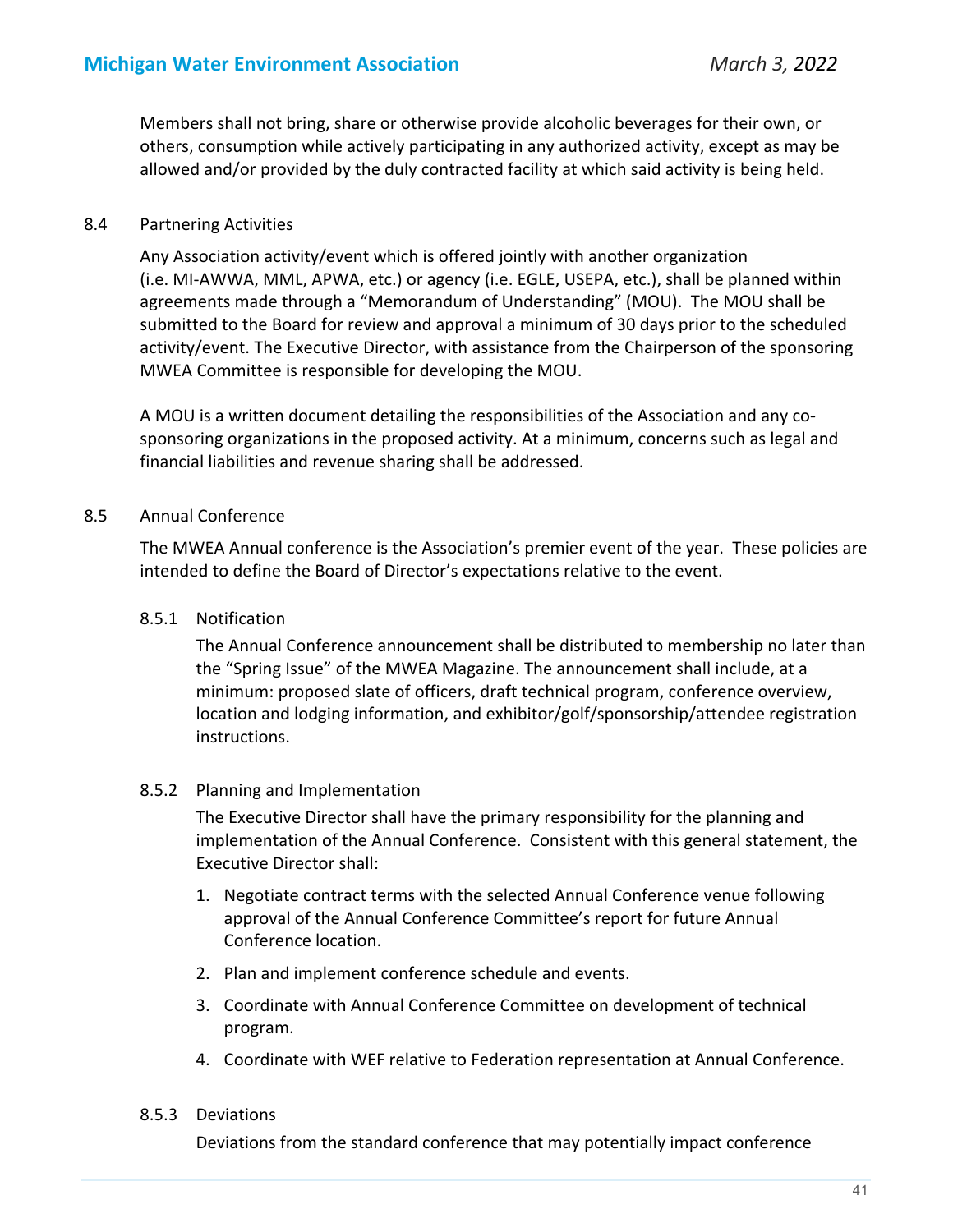budget such as conference duration, format, or number of attendees, will require approval by the Board of Directors.

#### 8.5.4 WEF Representation

When a representative of the Water Environment Federation is assigned and invited to the Annual Conference, the following coordination shall be required:

- 1. Senior Federation Delegate and Executive Director (or their designee) shall complete the coordination form supplied by WEF and address any other coordination questions that may arise.
- 2. Senior Federation Delegate shall be the host for the WEF Representative at the Annual Conference and shall coordinate with Executive Director to ensure that local arrangements are complete. If the Senior Federation Delegate is not available for this duty, then the Junior Federation Delegate shall assume these duties.
- 3. Registration fees are a source of revenues necessary for the operation of the Annual Conference and are subject to the MWEA Cancellation Policy.
- 4. It shall be the responsibility of the Executive Director or their designee to complete the following tasks:
	- Upon arrival at the conference site, provide the Federation Representative with a complimentary packet of information, program of and tickets for all Annual Conference events.
	- Provide an opportunity for the Board of Directors to have lunch or dinner with the Federation Representative.
	- Provide an opportunity for the Federation Representative to present all WEF awards at the Annual Conference. These awards and biographical sketches of the award recipients will be given to the Federation Representative in advance of the conference.

#### 8.5.5 Advertising

Displays of equipment will be allowed only for those times and places as approved by the Executive Director.

Advertising for events and/or activities, other than those planned specifically for Annual Conference will not be allowed unless authorized by the Executive Director.

# 8.6 Awards

There shall be an Awards subcommittee of the Annual Conference Committee led by the Association Directors. This subcommittee shall be responsible for coordinating the awards, including nominations, recommendations, and presentation at MWEA's Annual Conference.

Award criteria shall be established by the Awards subcommittee and/or Executive Director, approved by the Board and provided to the general membership for use in providing the names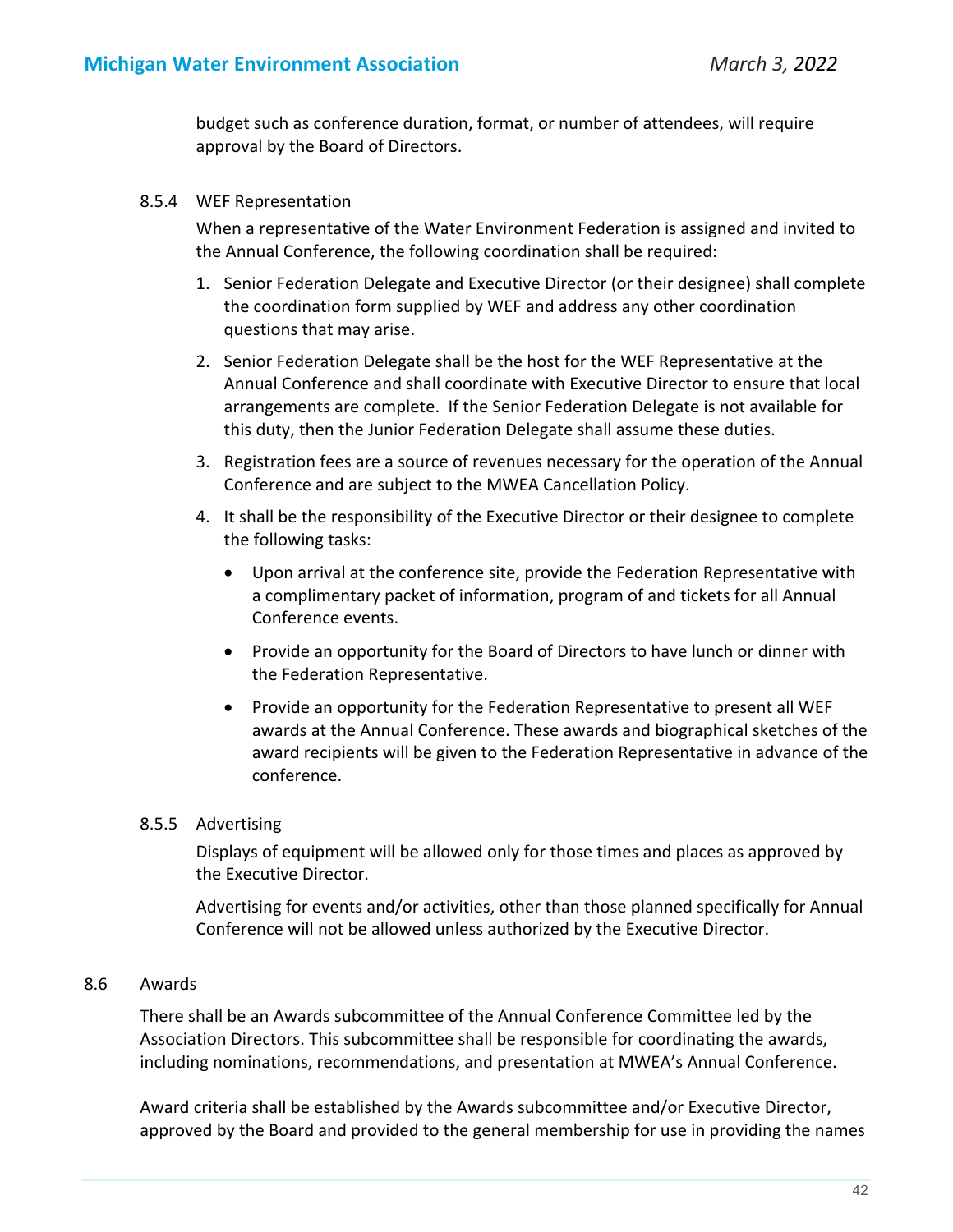of eligible award nominees. Candidates for MWEA awards will be received and evaluated by the Awards subcommittee.

The Awards subcommittee shall select final nominees for all MWEA and WEF awards. Nominees for each award are submitted by the standing committees to the Awards Subcommittee. If more than one person is submitted for any award, the Awards Subcommittee will determine the final nominee for that award. Upon selecting the final nominees for each award, the Awards Subcommittee shall present the names of persons so selected to the Board for approval at least 90 days prior to the Annual Conference. In selecting the final nominees, the Awards Subcommittee shall consider the recommendations made by the committees submitting the initial nominations.

The Awards Subcommittee shall submit the approved nominations for WEF awards to MWEA staff for submission to WEF in accordance with the WEF nominating schedule.

New awards and modifications to existing awards shall be recommended to the Board by the Awards Subcommittee and/or Executive Director, and authorized by a majority vote of a quorum of the Board at a regularly scheduled Board meeting. The membership must be made aware of any new awards and modifications to existing awards, and the criteria for eligibility and any nomination criteria prior to presenting the award. Any awards that are named after individuals shall be reviewed every 3 years for relevance by the Awards Subcommittee. In addition, existing awards criteria shall be reviewed every 3 years and any modifications shall be presented to the Board for consideration.

#### 8.7 Publications

MWEA shall utilize publications to provide information to membership and interested parties regarding the Association, activities, opportunities and current news. Consistent with this general statement, the Association shall maintain the following publications:

# 8.7.1 Magazine

The Association shall prepare and distribute a Magazine to its members and other interested parties. The Editor with the assistance of the Executive Director are responsible for publication. The Association Magazine shall be called the "MWEA Matters."

#### 8.7.1.1 Publication Schedule

The Association Magazine shall be published quarterly. Any modification of that schedule requires approval of the Board of Directors.

#### 8.7.1.2 Magazine Content

- Contributions to the content of the Magazine may be proposed by any member.
- Content shall be relevant to the MWEA membership and MWEA mission.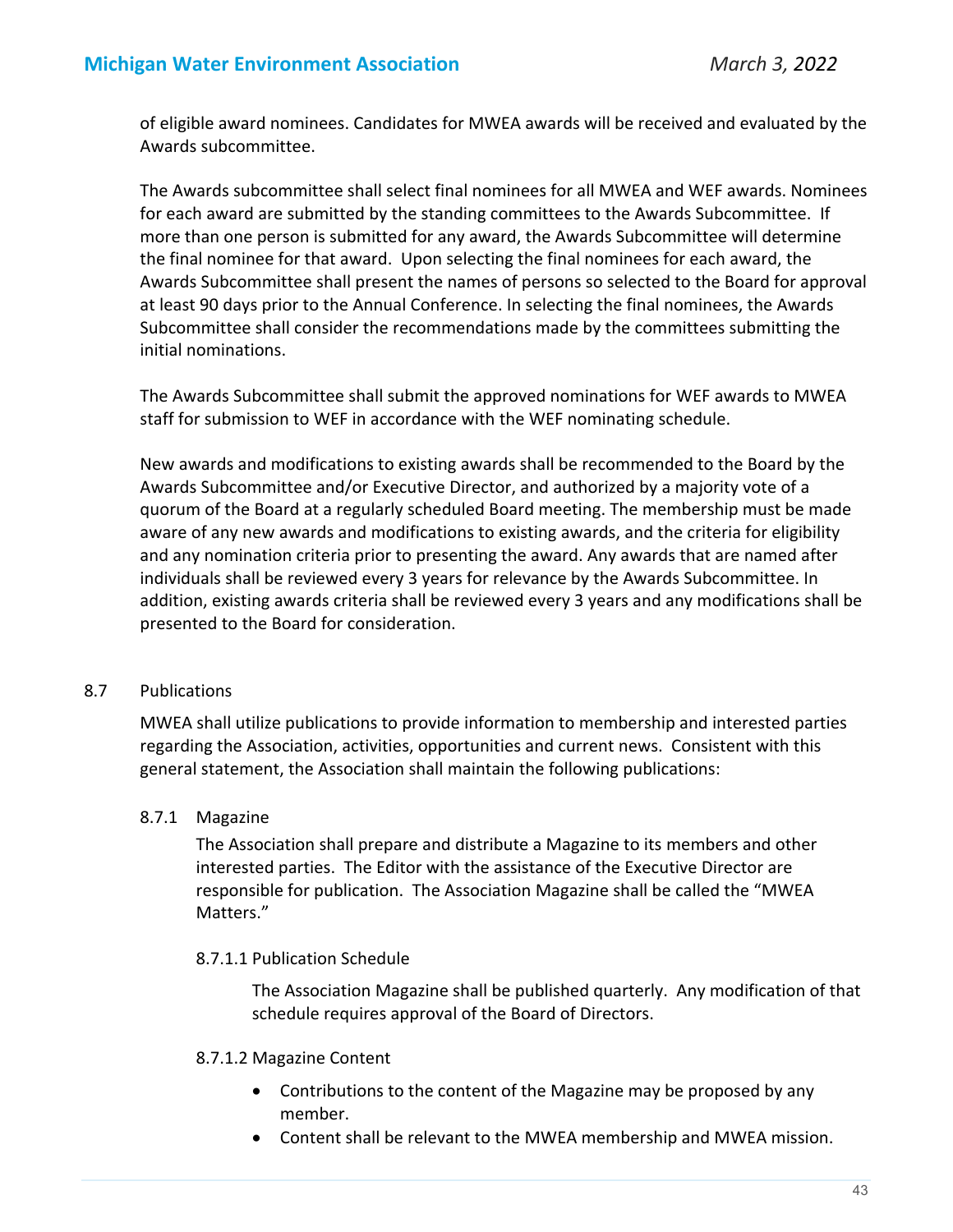- Photographs and written coverage of the Annual Conference shall be included in the Fall Issue.
- Committee and Local Section chairs are also encouraged to contribute articles for publication.
- The Magazine may include and accept paid advertisements. The Publisher sets advertising rates and is responsible for all ad sales.
- All materials that are mailed from "MWEA" shall be, first, reviewed and authorized by the Executive Director and Editor.
- An updated schedule of events shall be included in each publication.

#### 8.7.1.3 Editor Responsibilities

- Shall be a member of the Association.
- The term shall be three years. An individual may not serve as Editor for more than two consecutive terms.
- Shall be responsible for reviewing articles submitted for publication to ensure content is relevant to the Association membership.
- Shall review magazine proof for accuracy, grammatical correctness, and relevancy prior to publication.
- Changes to standard format or structure of the magazine shall be approved by the Secretary and Executive Director prior to implementation.
- Shall work with the successor for at least one publication to assist in the transition of responsibilities.

# 8.7.1.4 Editor Selection Process

- At least six months prior to the end of the current Editor's term, a call for applications shall be distributed to the membership.
- Interested applicants shall apply for the Editor position using a form provided by the Association.
- The Secretary, Executive Director, and current Editor shall review applications and shall agree on a successor by 2/3 majority.
- If the current Editor has applied for a second term, then the Vice-President shall serve on the review panel in place of the current Editor.

# 8.7.2 Website

MWEA provides an electronic website as a convenience to our members and to provide information regarding our Association, activities, opportunities and current news. The website also provides a forum to further training and knowledge regarding the water environment.

To maintain its 501(c)(3) status, MWEA will comply with the regulations. The Board of Directors will have oversight of the website through the Executive Director and further review from qualified professionals.

#### 8.7.2.1 Administration

The Board of Directors may elect to hire the services of a professional web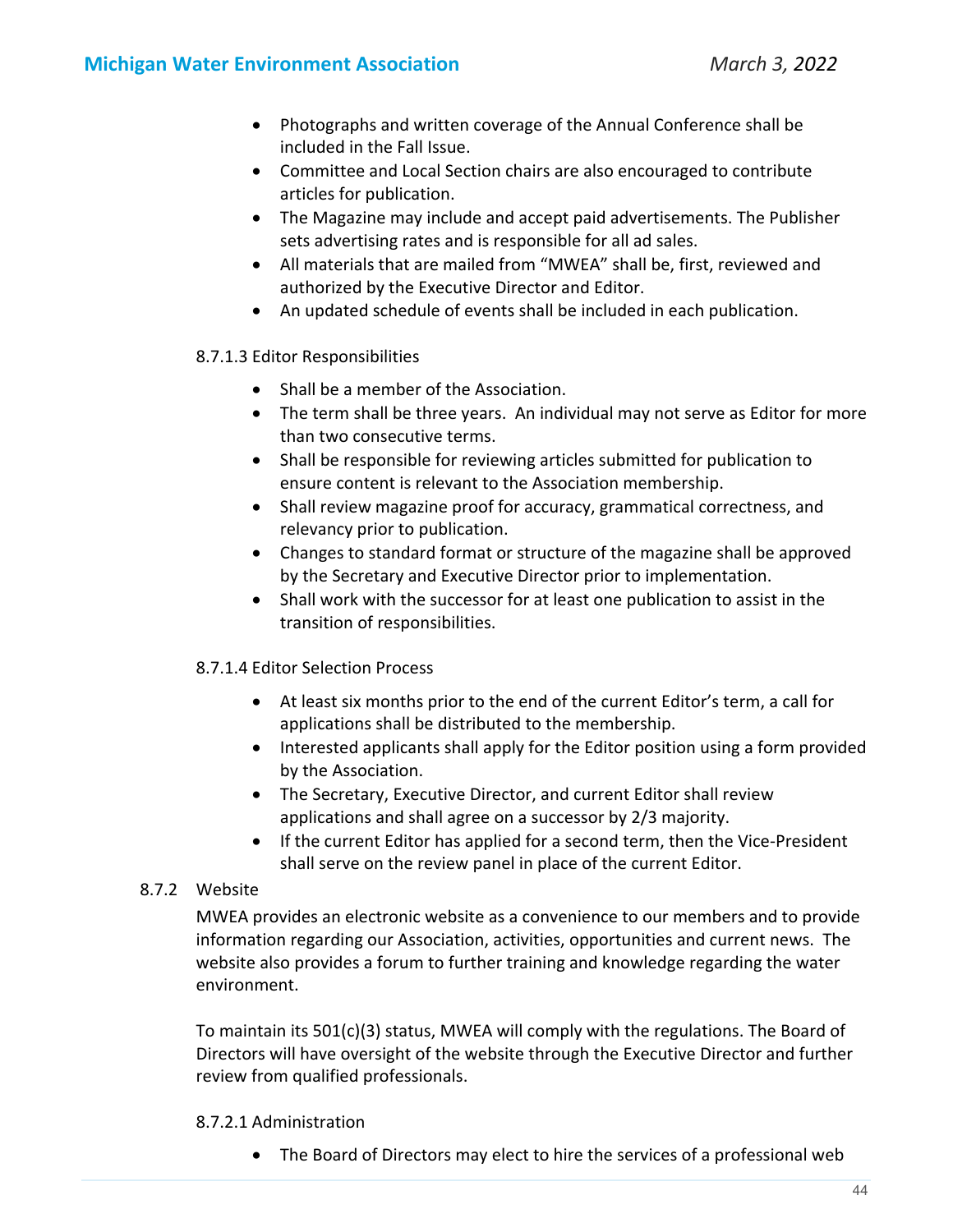developer to operate and maintain all or part of the MWEA website. Review of all content and editorial privilege shall remain with the MWEA staff.

- All materials on the website will be reviewed and approved by the Executive Director and/or staff including postings and links.
- The website mission, purpose, and policy shall be reviewed at least annually.
- A generic email address shall be established and provided on the website for members to submit inquiries. The email address shall be monitored by the Executive Director or their designee.
- Each employee shall have their own username and password to access the website (which includes the member database and event registrations).

#### 8.7.2.2 Content

- A statement shall appear on all pages including the home page, indicating that MWEA asserts its copyright.
- A release and permission from the author of all materials posted on the website, including photos, shall be submitted to the MWEA office.
- The website home page shall contain an approved disclaimer statement, prominently displayed.
- MWEA has the right to discontinue or terminate a link at any time without notice, MWEA may link to governmental (federal, state and local), WEF, Water Environment MA (member associations), and other sites approved by the Executive Director.

# 8.8 Legislative Policy

This policy is used for developing and gaining Association approval for comments on regulatory and legislative proposals. The procedure establishes guiding principles and basic implementation steps.

# 8.8.1 Guiding Principles

To provide for proper development and review of MWEA actions within the 501(c)(3) on governmental proposals, the following principles are established: Timeliness, Diverse Input, Consistency, Consensus, Technical Excellence, Professional Excellence and Sign Off Authority.

All Association actions on proposals must be consistent with these seven principles. However, the level of detail and the manner in which each is addressed will depend on the nature, importance and timing of the action. The MWEA President and the appropriate Committee Chair will be responsible for measuring and insuring compliance.

Each principle is discussed below: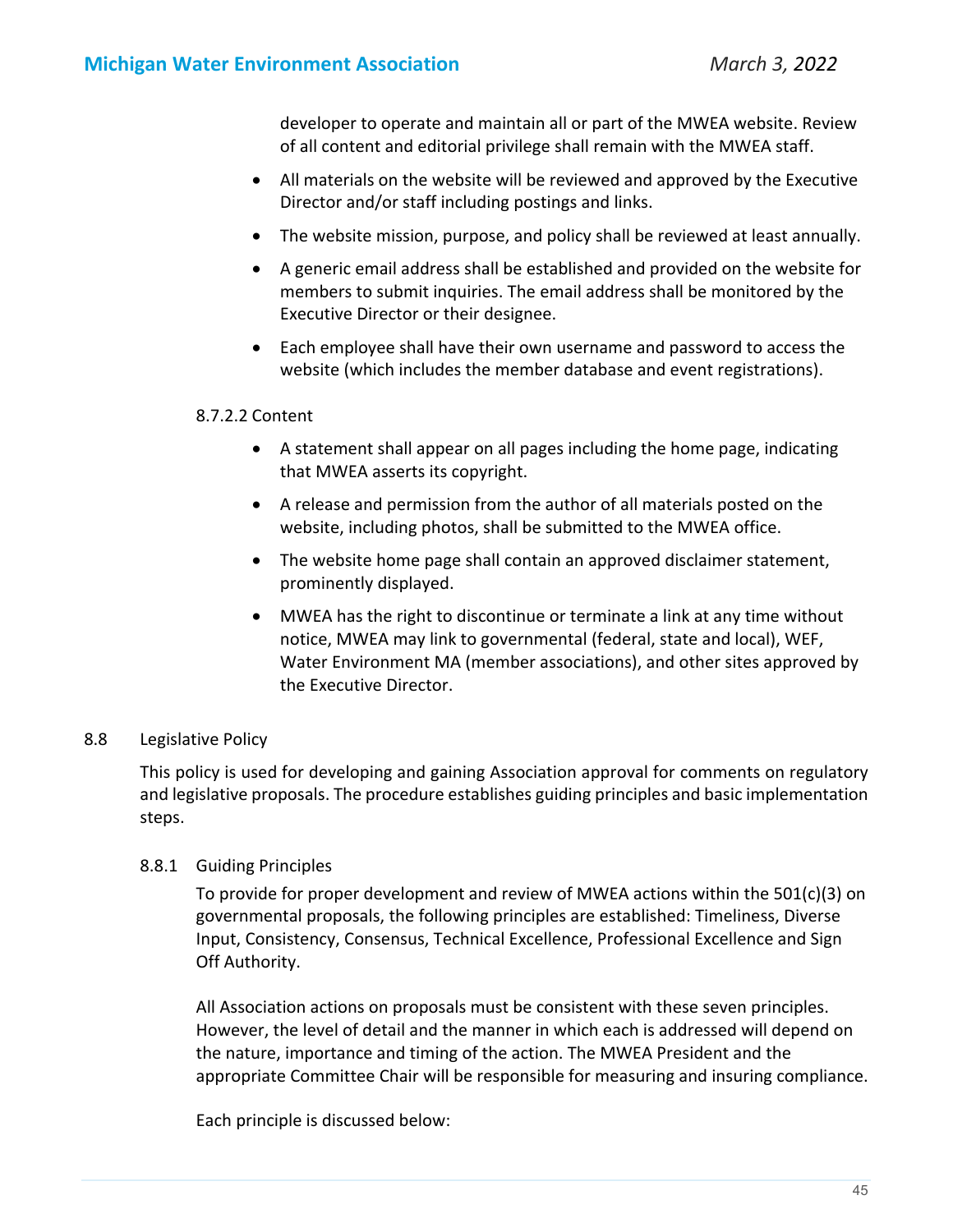# **Michigan Water Environment Association** *March 3, 2022*

- Timeliness: All proposed actions should address current and future issues in a timely fashion for maximum effectiveness.
- Diverse Input: All proposed comments, positions, and policies should be based on diverse Association member input. This includes diverse geographic, occupational and community representation. In addressing regional issues, wider geographical input is required if Association actions apply beyond the specific situation.
- Consistency: All proposed comments, positions and policies should be internally consistent. New MWEA comments should build on prior positions, statements and thinking. Major inconsistencies with prior stated Association positions or policies require more comprehensive review and approval.
- Consensus: All proposed comments, positions and policies should reflect a consensus professional opinion, not a special interest opinion. Opinions without consensus should not be included in MWEA statements, except as necessary to highlight and clarify the controversial aspects of the issue.
- Technical Excellence: All proposed comments, positions and policies should be based on sound scientific and engineering principles and data. All technical statements should be current, accurate and defensible.
- Professional Excellence: All proposed comments, positions and policies should reflect well on the Association as professional stewards of the water environment. They should reflect feasible, effective and sound environmental management.
- Sign‐Off Authority: All proposed comments, positions and policies should, before release, be measured against the six preceding principles and compliance verified by the Secretary and reviewed/approved for release by the Association President as indicated in each implementation procedure listed below.

Each of these required principles must always be examined for every MWEA action, but the degree will depend on the timing, nature and subject of the action. Association Actions, which fail to meet the principles, should be appropriately limited in scope and narrowly attributed.

# 8.8.2 Procedures

Action proposals may range from simple letters, to testimony, to comprehensive written comments. The timing and nature of these actions require different implementation procedures. Four general procedures are proposed for each type of action:

• Policy and Position Statements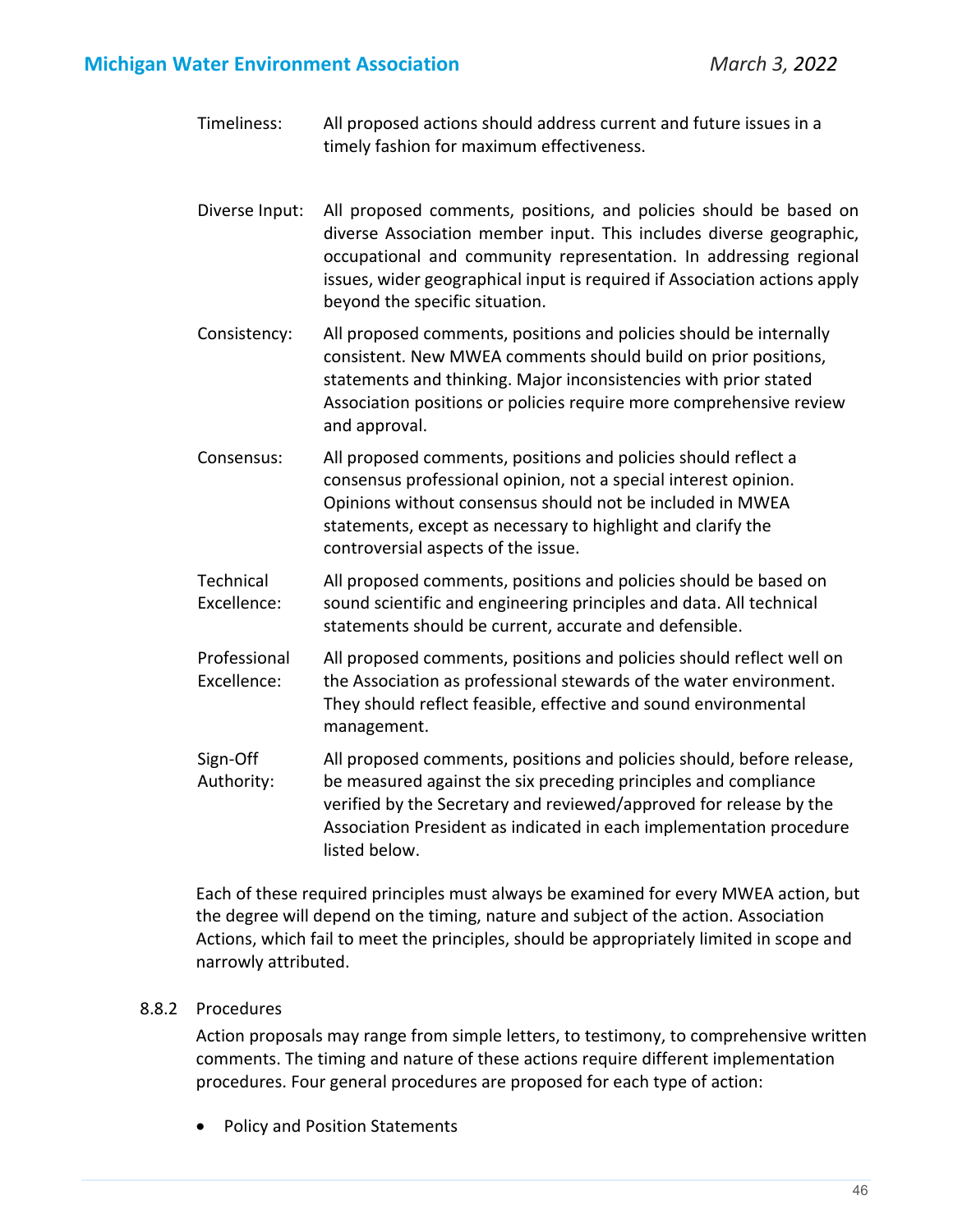- Formal Written Comments and Testimonies
- Fast Track Comments and Testimonies
- Immediate Responses

Each of these requires progressively shorter time frames and very different activity requirements. The selection among these procedures will be judged on a case‐by‐case basis.

These four scenarios are designed to permit flexibility by the Association in responding to governmental actions in a timely manner while still ensuring consistency with the guiding principles

8.8.2.1 Policy and Position Statements

- This procedure is the most time consuming (typically six months to a year or more) and intensive. It should be used for development of major Association policy and position statements that have long‐term implications.
- An Association policy statement represents a general environmental policy important to Association members. This policy should help guide Association's actions on specific issues. Policy statements must be approved by the Board of Directors and should be reviewed at least every five years.
- An Association position statement addresses a subset of a broad policy issue. It is more specific and detailed than policy but is still sufficiently broad to guide other Association actions on individual government proposals. Association position statements require approval of the Board of Directors and should be reviewed at least every three years.
- Policy and position statements should have a high level of member input and review. Development of policy and position statements should involve the committees having the necessary expertise as well as early efforts to solicit broad membership input.
- Actions contrary to approved policy or position statements will require Board of Directors approval.

8.8.2.2 Formal Written Comments and Testimony

- This procedure is designed for issues requiring response to individual regulatory or legislative actions that are not inherently designed to set long‐ range Association policies. In general, this procedure is expected to take three months or longer.
- Formal written comments will be typical of this category. The procedure utilizes a diverse expert work group to develop the comments followed by Board of Directors approval. However, in special cases, the MWEA President may review, authorize and release Association statements, when timing of the Association's comments is critical to the issue at hand.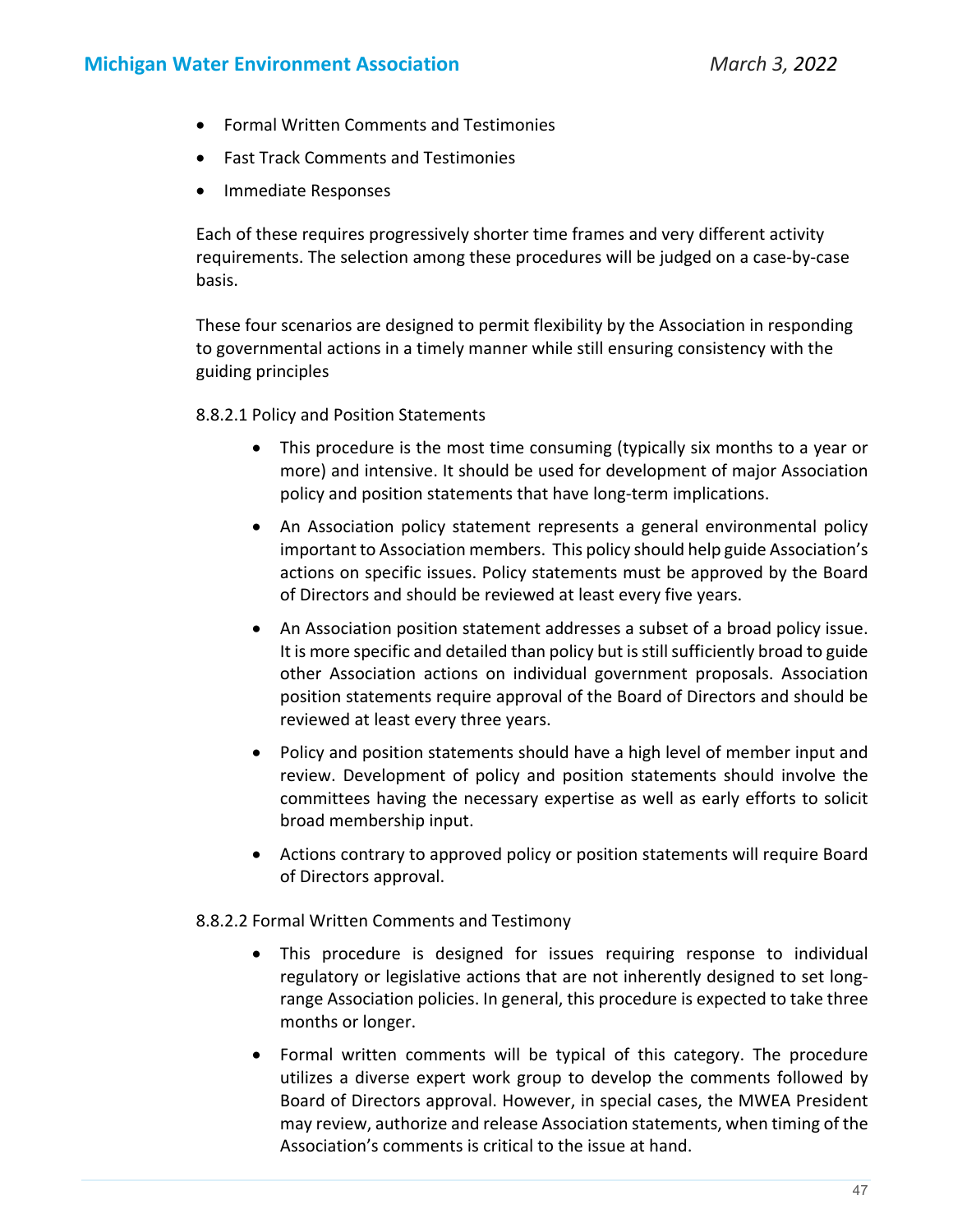#### 8.8.2.3 Fast Track Comments and Testimonies

 This procedure is designed for issues requiring action in one week to three months. It is used in situations such as providing testimony, or developing minor written comments that build on prior Association actions which have received more rigorous review. Expert advisors are involved to insure a quality product and compliance with the seven guiding principles. It will have final review by the appropriate committee Chair and the Association President.

#### 8.8.2.4 Immediate Responses

• This procedure is designed for minor actions by Association staff or by any MWEA Committee that requires a response in one day to two weeks. It is used in situations, such as responding to routine requests by government officials and Association members. It requires Association President and the Committee Chair involvement, but is very narrowly defined to only address issues for which the Association has clear position.

#### 8.9 Scholarships

The Association offers several scholarships to assist students in courses of study leading to a career in the water environment field. This policy outlines the available scholarships along with the associated eligibility criteria and evaluation process.

#### 8.9.1 Available Scholarships

The Association offers the following scholarships:

Jack H. Wagner Scholarship

- Amount of \$2,000.00
- Applicant must be attending full-time and must be entering the 3rd or 4th year of a four‐year program, the year following receipt of the award, or in a graduate level course of study.
- Course of study shall be relevant to a career in wastewater treatment operations.

Antenore C. "Butch" Davanzo Scholarship

- Amount of \$1,000.00
- **•** Applicant must be a high school senior interested in pursuing a course of study leading to a career in wastewater treatment or in some other aspect of the water environment field at a Michigan based college or university. Applicants must have been active with Boy Scouts or Girl Scouts of America within the past 5 years.

John P. Hennessey Scholarship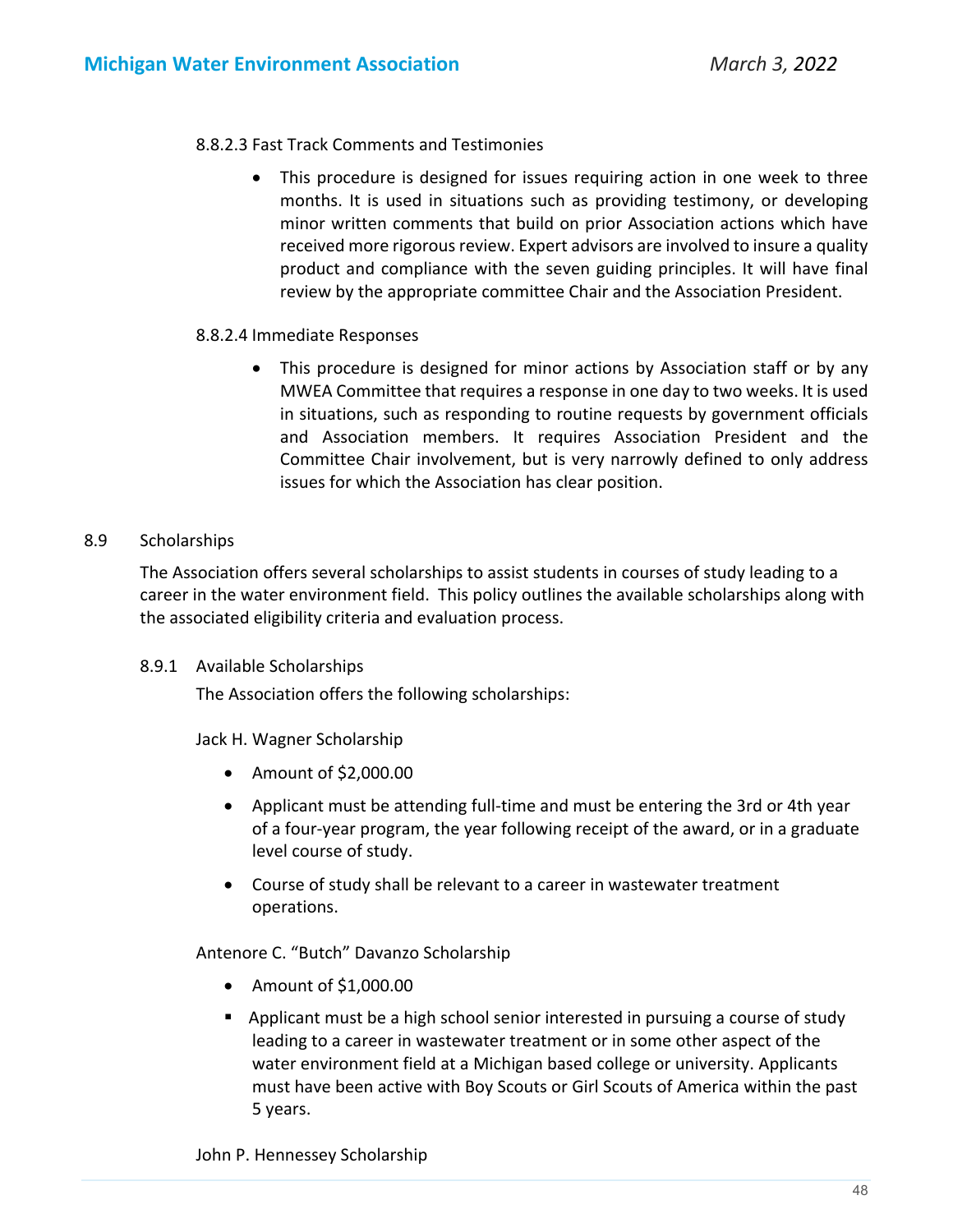- Amount of \$2,000.00
- **•** Applicant must be a college undergraduate or graduate student pursuing a course of study leading to a career in wastewater treatment or in some other aspect of the water environment field.
- 8.9.2 Applicant Eligibility Criteria
	- 1. Applicants must attend a Michigan college or university.
	- 2. Applicants must be pursuing a course of study leading to a career in wastewater treatment, or in some other aspect of the water environment and/or environmental engineering field.
	- 3. Applicants must have at least a 2.5 academic average, on a 4.0 GPA academic scale.
	- 4. A 2‐year complimentary membership is included for each scholarship winner.
- 8.9.3 Application Requirements

Candidates for the Scholarships will be judged on the basis of their scholarship application package. The package shall include:

- 1. A 500‐600 word paper reflecting their career interests and objectives, and how they envision using their education to enhance water quality.
- 2. Current copy of college or university transcripts.
- 3. Resume with full and part time employment history, education history and extracurricular activities.
- 4. Letter of recommendation from academic advisor or other appropriate official attesting to their course of study and other aspects of their application.
- 5. Application packages are due by February 1st of each year.
- 8.9.4 Application Evaluation

Applications will be judged by a panel of MWEA members, headed by the Past‐ President. The decision of this panel of judges will be final, and if no suitable entries are received, no scholarship may be awarded. Scholarship awards may be presented at the Annual Conference.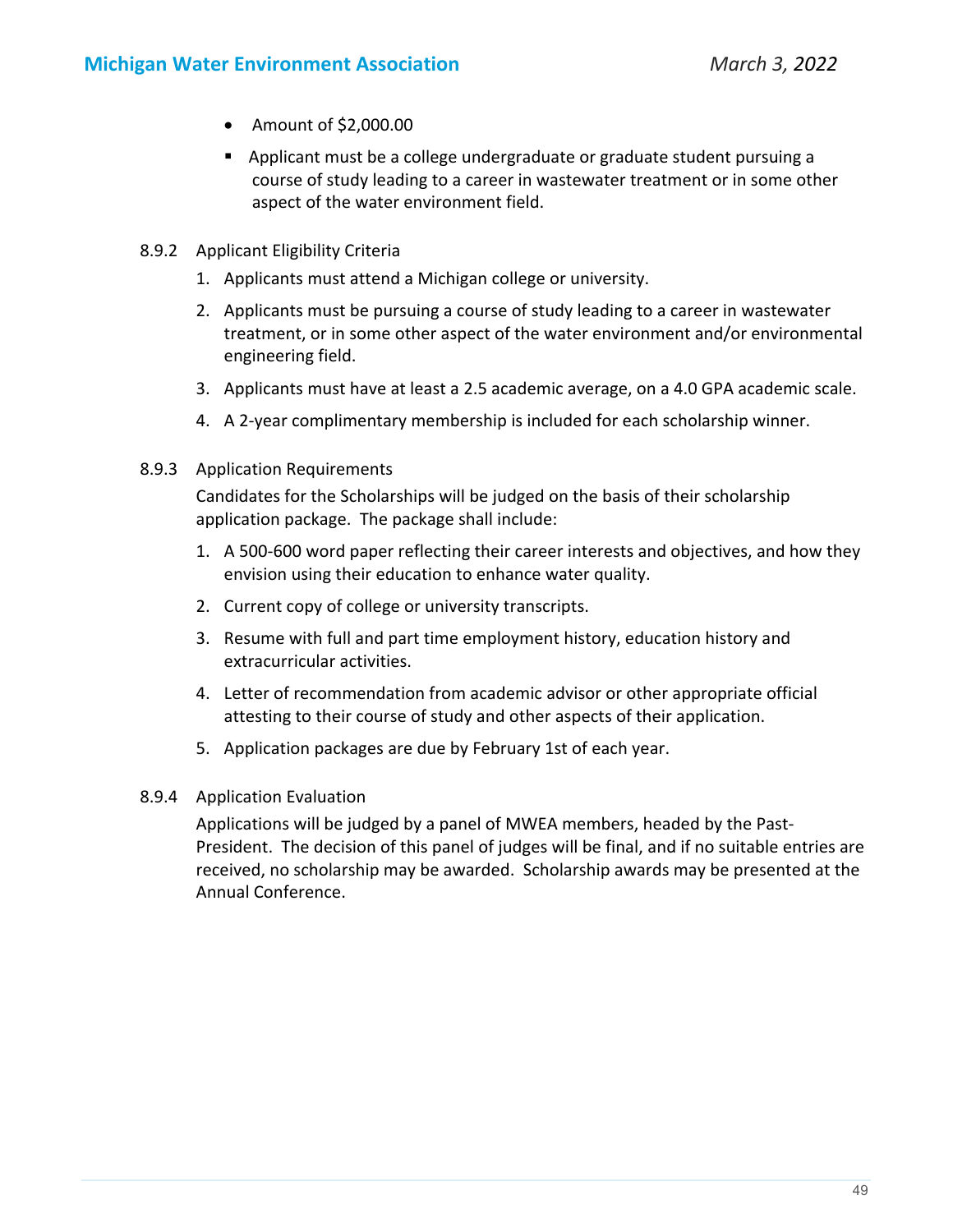# **9.MANAGEMENT POLICIES**

#### 9.1 Discrimination

A fundamental purpose of the MWEA is to promote an environment that encourages the professional growth and education of all its members. In accordance with this purpose, no member may discriminate against or harass (sexually or otherwise) another member, spouse of a member, guest, and/or participant at any Association function in accordance with applicable state and federal laws. Any such conduct may be illegal and will not be condoned.

Discrimination includes conduct that denies any individual equal opportunity on the basis of race, color, religion, national origin, handicap, height, weight, marital status, age, gender or other as defined in the law.

Harassment involves any physical, verbal or non‐verbal activity that causes a party to feel threatened, embarrassed or otherwise singled out as a result of being subject to said activity.

Sexual harassment consists of sexual advances, requests for sexual favors, and verbal or physical conduct that victimizes an individual on the basis of sex.

Anyone who feels that they have been the victim of discrimination or harassment by a staff member or another member should promptly bring it to the attention of a Board Member or the Executive Director. The Executive Director shall promptly investigate all reports of discrimination and/or harassment (in cases where the charge is made against the Executive Director, the President shall determine how best to conduct the investigation). During the investigation the accused person shall be given notice of the charges and an opportunity to be heard. The confidentiality of all persons involved shall be maintained to the extent practicable. Upon completion of the investigation, The Executive Director shall report their findings to the Board of Directors who shall then determine the appropriate follow up measures.

#### 9.2 Conflict of Interest

Individuals involved in the investment of MWEA funds shall refrain from personal business activity that could either conflict with proper execution of the investment program or which could impair their ability to make impartial investment decisions. Any material financial interests in financial institutions in which funds of the MWEA funds have been invested shall be disclosed to the Board. Further, any large personal financial investment positions that could be related to the performance of the investment portfolio shall be disclosed. Personal investment transactions shall be subordinate to those of the MWEA.

# 9.3 Antitrust

#### 9.3.1 General

The MWEA, its staff, officers, directors or representatives shall not play any role or affect any decisions of its members or their employers, or in any way restrict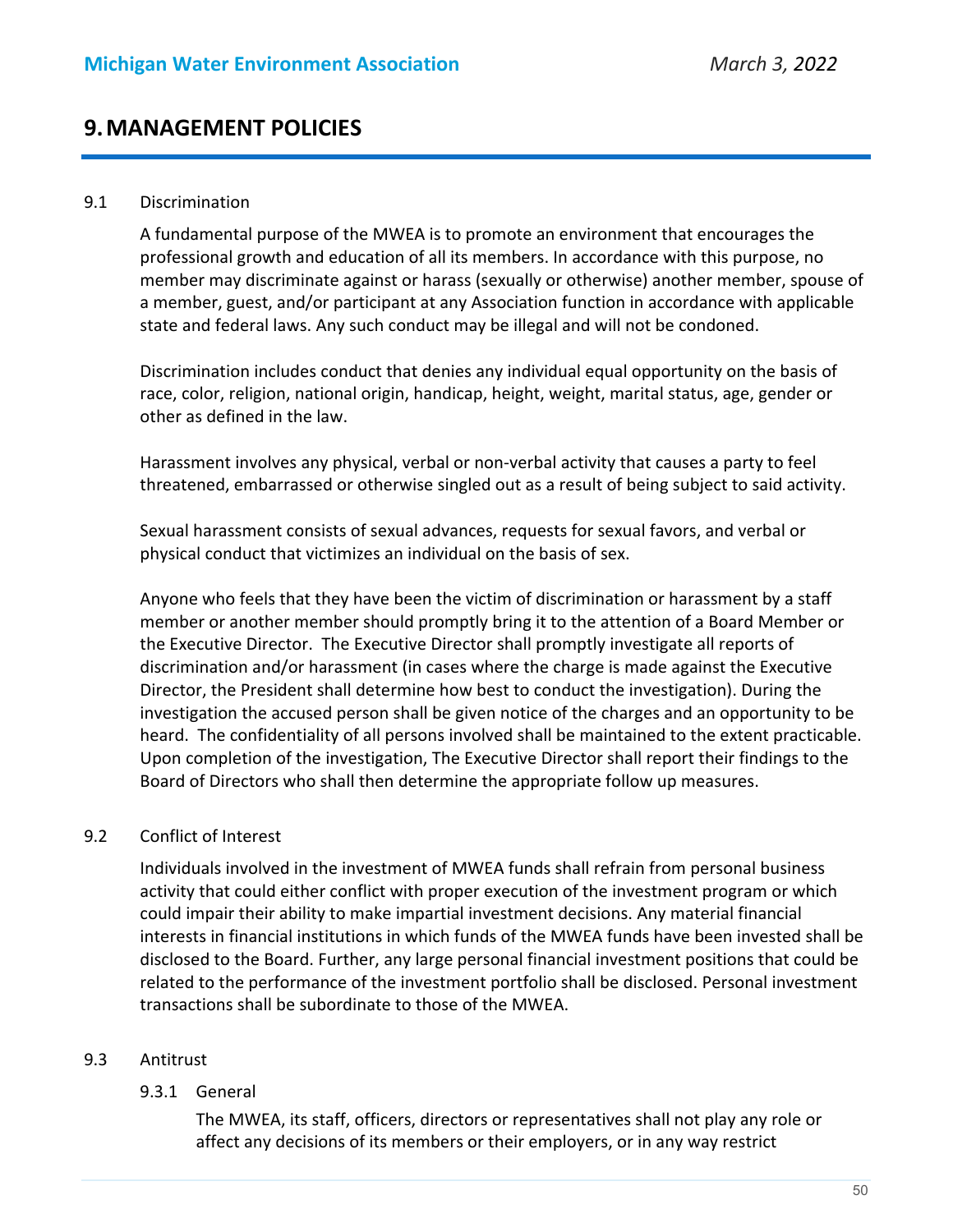competition among companies. This antitrust policy applies to all activities and events, including actions conducted through the website.

MWEA members and staff will refrain from any action that might restrain trade. No illegal agreements, express or implied will be reached or carried out through MWEA sponsored events, activities in or through the MWEA website.

All members of the Board of Directors, Committee Chairs, and Local Section Chairs are to receive a copy of the MWEA antitrust policy.

No Association staff member will have the authority to communicate with officials of the Federal Trade Commission or the Antitrust Division of the Department of Justice without prior approval of the Association's legal counsel.

#### 9.3.2 Automatically Unlawful Joint Conduct

Certain kinds of joint conduct are presumed to be unreasonable and therefore unlawful. These so-called "per se" unlawful practices are joint activities that the courts have found to clearly restrain competition.

- Setting prices. Agreements with the purpose or effect of setting or maintaining either prices or factors relating to prices, such as credit, discounts, profit levels, or volume of production
- Allocating Markets. Agreements with the purpose or effect of allocating markets, such as an agreement not to provide service to a particular geographic area, industry, or group of customers in return for a reciprocal pledge from a competitor.
- Tying. Agreements with the purpose or effect of requiring a customer to buy an unwanted product or service in order to obtain the product or service desired ("tying" agreements).

Agreements with the purpose or effect of refusing to deal with competitors, customers, suppliers, or other third parties (often called "group boycotts") have often been declared per se unlawful, and should be avoided.

#### 9.3.3 Guidelines for Association Meetings and Events

Guidelines for all Association meetings whether held by the Board of Directors, Committees, Sub‐committees, Local Sections are as follows:

- DO NOT discuss your prices or competitors' prices with a competitor (except when buying from or selling to that competitor) or anything which might affect prices such as costs, discounts, terms of sale, or profit margins.
- DO NOT agree with competitors to uniform terms of sale, warranties, or contract provisions.
- DO NOT agree with competitors to divide customers or territories.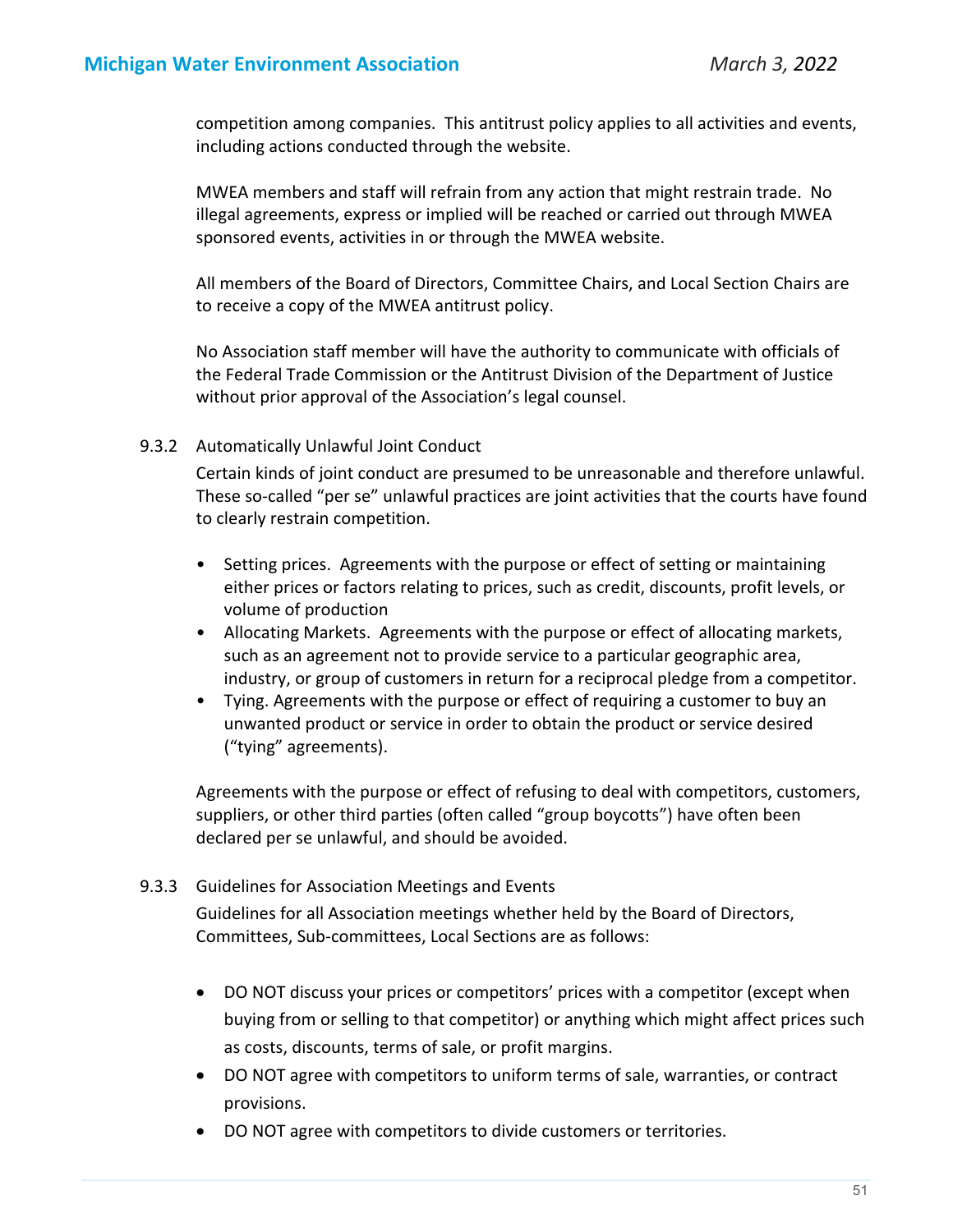- DO NOT act jointly with one or more competitors to put another competitor at a disadvantage.
- DO NOT try to prevent your supplier from selling to your competitor.
- DO NOT discuss your customers with your competitors.
- DO NOT make any statements regarding prices or matters affecting prices at Association meetings.
- DO NOT make statements about your future plans regarding pricing, expansion, or other policies with competitive overtones. Do not participate in discussions where other members do make such statements.
- DO NOT propose or agree to any standardization, which will injure your competitor.
- DO NOT attend or stay at any informal meeting where there is no agenda, no minutes are taken, and no Association staff member is present.
- DO NOT do anything before or after Association meetings, or at social events, which would be improper at a formal Association meeting.
- DO alert the Executive Director and legal counsel to anything improper.
- DO consult your own legal counsel or the Association's legal counsel before raising any matter, which you feel might be sensitive.
- DO send copies to the Executive Director of any communications, correspondence, or documents sent, received, or developed by you when acting for the Association. These also include meeting minutes and white papers/position papers.
- DO alert every employee in your organization who deals with MWEA to these guidelines.
- DO be conservative. If you feel an activity might be improper, do not do it.

The above guidelines are also applicable to all Association‐sponsored events, conventions, trade shows, training seminars, conferences, task force and working group sessions, and times when individual(s) are representing the Association while attending meetings, events, etc. put on by other organizations

All MWEA associate members will have the same opportunity as anyone else to exhibit or display at any or all MWEA events, conference, trade shows and seminars.

All Association meetings (including, but not limited to, meetings of the Board of Directors, Committees, and Local Sections meetings) will be regularly scheduled. Members should never hold private or unscheduled meetings.

An agenda will be prepared for all meetings of the Association (including, but not limited to, the meetings of the Board of Directors, Committees, and Local Sections meetings).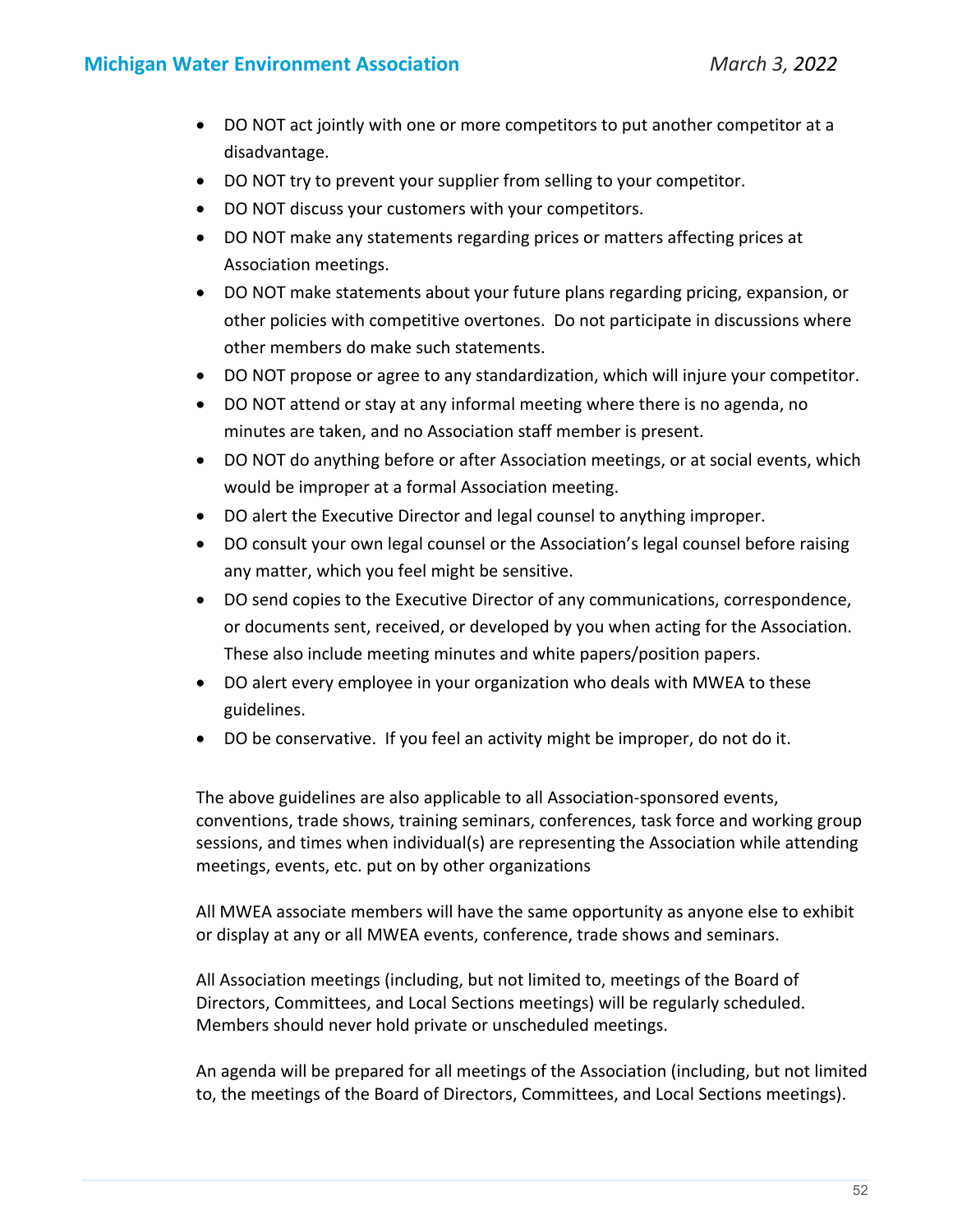All meeting minutes (Board of Directors, Committee and Sub‐committees and Local Sections) will reflect the Association's policy of complying with the antitrust laws. These minutes will be accurate and no Secretary or Executive Director will sign minutes that have been doctored or that are incomplete.

Antitrust guidelines will be reviewed prior to the start of any meeting.

#### 9.4 Whistleblower

The Association's Code of Ethics and Conduct requires directors, officers and employees to observe high standards of business and personal ethics in the conduct of their duties and responsibilities. As employees and representatives of the Association, we must practice honesty and integrity in fulfilling our responsibilities and complying with all applicable laws and regulations.

#### 9.4.1 Reporting Responsibility

It is the responsibility of all directors, officers and employees to comply with the Code and to report all violations or suspected violations in accordance with this Whistleblower Policy.

#### 9.4.2 No Retaliation

No director, officer or employee who in good faith reports a violation of the code shall suffer harassment, retaliation, or adverse employment consequence. An employee who retaliates against someone who has reported a violation in good faith is subject to discipline up to and including termination of employment. This Whistleblower Policy is intended to encourage and enable employees and others to raise serious concerns within the Association prior to seeking resolution outside the Association.

#### 9.4.3 Reporting Violations

It is suggested that employees share their questions, concerns, suggestions or complaints with someone who can address them properly. In most cases, an employee's immediate supervisor is in the best position to address an area of concern. However, if you are not comfortable speaking with your supervisor or you are not satisfied with your supervisor's response, you are encouraged to speak with someone in Management or on the Board of Directors whom you feel comfortable approaching. Supervisors and Directors are required to report suspected violations to the Association's President otherwise known as the Association's Compliance Officer, who will then investigate all reported violations. For suspected fraud, or when you are not satisfied or comfortable with following the Association's open door policy, individuals should contact the Association's Compliance Officer directly.

#### 9.4.4 Compliance Officer

The Compliance Officer is responsible for investigating and resolving all reported complaints and allegations concerning violations of the Code of conduct and at their